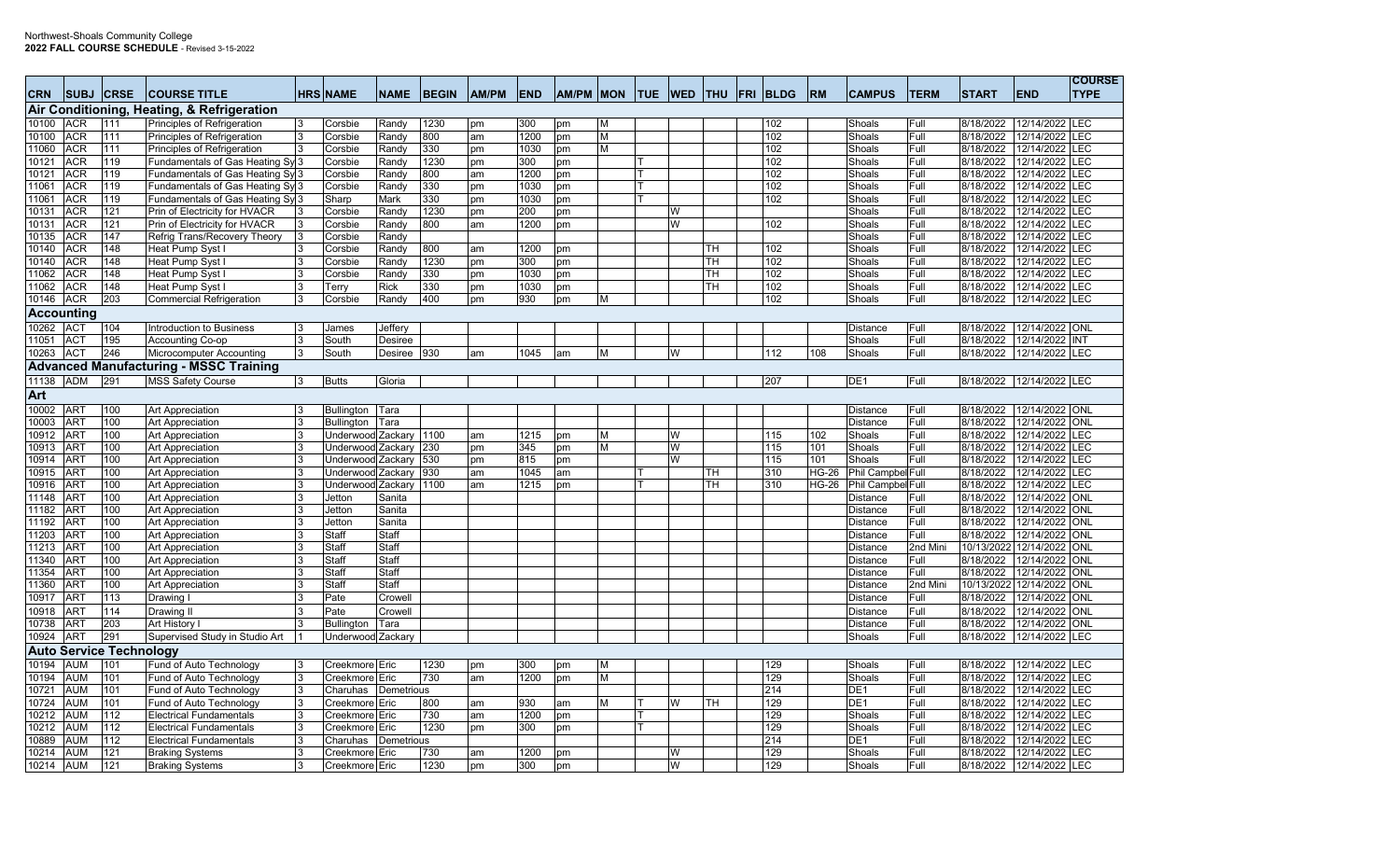| 11045          | <b>AUM</b> | 121  | <b>Braking Systems</b>                |                       | Creekmore Eric            |                 | 500  | pm | 1000 | pm | м              |   |    | 129              |        | Shoals                | Full     | 8/18/2022             | 12/14/2022 LEC                        |
|----------------|------------|------|---------------------------------------|-----------------------|---------------------------|-----------------|------|----|------|----|----------------|---|----|------------------|--------|-----------------------|----------|-----------------------|---------------------------------------|
| 11045          | <b>AUM</b> | 121  | <b>Braking Systems</b>                | २                     | Charuhas                  | Demetrio 500    |      | pm | 1000 | pm | M              |   |    | 129              |        | Shoals                | Full     | 8/18/2022             | 12/14/2022<br><b>LEC</b>              |
| 11224          | AUM        | 121  | <b>Braking Systems</b>                |                       | Charuhas                  | Demetrious      |      |    |      |    |                |   |    | 214              |        | DE <sub>1</sub>       | Full     | 8/18/2022             | 12/14/2022<br>LEC                     |
| 11370          | AUM        | 121  | <b>Braking Systems</b>                |                       | Creekmore <sup>Eric</sup> |                 |      |    |      |    |                |   |    | 129              |        | DE1                   | Full     | 8/18/2022             | 12/14/2022<br>LEC                     |
| 11225          | AUM        | 122  | Steering, Suspension and Align        |                       | Charuhas                  | Demetrious      |      |    |      |    |                |   |    | 214              |        | DE <sub>1</sub>       | Full     | 8/18/2022             | 12/14/2022<br>LEC                     |
| 11048          | AUM        | 130  | Drive Train and Axles                 |                       | Creekmore Eric            |                 | 500  | pm | 1000 | pm |                |   | TH | 129              |        | Shoals                | Full     | 8/18/2022             | LEC<br>12/14/2022                     |
| 11048          | AUM        | 130  | <b>Drive Train and Axles</b>          |                       | Charuhas                  | Demetrio 500    |      | pm | 1000 | pm |                |   | TН | 129              |        | Shoals                | Full     | 8/18/2022             | 12/14/2022<br>LEC                     |
| 10224          | <b>AUM</b> | 133  | Motor Vehicle AC                      | 3                     | Creekmore Eric            |                 | 730  | am | 1200 | pm |                |   |    | 129              |        | Shoals                | Full     | 8/18/2022             | 12/14/2022<br>LEC                     |
| 10224          | AUM        | 133  | Motor Vehicle AC                      | 3                     | Creekmore Eric            |                 | 305  | pm | 435  | pm | M              |   |    |                  |        | Shoals                | Full     | 8/18/2022             | 12/14/2022<br>LEC                     |
| 11046          | <b>AUM</b> | 162  | <b>Electrical and Electronic Syst</b> | 3                     | Creekmore Eric            |                 | 500  | pm | 1000 | pm |                |   |    | 129              |        | Shoals                | Full     | 8/18/2022             | 12/14/2022<br>LEC                     |
| 11046          | AUM        | 162  | <b>Electrical and Electronic Syst</b> |                       | Charuhas                  | Demetrio 500    |      | pm | 1000 | pm |                |   |    | 129              |        | Shoals                | Full     | 8/18/2022             | 12/14/2022<br>LEC                     |
| 10235          | <b>AUM</b> | 220  | <b>ADV Automotive Engines</b>         | <sup>3</sup>          | Creekmore <sup>Eric</sup> |                 | 1230 | pm | 300  | pm |                |   | TH | 129              |        | Shoals                | Full     | 8/18/2022             | 12/14/2022<br>LEC                     |
| 10235          | <b>AUM</b> | 220  | <b>ADV Automotive Engines</b>         |                       | Creekmore Eric            |                 | 730  | am | 1200 | pm |                |   | TН | 129              |        | Shoals                | Full     | 8/18/2022             | 12/14/2022<br><b>LEC</b>              |
| 11047          | AUM        | 224  | Manual Transmission/Transaxle         |                       | Creekmore <sup>Eric</sup> |                 | 500  | pm | 1000 | pm |                | W |    | 129              |        | Shoals                | Full     | 8/18/2022             | 12/14/2022 LEC                        |
| 11047          | aum        | 224  | Manual Transmission/Transaxle         |                       | Charuhas                  | Demetrio 500    |      | pm | 1000 | pm |                | W |    | 129              |        | Shoals                | Full     | 8/18/2022             | 12/14/2022<br>LEC                     |
|                | <b>AUM</b> | 291  | CO-OP                                 |                       |                           |                 |      |    |      |    |                |   |    |                  |        |                       | Full     | 8/18/2022             | 12/14/2022 INT                        |
| 11336          |            |      |                                       |                       | Creekmore Eric            |                 |      |    |      |    |                |   |    |                  |        | Shoals                |          |                       |                                       |
| <b>Biology</b> |            |      |                                       |                       |                           |                 |      |    |      |    |                |   |    |                  |        |                       |          |                       |                                       |
| 10532 BIO      |            | 101  | Introduction to Biology               |                       | Jones                     | Ashlee          |      |    |      |    |                |   |    |                  |        | Shoals                | 2nd Mini | 10/13/2022 12/14/2022 | LEC                                   |
| 10532          | <b>BIO</b> | 101  | Introduction to Biology               |                       | _aster                    | Kelly           |      |    |      |    |                |   |    |                  |        | Shoals                | 2nd Mini |                       | 10/13/2022 12/14/2022 LEC             |
| 10532          | <b>BIO</b> | 101  | Introduction to Biology               |                       | Jones                     | Ashlee          | 1000 | am | 1230 | pm |                |   | TH | 123              | 125    | Shoals                | 2nd Mini | 10/13/2022            | 12/14/2022<br>LEC                     |
| 10532          | <b>BIO</b> | 101  | Introduction to Biology               | $\overline{4}$        | _aster                    | Kelly           | 1000 | am | 1230 | pm |                |   | TH | 123              | 125    | Shoals                | 2nd Mini | 10/13/2022            | 12/14/2022<br>LEC                     |
| 10533          | <b>BIO</b> | 101  | Introduction to Biology               |                       | Sumner                    | Jennifer        | 530  | pm | 930  | pm |                | W |    | 303              | $S-17$ | Phil Campbel 2nd Mini |          | 10/13/2022            | 12/14/2022<br><b>LEC</b>              |
| 10533          | <b>BIO</b> | 101  | Introduction to Biology               |                       | _oveless                  | Kathleen 530    |      | pm | 930  | pm |                | W |    | 303              | $S-17$ | Phil Campbel 2nd Mini |          | 10/13/2022            | 12/14/2022<br>LEC                     |
| 10533          | <b>BIO</b> | 101  | Introduction to Biology               | $\boldsymbol{\Delta}$ | _oveless                  | Kathleen        |      |    |      |    |                |   |    |                  |        | Phil Campbel 2nd Mini |          | 10/13/2022            | 12/14/2022<br>LEC                     |
| 10533          | <b>BIO</b> | 101  | Introduction to Biology               |                       | Sumner                    | Jennifer        |      |    |      |    |                |   |    |                  |        | Phil Campbel 2nd Mini |          | 10/13/2022            | LEC<br>12/14/2022                     |
| 11106          | <b>BIO</b> | 101  | Introduction to Biology               |                       | Johnson                   | Heather         |      |    |      |    |                |   |    |                  |        | Distance              | 2nd Mini | 10/13/2022            | 12/14/2022<br>ONL                     |
| 11107          | <b>BIO</b> | 101  | Introduction to Biology               |                       | Loveless                  | Kathleen        |      |    |      |    |                |   |    |                  |        | Phil Campbel 2nd Mini |          | 10/13/2022            | 12/14/2022<br>LLB                     |
| 11107          | <b>BIO</b> | 101  | Introduction to Biology               | $\overline{4}$        | _oveless                  | Kathleen 1000   |      | am | 1200 | pm | М              | W |    | 303              | $S-17$ | Phil Campbel 2nd Mini |          | 10/13/2022            | 12/14/2022<br>LLB                     |
| 11107          | <b>BIO</b> | 101  | Introduction to Biology               |                       | Sumner                    | Jennifer 1000   |      | am | 1200 | pm | м              | W |    | 303              | $S-17$ | Phil Campbel 2nd Mini |          | 10/13/2022            | 12/14/2022<br><b>LLB</b>              |
| 11107          | <b>BIO</b> | 101  | Introduction to Biology               |                       | Sumner                    | <b>Jennifer</b> |      |    |      |    |                |   |    |                  |        | Phil Campbel 2nd Mini |          | 10/13/2022            | 12/14/2022<br>LLB                     |
| 11188          | <b>BIO</b> | 101  |                                       | $\overline{4}$        |                           | Daron           |      |    |      |    |                |   |    |                  |        | Distance              | lFull.   | 8/18/2022             | $\overline{\text{ONL}}$<br>12/14/2022 |
|                |            |      | Introduction to Biology               |                       | Goodloe                   |                 |      |    |      |    |                |   |    |                  |        |                       |          |                       |                                       |
| 11115          | <b>BIO</b> | 102  | Introduction to Biology I             |                       | Johnson                   | Heather         |      |    |      |    |                |   |    |                  |        | Distance              | Full     | 8/18/2022             | 12/14/2022<br><b>ONL</b>              |
| 10534          | <b>BIO</b> | 103  | Principles of Biology I               |                       | Yeager                    | Jessica         | 400  | pm | 600  | pm |                | W |    |                  |        | Phil Campbel Full     |          | 8/18/2022             | 12/14/2022<br>LLB                     |
| 10534          | <b>BIO</b> | 103  | Principles of Biology I               |                       | Yeager                    | Jessica         |      |    |      |    |                |   |    |                  |        | Phil Campbel Full     |          | 8/18/2022             | 12/14/2022<br>LLB                     |
| 10535          | <b>BIO</b> | 103  | Principles of Biology I               |                       | _oveless                  | Kathleen 100    |      | pm | 330  | pm |                |   | TH | 303              | $S-11$ | Phil Campbel Full     |          | 8/18/2022             | LEC<br>12/14/2022                     |
| 10536          | <b>BIO</b> | 103  | Principles of Biology I               |                       | Goodloe                   | Daron           |      |    |      |    |                |   |    |                  |        | Distance              | Full     | 8/18/2022             | 12/14/2022<br><b>ONL</b>              |
| 10818          | <b>BIO</b> | 103  | Principles of Biology I               |                       | Loveless                  | Kathleen        |      |    |      |    |                |   |    | 217              |        | DE2                   | Full     | 8/18/2022             | 12/14/2022<br>LLB                     |
| 10830          | <b>BIO</b> | 103  | Principles of Biology I               |                       | Evans                     | Heather         | 1042 | am | 1132 | am | M              | W | TН | 402              |        | DE <sub>3</sub>       | Full     | 8/18/2022             | 12/14/2022<br><b>LLB</b>              |
| 10870          | <b>BIO</b> | 103  | Principles of Biology I               |                       | Roberts                   | Lori            | 950  | am | 1126 | am | $\overline{M}$ | W | TН | 215              |        | DE <sub>1</sub>       | Full     | 8/18/2022             | 12/14/2022<br><b>LLB</b>              |
| 10876          | <b>BIO</b> | 103  | Principles of Biology I               |                       | Perez                     | Joanna          |      |    |      |    |                |   |    | 403              |        | DE3                   | Full     | 8/18/2022             | 12/14/2022<br>LLB                     |
| 11374          | <b>BIO</b> | 103  | Principles of Biology I               |                       | Perez                     | Joanna          |      |    |      |    |                |   |    | 403              |        | DE <sub>3</sub>       | Full     | 8/18/2022             | 12/14/2022<br>LLB                     |
| 11378          | <b>BIO</b> | 103  | Principles of Biology I               |                       | _ewis                     | Keri            | 1000 | am | 1200 | pm |                |   | TH | $\overline{205}$ |        | DE <sub>1</sub>       | 2nd Mini | 10/13/2022            | 12/14/2022<br><b>LLB</b>              |
| 10541          | <b>BIO</b> | 103A | Principles of Biology I               |                       | Goodloe                   | Daron           | 930  | am | 1045 | am | м              | W |    | 123              | 125    | Shoals                | Full     | 8/18/2022             | 12/14/2022<br>LEC                     |
| 10542          | <b>BIO</b> | 103A | Principles of Biology I               |                       | _aster                    | Kelly           | 1105 | am | 1220 | pm | М              | W |    | 121              | 147    | Shoals                | Full     | 8/18/2022             | 12/14/2022<br>LEC                     |
| 10543          | <b>BIO</b> | 103A | Principles of Biology I               |                       | _aster                    | Kelly           | 100  | pm | 215  | pm |                |   | TH | 123              |        | Shoals                | Full     | 8/18/2022             | 12/14/2022<br>LEC                     |
| 10596          | <b>BIO</b> | 103L | Principles of Biology I Lab           |                       | Jones                     | Ashlee          | 900  | am | 1100 | am |                | W |    | 123              | 125    | Shoals                | Full     | 8/18/2022             | 12/14/2022<br><b>LAB</b>              |
| 10599          | <b>BIO</b> | 103L | Principles of Biology I Lab           | $\Omega$              | Jones                     | Ashlee          | 220  | pm | 420  | pm |                |   |    | 123              | 125    | Shoals                | Full     | 8/18/2022             | 12/14/2022<br>LAB                     |
| 10558          | <b>BIO</b> | 104  | Principles of Biology II              |                       | Goodloe                   | Daron           |      |    |      |    |                |   |    |                  |        | Distance              | Full     | 8/18/2022             | 12/14/2022<br><b>ONL</b>              |
| 11399          | <b>BIO</b> | 104  | Principles of Biology II              |                       | Loveless                  | Kathleen        |      |    |      |    |                |   |    |                  |        | DE <sub>2</sub>       | Full     | 8/18/2022             | 12/14/2022<br><b>ONL</b>              |
| 11400          | <b>BIO</b> | 104  | Principles of Biology II              | $\overline{4}$        | Goodloe                   | Daron           | 800  | am | 1100 | am |                |   | TH | 123              | 103    | Shoals                | Full     | 8/18/2022             | 12/14/2022<br>LLB                     |
| 10560          | <b>BIO</b> | 201  | Human Anatomy and Physiology 4        |                       | Grosso                    | Sheri           | 1135 | am | 205  | pm |                |   | TН | 123              | 109    | Shoals                | Full     | 8/18/2022             | <b>LLB</b><br>12/14/2022              |
| 10561          | <b>BIO</b> | 201  | Human Anatomy and Physiology          |                       | Grosso                    | Sheri           | 830  | am | 1100 | am | М              | W |    | 121              | 147    | Shoals                | Full     | 8/18/2022             | 12/14/2022<br>LLB                     |
| 10562          | <b>BIO</b> | 201  | Human Anatomy and Physiology 4        |                       | Smith                     | Lelas           |      |    |      |    |                |   |    |                  |        | Distance              | Full     | 8/18/2022             | ONL<br>12/14/2022                     |
| 10562          | <b>BIO</b> | 201  |                                       |                       | Smith                     | Lelas           | 530  |    | 730  |    | М              |   |    | 123              | 124    |                       | Full     | 8/18/2022             | 12/14/2022<br><b>ONL</b>              |
|                | <b>BIO</b> | 201  | Human Anatomy and Physiology 4        |                       |                           |                 |      | pm |      | pm |                |   |    |                  |        | Distance              | Full     | 8/18/2022             |                                       |
| 10563          |            |      | Human Anatomy and Physiology 4        |                       | Grosso                    | Sheri           |      |    |      |    |                |   |    |                  |        | <b>Distance</b>       |          |                       | 12/14/2022 ONL                        |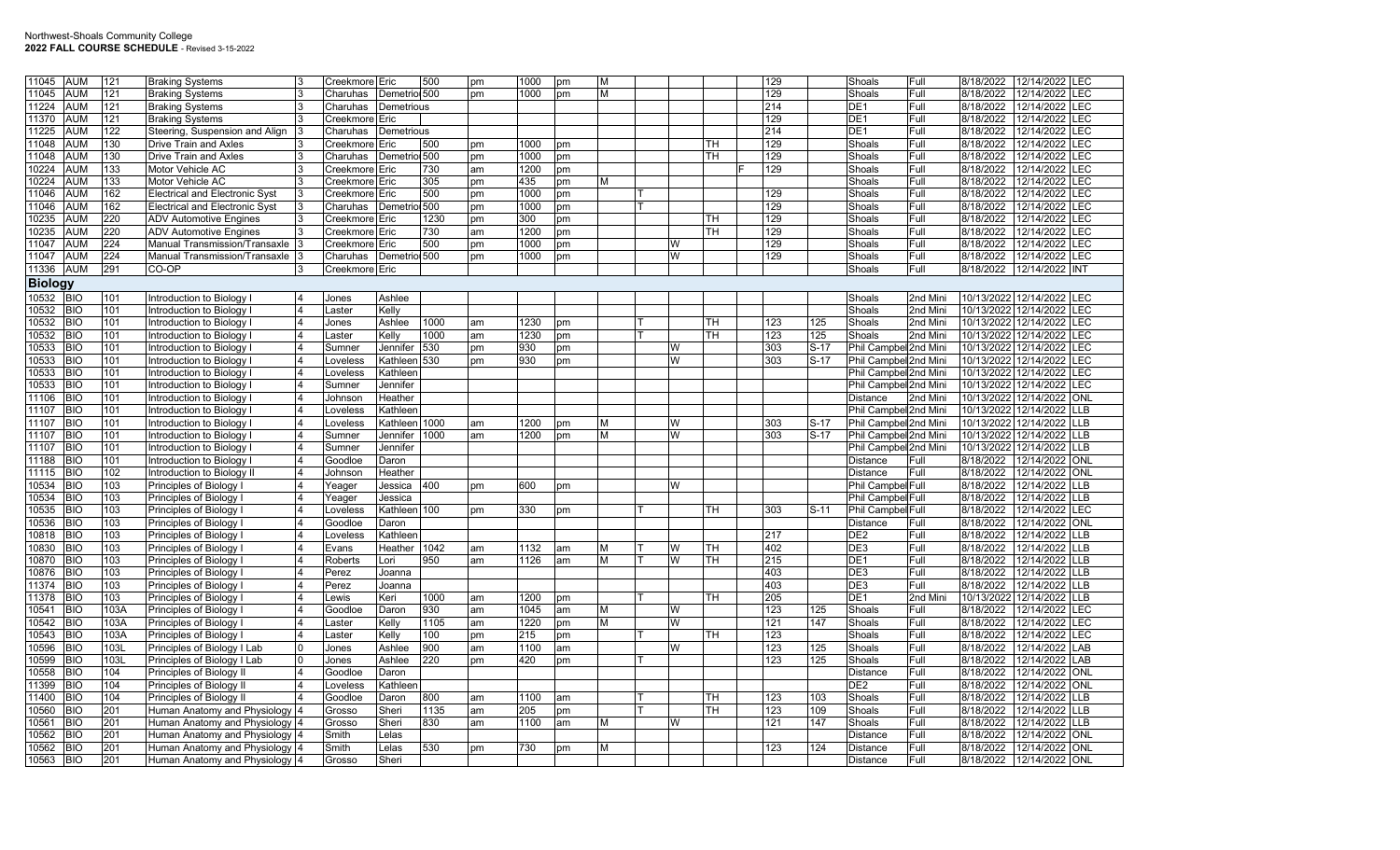| 10563           | <b>BIO</b> | 201                      | Human Anatomy and Physiology 4        | Grosso    | Sheri                  | 205  | pm | 405  | pm |   |   | TН        | 123 | 124    | <b>Distance</b>          | Full     | 8/18/2022  | 12/14/2022 ONL           |            |
|-----------------|------------|--------------------------|---------------------------------------|-----------|------------------------|------|----|------|----|---|---|-----------|-----|--------|--------------------------|----------|------------|--------------------------|------------|
| 10565           | <b>BIO</b> | 201                      | Human Anatomy and Physiology          | Swinea    | Rebecca 530            |      | pm | 800  | pm |   |   | TH.       | 121 | 147    | Shoals                   | Full     | 8/18/2022  | 12/14/2022 LLB           |            |
|                 | <b>BIO</b> | 201                      |                                       | Smith     | Lelas                  | 100  |    | 330  |    |   |   | TН        | 303 | $S-9$  |                          |          | 8/18/2022  | 12/14/2022               | LLB        |
| 10566           |            | 201                      | Human Anatomy and Physiology          |           |                        |      | pm |      | pm |   |   |           |     |        | Phil Campbel Full        |          |            | 12/14/2022               | LLB        |
| 10568           | <b>BIO</b> |                          | Human Anatomy and Physiology          | Loveless  | Kathleen               |      |    |      |    |   |   |           |     |        | Phil Campbel Full        |          | 8/18/2022  |                          |            |
| 10568           | <b>BIO</b> | 201                      | Human Anatomy and Physiology          | Loveless  | Kathleen 100           |      | pm | 330  | pm | М | W |           | 303 | $S-17$ | Phil Campbel Full        |          | 8/18/2022  | 12/14/2022 LLB           |            |
| 10569           | <b>BIO</b> | 201                      | Human Anatomy and Physiology          | Loveless  | Kathleen 930           |      | am | 1200 | pm |   |   | <b>TH</b> | 303 | $S-9$  | Phil Campbel Full        |          | 8/18/2022  | 12/14/2022               | <b>LLB</b> |
| 10571           | <b>BIO</b> | 201                      | Human Anatomy and Physiology          | Smith     | Lelas                  | 1230 | pm | 300  | pm | M | W |           | 123 | 103    | Shoals                   | Full     | 8/18/2022  | 12/14/2022               | <b>LLB</b> |
| 10572           | <b>BIO</b> | 201                      | Human Anatomy and Physiology          | Grosso    | Sheri                  | 900  | am | 1130 | am |   |   | TН        | 123 | 109    | Shoals                   | Full     | 8/18/2022  | 12/14/2022               | <b>LLB</b> |
| 11167           | <b>BIO</b> | 201                      | Human Anatomy and Physiology          | Grosso    | Sheri                  |      |    |      |    |   |   |           |     |        | <b>Distance</b>          | Full     | 8/18/2022  | 12/14/2022               | ONL        |
| 11197           | <b>BIO</b> | 201                      | Human Anatomy and Physiology          | Grosso    | Sheri                  |      |    |      |    |   |   |           |     |        | Distance                 | Full     | 8/18/2022  | 12/14/2022               | <b>ONL</b> |
| 11267           | <b>BIO</b> | 201                      | Human Anatomy and Physiology          | Smith     | Lelas                  |      |    |      |    |   |   |           |     |        | <b>Distance</b>          | Full     | 8/18/2022  | 12/14/2022 ONL           |            |
| 11422           | <b>BIO</b> | 201                      | Human Anatomy and Physiology          | Robertsor | Ricky                  | 400  | pm | 630  | pm |   |   | TH        | 123 | 109    | Shoals                   | Full     | 8/18/2022  | 12/14/2022               | LLB        |
| 10574           | <b>BIO</b> | 202                      | Human Anatomy & Physiology II 4       | Landrum   | Megan                  | 930  | am | 1200 | pm |   |   | <b>TH</b> | 123 | 130    | Shoals                   | Full     | 8/18/2022  | 12/14/2022               | <b>LLB</b> |
| 11120           | <b>BIO</b> | 202                      | Human Anatomy & Physiology II         | Landrum   | Megan                  |      |    |      |    |   |   |           |     |        | Distance                 | Full     | 8/18/2022  | 12/14/2022               | <b>NO</b>  |
| 11190           | BIO        | 202                      | Human Anatomy & Physiology II  4      | Landrum   | Megan                  |      |    |      |    |   |   |           |     |        | Distance                 | Full     | 8/18/2022  | 12/14/2022 ONL           |            |
| 11268           | <b>BIO</b> | 202                      | Human Anatomy & Physiology II 4       | Smith     | Lelas                  |      |    |      |    |   |   |           |     |        | <b>Distance</b>          | Full     | 8/18/2022  | 12/14/2022 ONL           |            |
| 11380           | <b>BIO</b> | 202                      | Human Anatomy & Physiology II         |           |                        |      |    |      |    |   |   |           |     |        | <b>Distance</b>          | 1st Mini | 8/18/2022  | 10/12/2022               | <b>ONL</b> |
| 10687           | <b>BIO</b> | 220                      | General Microbiology                  | Jones     | Ashlee                 | 500  | pm | 800  | pm |   |   |           | 123 | 130    | Shoals                   | Full     | 8/18/2022  | 12/14/2022               | LB         |
| 10687           | <b>BIO</b> | 220                      | <b>General Microbiology</b>           | Landrum   | Megan                  |      |    |      |    |   |   |           |     |        | Shoals                   | Full     | 8/18/2022  | 12/14/2022 LLB           |            |
| 10687           | <b>BIO</b> | 220                      | General Microbiology                  | Landrum   | Megan                  | 500  | pm | 800  | pm |   |   |           | 123 | 130    | Shoals                   | Full     | 8/18/2022  | 12/14/2022               | <b>LLB</b> |
| 10687           | <b>BIO</b> | 220                      | General Microbiology                  | Jones     | Ashlee                 |      |    |      |    |   |   |           |     |        | Shoals                   | Full     | 8/18/2022  | 12/14/2022               | LLB        |
| 10688           | <b>BIO</b> | 220                      | General Microbiology                  | Landrum   | Megan                  | 930  | am | 1230 | pm | M | W |           | 123 | 130    | Shoals                   | Full     | 8/18/2022  | 12/14/2022 LLB           |            |
| 10689           | <b>BIO</b> | 220                      | General Microbiology                  | _andrum   | Megan                  | 1235 | pm | 335  | pm | М | W |           | 123 | 130    | Shoals                   | Full     | 8/18/2022  | 12/14/2022               | LLB        |
| 10690           | <b>BIO</b> | 220                      | General Microbiology                  | Johnson   | Heather                |      |    |      |    |   |   |           |     |        | <b>Distance</b>          | Full     | 8/18/2022  | 12/14/2022 ONL           |            |
| 11187           | <b>BIO</b> | 220                      | General Microbiology                  | Johnson   | Heather                |      |    |      |    |   |   |           |     |        | <b>Distance</b>          | Full     | 8/18/2022  | 12/14/2022 ONL           |            |
|                 |            |                          |                                       |           |                        |      |    |      |    |   |   |           |     |        |                          |          |            |                          |            |
| <b>Business</b> |            |                          |                                       |           |                        |      |    |      |    |   |   |           |     |        |                          |          |            |                          |            |
| 10265           | <b>BUS</b> | 215                      | <b>Business Communication</b>         | McClinton | Leslyn                 |      |    |      |    |   |   |           |     |        | Distance                 | Full     | 8/18/2022  | 12/14/2022 ONL           |            |
| 10266           | <b>BUS</b> | 241                      | Principles of Accounting I            | South     | Desiree                | 930  | am | 1045 | am |   |   | TН        | 112 | 103    | Shoals                   | Full     | 8/18/2022  | 12/14/2022 LEC           |            |
| 10267           | <b>BUS</b> | 241                      | Principles of Accounting              | James     | Jeffery                | 1100 | am | 1215 | pm | М | W |           | 302 |        | OC-108 Phil Campbel Full |          | 8/18/2022  | 12/14/2022               | LEC        |
| 11266           | <b>BUS</b> | 241                      | Principles of Accounting              | South     | Desiree                |      |    |      |    |   |   |           |     |        | Distance                 | Full     | 8/18/2022  | 12/14/2022               | <b>ONL</b> |
| 11052           | <b>BUS</b> | 242                      | Principles of Accounting II           | South     | Desiree                |      |    |      |    |   |   |           |     |        | <b>Distance</b>          | Full     | 8/18/2022  | 12/14/2022               | <b>ONL</b> |
| 10270           | <b>BUS</b> | 263                      | The Legal & Social Env of Bus         | McClinton | Leslyn                 |      |    |      |    |   |   |           |     |        | <b>Distance</b>          | Full     | 8/18/2022  | 12/14/2022 ONL           |            |
| 10273           | <b>BUS</b> | 271                      | <b>Business Statistics</b>            | James     | Jeffery                |      |    |      |    |   |   |           |     |        | Distance                 | Full     | 8/18/2022  | 12/14/2022 ONL           |            |
| 11402           | <b>BUS</b> | 271                      | <b>Business Statistics</b>            | James     | Jeffery                | 100  | pm | 215  | pm | м | W |           | 302 |        | OC-108 Phil Campbel Full |          | 8/18/2022  | 12/14/2022               | <b>LEC</b> |
| 10274           | <b>BUS</b> | 275                      | Principles of Management              | McClinton | Leslyn                 |      |    |      |    |   |   |           |     |        | <b>Distance</b>          | Full     | 8/18/2022  | 12/14/2022 ONL           |            |
|                 |            | Carpentry/Cabinetmaking  |                                       |           |                        |      |    |      |    |   |   |           |     |        |                          |          |            |                          |            |
| 11321           | CAB        | 101                      | Introduction to Cabinetmaking         | Grisham   | Titus                  | 1200 | pm | 230  | pm | M | W |           | 109 |        | Shoals                   | Full     | 8/18/2022  | 12/14/2022 LEC           |            |
| 10747           | CAB        | 102                      | Introduction to Lumber                | Grisham   | Titus                  |      |    |      |    |   |   | TH        | 109 |        | Shoals                   | Full     | 8/18/2022  | 12/14/2022               | LEC        |
| 11322           | CAB        | 103                      | Sizes, Dimension, and Joints          | Grisham   | Titus                  | 1200 | pm | 230  | pm |   |   | <b>TH</b> | 109 |        | Shoals                   | Full     | 8/18/2022  | 12/14/2022               | LEC        |
| 10748           | CAB        | 104                      | <b>Cabinet Shop Operations</b>        | Grisham   | Titus                  |      |    |      |    |   |   | <b>TH</b> | 109 |        | Shoals                   | Full     | 8/18/2022  | 12/14/2022               | LEC        |
| 11323           | CAB        | 110                      | Basic Safety, Tools, and Equip        | Grisham   | Titus                  | 800  | am | 1130 | am | м | W |           | 109 |        | Shoals                   | Full     | 8/18/2022  | 12/14/2022               | LEC        |
| 10745           | CAB        | 141                      | Woodfinishing                         | Grisham   | Titus                  |      |    |      |    | М | W |           | 109 |        | Shoals                   | Full     | 8/18/2022  | 12/14/2022               | LEC        |
| 11324           | CAB        | 204                      | Cabinetmaking and Millwork            | Grisham   | <b>Titus</b>           | 800  |    |      |    |   |   | <b>TH</b> | 109 |        | Shoals                   | Full     | 8/18/2022  | 12/14/2022               | LEC        |
|                 | CAB        | 230                      |                                       |           |                        |      | am | 1130 | am | M | W |           |     |        | Shoals                   | Full     | 8/18/2022  |                          |            |
| 10746           |            |                          | <b>Estimating Costs in Cabinetmak</b> | Grisham   | Titus                  |      |    |      |    |   |   |           | 109 |        |                          |          |            | 12/14/2022               | LEC        |
| 10722           | CAR        | 111                      | <b>Construction Basics</b>            | Johnson   | Todd                   |      |    |      |    |   |   |           | 401 |        | DE3                      | Full     | 8/18/2022  | 12/14/2022 LEC           |            |
|                 |            | <b>Child Development</b> |                                       |           |                        |      |    |      |    |   |   |           |     |        |                          |          |            |                          |            |
| 10396           | CHD        | 100                      | Int Early Care and Education          | Durdunji  | Diann                  | 800  | am | 915  | am |   |   | TH        | 127 | 102    | DE <sub>1</sub>          | Full     | 8/18/2022  | 12/14/2022 LEC           |            |
| 10888           | CHD        | 100                      | Int Early Care and Education          | Tverberg  | Laura                  |      |    |      |    |   |   |           | 400 |        | DE <sub>3</sub>          | Full     | 8/18/2022  | 12/14/2022 LEC           |            |
| 10397           | CHD        | 201                      | Child Growth & Dev Principles         | Durduni   | Diann                  |      |    |      |    |   |   |           |     |        | <b>Distance</b>          | Full     | 8/18/2022  | 12/14/2022               | <b>ONL</b> |
| 10398           | CHD        | 202                      | <b>Children's Creative Experience</b> | Richmond  | Rebecca 530            |      | pm | 815  | pm | M |   |           | 127 | 102    | Shoals                   | 1st Mini | 8/18/2022  | 10/12/2022               | LEC        |
| 10399           | CHD        | 203                      | Children's Lit & Language Dev         | Richmond  | Rebecca <sub>530</sub> |      | pm | 815  | pm | м |   |           | 127 | 102    | Shoals                   | 2nd Mini | 10/13/2022 | 12/14/2022               | LEC        |
| 10400           | CHD        | 204                      | Methods & Materials for Teachi        | Durduni   | Diann                  | 930  | am | 1045 | am |   |   | <b>TH</b> | 127 | 102    | Shoals                   | Full     | 8/18/2022  | 12/14/2022               | LEC        |
| 10401           | CHD        | 205                      | Prog Planning for Ed Young Chi        | Durdunji  | Diann                  |      |    |      |    |   |   |           |     |        | <b>Distance</b>          | Full     | 8/18/2022  | 12/14/2022               | ONL        |
| 10403           | <b>CHD</b> | 210                      | <b>Educating Exp Young Children</b>   | Durdunji  | Diann                  | 930  | am | 1045 | am | М | W |           | 127 | 102    | Shoals                   | Full     |            | 8/18/2022 12/14/2022 LEC |            |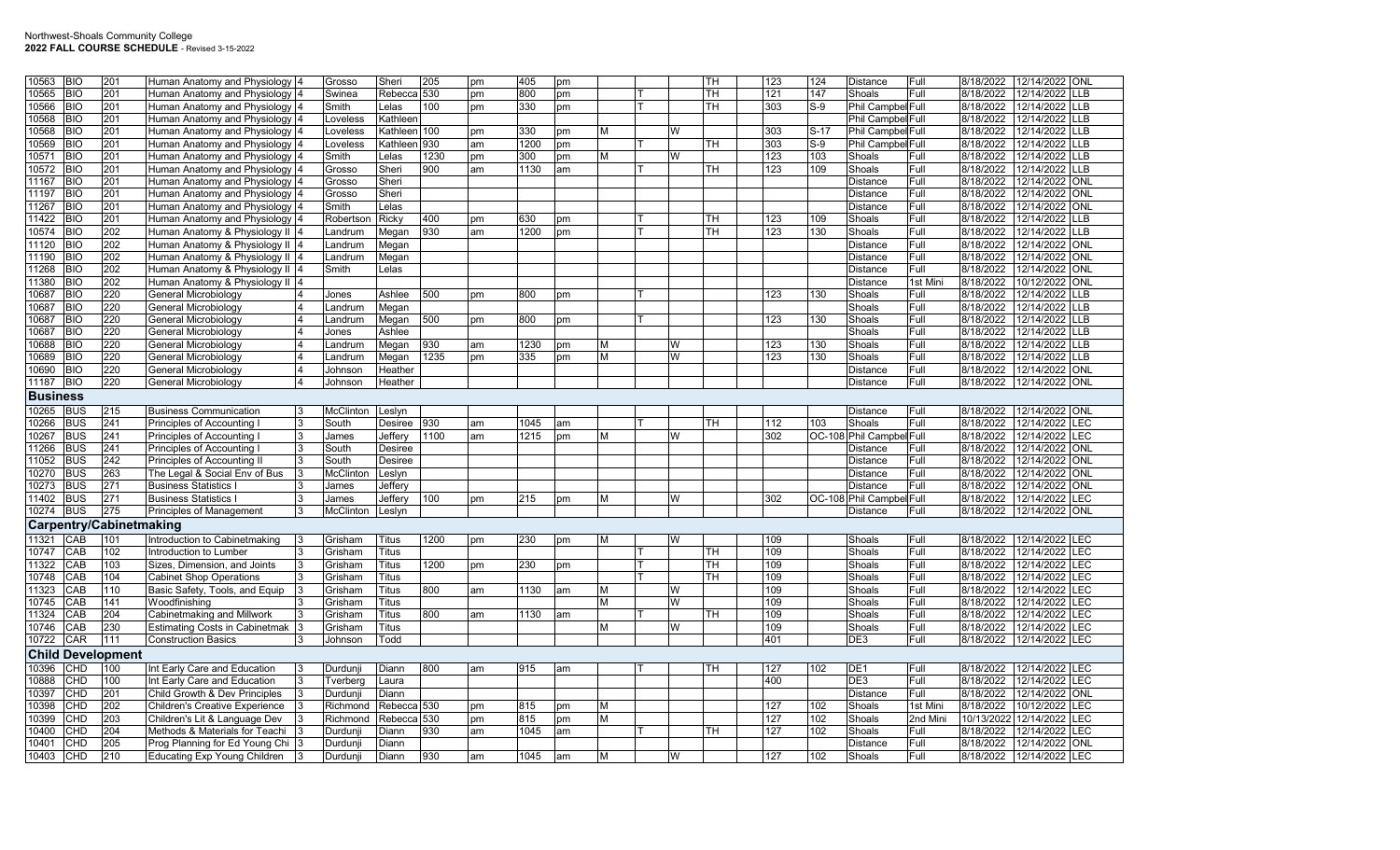| 10404            | CHD                      | 215             | Sup Practical Exp in Early Ch                           |                | Durdunii                 | Diann                   | 1100 | am | 1130             | am | M |   |           | 127 | 102    | Shoals                    | Full         | 8/18/2022              | 12/14/2022 ILEC              |            |
|------------------|--------------------------|-----------------|---------------------------------------------------------|----------------|--------------------------|-------------------------|------|----|------------------|----|---|---|-----------|-----|--------|---------------------------|--------------|------------------------|------------------------------|------------|
| 10405            | <b>CHD</b>               | 215             | Sup Practical Exp in Early Ch                           |                | Durdunji                 | Diann                   | 1100 | am | 1130             | am | M |   |           | 127 | 102    | Shoals                    | Full         | 8/18/2022              | 12/14/2022                   | <b>LEC</b> |
| 10407            | CHD                      | 215             | Sup Practical Exp in Early Ch                           |                | Durdunji                 | Diann                   | 500  | pm | 520              | pm | M |   |           | 127 | 102    | Shoals                    | Full         | 8/18/2022              | 12/14/2022                   | <b>LEC</b> |
| 10408            | <b>CHD</b>               | 215             | Sup Practical Exp in Early Ch                           |                | Durdunji                 | Diann                   | 500  | pm | 520              | pm | M |   |           | 127 | 102    | Shoals                    | Full         | 8/18/2022              | 12/14/2022 LEC               |            |
| <b>Chemistry</b> |                          |                 |                                                         |                |                          |                         |      |    |                  |    |   |   |           |     |        |                           |              |                        |                              |            |
| 10484            | <b>CHM</b>               | 104             | Introduction to Chemistry                               | 14             | Choron                   | Jeffrey                 | 800  | am | 1045             | am |   |   | <b>TH</b> | 123 | 101    | Shoals                    | Full         | 8/18/2022              | 12/14/2022 LLB               |            |
| 10491            | СНМ                      | 111             | College Chemistry                                       | $\overline{4}$ | Galpothden Waduge Indika |                         |      |    |                  |    |   |   |           |     |        | Distance                  | Full         | 8/18/2022              | 12/14/2022 ONL               |            |
| 10492            | СНМ                      | 111             | College Chemistry                                       | $\overline{4}$ | Murphy                   | Maureen 245             |      | pm | 545              | pm |   | W |           | 303 | $S-10$ | Phil Campbel Full         |              | 8/18/2022              | 12/14/2022                   | <b>LLB</b> |
| 10492            | <b>CHM</b>               | 111             | College Chemistry                                       | $\overline{4}$ | Murphy                   | Maureen 1100            |      | am | 1215             | pm | M | W |           | 303 | $S-9$  | Phil Campbel Full         |              | 8/18/2022              | 12/14/2022                   | <b>LLB</b> |
| 10493            | <b>CHM</b>               | 111             | College Chemistry                                       |                | Choron                   | Jeffrey                 | 930  | am | 1230             | pm |   |   |           | 123 | 102    | Shoals                    | Full         | 8/18/2022              | 12/14/2022 LLB               |            |
| 10493            | CHM                      | 111             | College Chemistry                                       |                | Choron                   | Jeffrey                 | 930  | am | 1045             | am | М | W |           | 123 | 101    | Shoals                    | Full         | 8/18/2022              | 12/14/2022                   | LLB        |
| 11401            | <b>CHM</b>               | 221             | <b>Organic Chemistry I</b>                              | $\overline{4}$ | Choron                   | Jeffrey                 | 1230 | pm | 330              | pm | M |   |           | 123 | 108    | Shoals                    | Full         | 8/18/2022              | 12/14/2022                   | <b>LLB</b> |
| 11401            | <b>CHM</b>               | 221             | Organic Chemistry I                                     | $\overline{4}$ | Choron                   | Jeffrey                 | 1100 | am | 1215             | pm | M | W |           | 123 | 101    | Shoals                    | Full         | 8/18/2022              | 12/14/2022 LLB               |            |
|                  |                          |                 |                                                         |                |                          |                         |      |    |                  |    |   |   |           |     |        |                           |              |                        |                              |            |
| <b>Computer</b>  |                          |                 | <b>Information Systems (CIS)</b>                        |                |                          |                         |      |    |                  |    |   |   |           |     |        |                           |              |                        |                              |            |
| 10281            | <b>CIS</b>               | 146             | <b>Microcomputer Applications</b>                       | 3              | Staff                    | Staff                   | 800  | am | 915              | am | M | W |           | 112 | 112    | Shoals                    | Full         | 8/18/2022              | 12/14/2022                   | <b>LEC</b> |
| 10282            | <b>CIS</b>               | 146             | Microcomputer Applications                              | 3              | James                    | Jeffery                 |      |    |                  |    |   |   |           |     |        | Distance                  | Full         | 8/18/2022              | 12/14/2022 ONL               |            |
| 10283            | <b>CIS</b>               | 146             | Microcomputer Applications                              | 3              | Staff                    | Staff                   |      |    |                  |    |   |   |           |     |        | <b>Distance</b>           | Full         | 8/18/2022              | 12/14/2022 ONL               |            |
| 10287            | CIS                      | 146             | <b>Microcomputer Applications</b>                       | 3              | Staff                    | Staff                   | 530  | pm | 800              | pm |   | W |           | 112 | 112    | Shoals                    | Full         | 8/18/2022              | 12/14/2022                   | LEC        |
| 10290            | <b>CIS</b>               | 155             | Intro. to Mobile App Dev                                | 3              | Staff                    | Staff                   | 1245 | pm | 200              | pm | м | W |           | 112 | 112    | Shoals                    | Full         | 8/18/2022              | 12/14/2022                   | <b>LEC</b> |
| 10292            | $\overline{C}$           | 207             | Intro to Web Development                                | 3              | Staff                    | Staff                   | 1245 | pm | $\overline{200}$ | pm |   |   | TH.       | 112 | 112    | Shoals                    | Full         | 8/18/2022              | 12/14/2022                   | <b>LEC</b> |
| 11154            | CIS                      | 220             | App Development With Swift I                            | Ι3             | Staff                    | Staff                   |      |    |                  |    |   |   |           |     |        | <b>Distance</b>           | Full         | 8/18/2022              | 12/14/2022                   | ONL        |
| 10294            | <b>CIS</b>               | 245             | <b>Cyber Defense</b>                                    | 3              | Staff                    | Staff                   |      |    |                  |    |   |   |           |     |        | <b>Distance</b>           | Full         | 8/18/2022              | 12/14/2022                   | <b>ONL</b> |
| 11330            | $\overline{C}$           | 246             | <b>Ethical Hacking</b>                                  | 3              | Chandler                 | <b>Steve</b>            | 1005 | am | 1130             | am | м | W | TН        | 200 |        | DE <sub>1</sub>           | Full         | 8/18/2022              | 12/14/2022 LEC               |            |
| 11331            | CIS                      | 246             | <b>Ethical Hacking</b>                                  |                | Roberson                 | Teresa                  | 1230 | pm | 200              | pm | М | W | <b>TH</b> | 200 |        | DE <sub>1</sub>           | Full         | 8/18/2022              | 12/14/2022                   | <b>LEC</b> |
| 10295            | $\overline{CIS}$         | 249             | Microcomputer Operating System 3                        |                | Staff                    | Staff                   |      |    |                  |    |   |   |           |     |        | <b>Distance</b>           | Full         | 8/18/2022              | 12/14/2022                   | ONL        |
| 10296            | CIS                      | 255             | <b>JAVA Programming</b>                                 |                | Staff                    | Staff                   |      |    |                  |    |   |   |           |     |        | <b>Distance</b>           | Full         | 8/18/2022              | 12/14/2022 LEC               |            |
|                  |                          | 297             | CO-OP FOR CIS II                                        |                | Staff                    | Staff                   |      |    |                  |    |   |   |           |     |        | Shoals                    | Full         |                        | 12/14/2022 LEC               |            |
| 10302            | CIS                      |                 |                                                         |                |                          |                         |      |    |                  |    |   |   |           |     |        |                           |              | 8/18/2022              |                              |            |
|                  |                          |                 | <b>Cosmetology - Salon &amp; Spa Management</b>         |                |                          |                         |      |    |                  |    |   |   |           |     |        |                           |              |                        |                              |            |
| 10258            | <b>CIT</b>               | 211             | Teaching & Curriculum Dev                               | 3              | Grissom                  | Melinda                 | 800  | am | 1230             | pm | M | W |           | 131 |        | Shoals                    | Full         | 8/18/2022              | 12/14/2022 LEC               |            |
| 10259            | <b>CIT</b>               | 212             | <b>Teacher Mentorship</b>                               | Ι3             | Grissom                  | Melinda                 | 100  | pm | 330              | pm | M | W |           | 131 |        | Shoals                    | Full         | 8/18/2022              | 12/14/2022                   | LEC        |
| 10260            | <b>CIT</b>               | 213             |                                                         | 3              | Grissom                  | Melinda                 | 800  | am | 330              | pm |   |   | <b>TH</b> | 131 |        |                           | Full         | 8/18/2022              | 12/14/2022                   | <b>LEC</b> |
|                  | <b>CIT</b>               | 214             | Lesson Plan Development                                 | 3              |                          | Melinda                 | 730  | am | 1200             |    |   |   |           | 131 |        | Shoals<br>Shoals          | Full         | 8/18/2022              | 12/14/2022                   | <b>LEC</b> |
| 10261<br>10323   | COS                      | 111             | Lesson Plan Methods & Dev<br>Into to Cosmetology        | 3              | Grissom<br>Jordan        | Anthony                 |      |    |                  | pm |   |   |           |     |        | <b>Distance</b>           | Full         | 8/18/2022              | 12/14/2022 ONL               |            |
| 10324            | cos                      | 112             | Intro to Cosmetology Lab                                | 3              | Grissom                  | Melinda                 | 800  | am | 1230             | pm | М | W |           | 131 |        | Shoals                    | Full         | 8/18/2022              | 12/14/2022                   | LEC        |
| 10325            | COS                      | 113             | Theory of Chemical Services                             | 3              | Jordan                   | Anthony                 |      |    |                  |    |   |   |           |     |        | <b>Distance</b>           | Full         | 8/18/2022              | 12/14/2022                   | <b>ONL</b> |
| 10326            | COS                      | 114             | <b>Chemical Services Lab</b>                            | 3              | Jordan                   | Anthony 800             |      | am | 1230             | pm |   |   | <b>TH</b> | 131 | 107    | Shoals                    | Full         | 8/18/2022              | 12/14/2022 LEC               |            |
|                  | cos                      | 115             |                                                         | 3              | Wallace                  | Gerri                   |      |    |                  |    |   |   |           |     |        | Shoals                    | Full         | 8/18/2022              | 12/14/2022                   | <b>LEC</b> |
| 11390<br>11391   | COS                      | 116             | Hair Coloring Theory<br>Hair Coloring Lab               | 3              | Wallace                  | Gerri                   | 800  | am | 1230             | pm |   |   | TН        | 131 |        | Shoals                    | Full         | 8/18/2022              | 12/14/2022                   | <b>LEC</b> |
| 11262            | COS                      | 117             |                                                         |                |                          |                         |      |    |                  |    |   |   |           |     |        |                           | Full         | 8/18/2022              | 12/14/2022 ONL               |            |
| 11263            | COS                      | 118             | <b>Basic Spa Techniques</b><br>Basic Spa Techniques Lab | Ι3             |                          |                         |      |    |                  |    |   |   |           |     |        | Distance<br>Shoals        | Full         | 8/18/2022              | 12/14/2022                   | <b>LEC</b> |
|                  | COS                      | 118             |                                                         |                |                          |                         |      |    |                  |    |   |   |           |     |        |                           | Full         | 8/18/2022              | 12/14/2022                   | <b>LEC</b> |
| 11320<br>11393   | COS                      | 144             | Basic Spa Techniques Lab                                | 3<br>3         | Wallace                  | Gerri                   | 800  | am | 1230             | pm | M |   |           |     |        | Shoals<br>Shoals          | Full         | 8/18/2022              | 12/14/2022 LEC               |            |
|                  | COS                      | 144             | Hair Shaping and Design                                 | 3              | Wallace                  | Gerri                   |      | pm |                  |    | M |   |           | 131 |        | Shoals                    | Full         | 8/18/2022              | 12/14/2022                   | <b>LEC</b> |
| 11393            |                          |                 | Hair Shaping and Design                                 |                |                          |                         | 100  |    | 330              | pm |   |   |           |     |        |                           |              |                        |                              |            |
| 11392            | COS                      | $\frac{145}{2}$ | Hair Shaping Lab                                        | 3<br>3         | Wallace                  | Gerri                   | 730  | am | 1200             | pm |   | W |           | 131 |        | Shoals                    | Full         | 8/18/2022              | 12/14/2022                   | LEC        |
| 11119            | COS                      | 167             | <b>State Board Review</b>                               |                | Grissom                  | Melinda                 | 100  | pm | 230              | pm |   |   |           |     |        | Shoals                    | Full         | 8/18/2022              | 12/14/2022 LEC               |            |
| 11119            | COS                      | 167             | <b>State Board Review</b>                               | 3              | Grissom                  | Melinda                 | 800  | am | 1230             | pm |   |   |           | 131 | 107    | Shoals                    | Full         | 8/18/2022              | 12/14/2022 LEC               |            |
| 10334            | COS                      | 190             | Intership in Cosmetology                                |                | Grissom                  | Melinda                 |      |    |                  |    |   |   |           |     |        | Shoals                    | Full         | 8/18/2022              | 12/14/2022 INT               |            |
|                  | <b>Criminal Justice</b>  |                 |                                                         |                |                          |                         |      |    |                  |    |   |   |           |     |        |                           |              |                        |                              |            |
| 11241            | <b>CRJ</b>               | 100             | Intro to Criminal Justice                               | 3              | Holt                     | Michael                 |      |    |                  |    |   |   |           |     |        | <b>Distance</b>           | Full         | 8/18/2022              | 12/14/2022 ONL               |            |
| 11242            | <b>CRJ</b>               | 100             | Intro to Criminal Justice                               | 3              |                          |                         |      |    |                  |    |   |   |           |     |        | Phil Campbel Full         |              | 8/18/2022              | 12/14/2022                   | LEC        |
| 11243            | <b>CRJ</b>               | 140             | Criminal Law and Procedures                             | 3              | Holt                     | Michael                 | 930  | am | 1045             | am |   |   | тн        | 110 | 101    | Shoals                    | Full         | 8/18/2022              | 12/14/2022                   | <b>LEC</b> |
| 11245            | <b>CRJ</b>               | 147             | <b>Constitutional Law</b>                               | 3              |                          |                         |      |    |                  |    |   |   |           |     |        | Shoals                    | Full         | 8/18/2022              | 12/14/2022                   | <b>LEC</b> |
| 11403<br>11244   | <b>CRJ</b><br><b>CRJ</b> | 209<br>216      | Juvenile Delinguency<br>Police Org and Administration   | 3<br>3         | Holt<br>Holt             | Michael<br>Michael 1100 |      | am | 1215             | pm |   |   | <b>TH</b> | 110 | 101    | <b>Distance</b><br>Shoals | Full<br>Full | 8/18/2022<br>8/18/2022 | 12/14/2022<br>12/14/2022 LEC | <b>ONL</b> |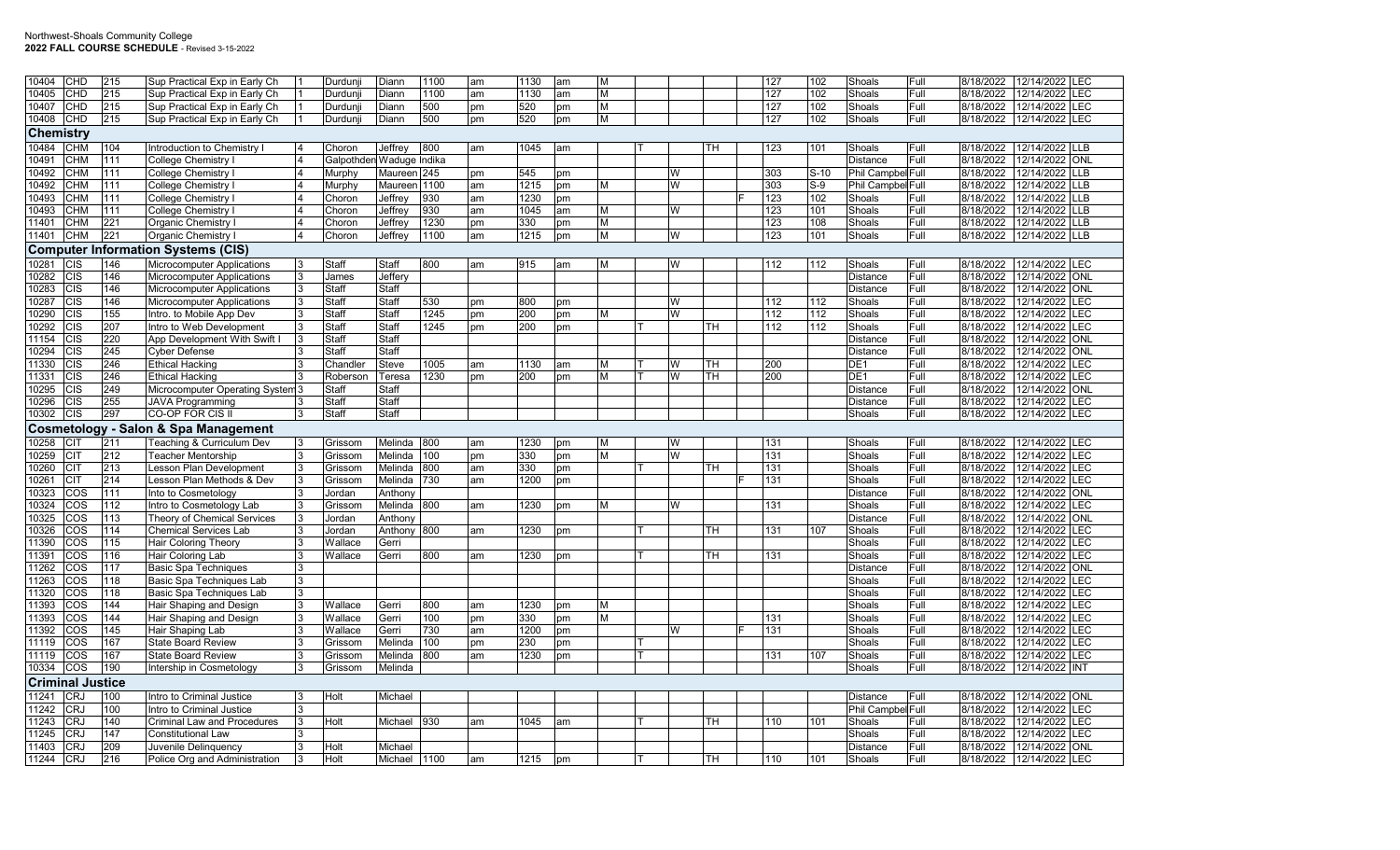| 10395 CRJ         |                         | 280              | Internship in Criminal Justice       | 3  | Holt              | Michael        |      |    |      |    |   |   |           |                  |     | Shoals            | Full     |            | 8/18/2022 12/14/2022 INT |
|-------------------|-------------------------|------------------|--------------------------------------|----|-------------------|----------------|------|----|------|----|---|---|-----------|------------------|-----|-------------------|----------|------------|--------------------------|
|                   |                         |                  | <b>Design Engineering Technology</b> |    |                   |                |      |    |      |    |   |   |           |                  |     |                   |          |            |                          |
| 10335             | <b>DDT</b>              | 104              | Basic Comp Aided Drafting & De 3     |    |                   |                |      |    |      |    |   |   |           |                  |     | Shoals            | Full     | 8/18/2022  | 12/14/2022 LEC           |
| 10337             | DDT                     | 111              | Fund Drafting & Design Tech          | 3  | Allen             | Anthony        | 800  | am | 1030 | am | M | W |           | 105              |     | Shoals            | 1st Mini | 8/18/2022  | 10/12/2022<br><b>LEC</b> |
| 10729             | DDT                     | 111              | Fund Drafting & Design Tech          | 3  | Johnson           | Jamie          |      |    |      |    |   |   |           | 401              |     | DE3               | Full     | 8/18/2022  | LEC<br>12/14/2022        |
| 11417             | <b>DDT</b>              | 117              | <b>Manufacturing Processes</b>       | 3  | Allen             | Anthony        | 135  | pm | 405  | pm | M | W |           | 105              |     | Shoals            | Full     | 8/18/2022  | 12/14/2022 LEC           |
| 10339             | DDT                     | 124              | Intro to Technical Drawing           | 3  |                   |                |      |    |      |    |   |   |           |                  |     | Shoals            | 2nd Mini | 10/13/2022 | 12/14/2022<br><b>LEC</b> |
| 10730             | DDT                     | 127              | Intermediate CAD and Design          | 13 | Johnson           | Jamie          |      |    |      |    |   |   |           | 401              |     | DE3               | Full     | 8/18/2022  | LEC<br>12/14/2022        |
| 11419             | DDT                     | 127              | Intermediate CAD and Design          | 3  | Allen             | Anthony        | 1100 | am | 130  | pm |   |   | TН        | 105              |     | Shoals            | Full     | 8/18/2022  | 12/14/2022 LEC           |
| 11150             | DDT                     | 128              | Intermediate Technical Drawing       | 3  | Allen             | Anthony        | 135  | pm | 405  | pm |   |   | TН        | 105              |     | Shoals            | Full     | 8/18/2022  | 12/14/2022<br><b>LEC</b> |
| 10899             | DDT                     | 132              | <b>Architectural Drafting</b>        | 3  | Johnson           | Jamie          |      |    |      |    |   |   |           |                  |     | DE3               | Full     | 8/18/2022  | LEC<br>12/14/2022        |
| 11416             | DDT                     | 144              | Basic 3D Modeling                    | 3  | Allen             | Anthony        | 1100 | am | 130  | pm | M | W |           | 105              |     | Shoals            | Full     | 8/18/2022  | 12/14/2022<br>LEC        |
| 11149             | DDT                     | 181E             | <b>Special Topics Work Ethics</b>    | 3  |                   |                |      |    |      |    |   |   |           |                  |     | Shoals            | Full     | 8/18/2022  | 12/14/2022<br><b>LEC</b> |
| 11194             | DDT                     | 193              | Drafting Internship                  |    |                   |                |      |    |      |    |   |   |           |                  |     | Shoals            | Full     | 8/18/2022  | LEC<br>12/14/2022        |
| 11193             | DDT                     | $\overline{215}$ | Geometric Demensioning & Tol         | 3  |                   |                |      |    |      |    |   |   |           |                  |     | Shoals            | Full     | 8/18/2022  | 12/14/2022<br>LEC        |
| 11151             | DDT                     | 220              | <b>Advanced Technical Drawing</b>    | 3  |                   |                |      |    |      |    |   |   |           |                  |     | Shoals            | Full     | 8/18/2022  | 12/14/2022 LEC           |
| 11418             | DDT                     | 244              | Advanced 3D Modeling                 | 3  | Allen             | Anthony        | 800  | am | 1030 | am |   |   | TН        | 105              |     | Shoals            | Full     | 8/18/2022  | 12/14/2022 ILEC          |
| 11420             | <b>DDT</b>              | 291              | Drafting CO-OP                       | 3  | Allen             | <b>Anthony</b> |      |    |      |    |   |   |           |                  |     | Shoals            | Full     | 8/18/2022  | 12/14/2022 INT           |
| 11421             | DDT                     | 292              | Co-Op                                | 3  | Allen             | Anthony        |      |    |      |    |   |   |           |                  |     | Shoals            | Full     | 8/18/2022  | 12/14/2022 INT           |
|                   |                         |                  | <b>Diagnostic Medical Sonography</b> |    |                   |                |      |    |      |    |   |   |           |                  |     |                   |          |            |                          |
| 10803             | <b>DMS</b>              | 202              | Foundations of Sonography            | 13 | Christian         | Terri          | 830  | am | 1030 | am |   |   |           | 122              | 167 | Shoals            | Full     | 8/18/2022  | 12/14/2022 LLB           |
| 10804             | DMS                     | 204              | Sectional Anatomy                    |    | Christian         | Terri          | 830  | am | 1000 | am |   |   | TН        | 122              | 167 | Shoals            | Full     | 8/18/2022  | 12/14/2022 LEC           |
| 10805             | $\overline{\text{DNS}}$ | 205              | Abdominal Sonography                 |    | Christian         | Terri          | 1005 | am | 1205 | pm |   |   | <b>TH</b> | $\overline{122}$ | 167 | Shoals            | Full     | 8/18/2022  | 12/14/2022<br><b>LLB</b> |
| 10806             | <b>DMS</b>              | 216              | Sonog Prin & Instrumentation I       | 3  | Christian         | Terri          | 100  | pm | 230  | pm |   |   | TH        | 122              | 167 | Shoals            | Full     | 8/18/2022  | 12/14/2022 LEC           |
| 10807             | <b>DMS</b>              | 229              | Sonography Preceptorship             |    | Christian         | Terri          |      |    |      |    |   |   |           |                  |     | Shoals            | Full     | 8/18/2022  | 12/14/2022 P             |
| 11074             | $\overline{\text{DNS}}$ | 232              | Preceptorship IV                     | 5  | Gaisser           | Kimberl        |      |    |      |    |   |   |           |                  |     | Shoals            | Full     | 8/18/2022  | 12/14/2022               |
| 11071             | <b>DMS</b>              | 241              | Abdominal and OB/GYN Sonogra 3       |    | Gaisser           | Kimberly       | 830  | am | 1000 | am | M | W |           | 121              | 141 | Shoals            | Full     | 8/18/2022  | 12/14/2022 LEC           |
| 11072             | <b>DMS</b>              | 245              | Sonography Case Presentation         |    | Gaisser           | Kimberly 1140  |      | am | 1240 | pm | M |   |           | 121              | 141 | Shoals            | Full     | 8/18/2022  | 12/14/2022 LEC           |
| 11073             | <b>DMS</b>              | 250              | Intro to Advanced Sonography         | 3  | Gaisser           | Kimberly 1005  |      | am | 1135 | am | M | W |           | 121              | 141 | Shoals            | Full     | 8/18/2022  | 12/14/2022 LEC           |
|                   | <b>Economics</b>        |                  |                                      |    |                   |                |      |    |      |    |   |   |           |                  |     |                   |          |            |                          |
| 10275             | ECO                     | 231              | Principles of Macroeconomics         |    |                   |                |      |    |      |    |   |   |           |                  |     | Shoals            | Full     | 8/18/2022  | 12/14/2022 ILEC          |
| 10276             | ECO                     | 231              | Principles of Macroeconomics         | 3  |                   |                |      |    |      |    |   |   |           |                  |     | Shoals            | Full     | 8/18/2022  | 12/14/2022 LEC           |
| 10277             | ECO                     | 231              | Principles of Macroeconomics         | 3  | Staff             | Staff          |      |    |      |    |   |   |           |                  |     | Distance          | Full     | 8/18/2022  | 12/14/2022 ONL           |
| 10278             | ECO                     | 231              | <b>Principles of Macroeconomics</b>  |    |                   |                |      |    |      |    |   |   |           |                  |     | Phil Campbel Full |          | 8/18/2022  | 12/14/2022 LEC           |
| 10279             | ECO                     | 232              | Principles of Microeconomics         | 3  |                   |                |      |    |      |    |   |   |           |                  |     | Shoals            | Full     | 8/18/2022  | 12/14/2022 LEC           |
| 10280             | ECO                     | 232              | Principles of Microeconomics         | 3  | Staff             | Staff          |      |    |      |    |   |   |           |                  |     | Distance          | Full     | 8/18/2022  | 12/14/2022 ONL           |
| <b>Electrical</b> |                         |                  |                                      |    |                   |                |      |    |      |    |   |   |           |                  |     |                   |          |            |                          |
| 10345             | <b>ELT</b>              | 108              | <b>DC Fundamentals</b>               |    | Pennington Jimmie |                | 130  | pm | 400  | pm | M | W |           | 102              |     | Shoals            | Full     | 8/18/2022  | 12/14/2022 LEC           |
| 10345             | ELT                     | 108              | <b>DC Fundamentals</b>               | 3  | Morris            | Ray            | 130  | pm | 400  | pm | M | W |           | 102              |     | Shoals            | Full     | 8/18/2022  | 12/14/2022 LEC           |
| 10347             | ELT                     | 110              | <b>Wiring Methods</b>                | 3  | Morris            | Ray            | 1045 | am | 115  | pm | M | W |           | 102              |     | Shoals            | Full     | 8/18/2022  | 12/14/2022 LEC           |
| 10348             | ELT                     | 114              | <b>Residential Wiring Methods</b>    | 3  | Morris            | Ray            | 800  | am | 1030 | am | M | W | TH        | 102              |     | Shoals            | 1st Mini | 8/18/2022  | <b>LEC</b><br>10/12/2022 |
| 11397             | ELT                     | 114              | <b>Residential Wiring Methods</b>    | 3  | Staff             | Staff          | 430  | pm | 700  | pm |   |   | TН        | 102              |     | Shoals            | Full     | 8/18/2022  | 12/14/2022 LEC           |
| 11398             | ELT                     | 114              | <b>Residential Wiring Methods</b>    | 3  | Morris            | Ray            | 130  | pm | 400  | pm | M | W |           | 102              |     | DE1               | Full     | 8/18/2022  | <b>LEC</b><br>12/14/2022 |
| 10349             | ELT                     | 115              | Residential Wiring Methods II        | 3  | Morris            | Ray            | 800  | am | 1030 | am | M | W | <b>TH</b> | 102              |     | Shoals            | 2nd Mini | 10/13/2022 | LEC<br>12/14/2022        |
| 10350             | ELT                     | 117              | <b>AC/DC Machines</b>                | 3  | <b>Morris</b>     | Ray            | 405  | pm | 735  | pm | M | W |           | 102              |     | Shoals            | Full     | 8/18/2022  | 12/14/2022 LEC           |
| 10350             | ELT                     | 117              | <b>AC/DC Machines</b>                | 3  | Penningtor        | Jimmie         | 405  | pm | 735  | pm | M | W |           | 102              |     | Shoals            | Full     | 8/18/2022  | LEC<br>12/14/2022        |
| 11290             | ELT                     | 131              | Commercial/Indust Wiring I           | 3  | Morris            | Ray            | 1045 | am | 115  | pm |   |   | TH        | 102              |     | Shoals            | Full     | 8/18/2022  | <b>LEC</b><br>12/14/2022 |
| 10353             | ELT                     | 231              | Programmable Controls I              | 3  | Staff             | Staff          | 130  | pm | 400  | pm |   |   | TН        | 103              |     | Shoals            | Full     | 8/18/2022  | 12/14/2022 LEC           |
|                   | <b>Emergency</b>        |                  | <b>Medical Services</b>              |    |                   |                |      |    |      |    |   |   |           |                  |     |                   |          |            |                          |
| 10640             | <b>EMS</b>              | 100              | Cardiopulmonary Resuscitation        |    | Demorse           | Christoph 800  |      | am | 1200 | pm |   |   |           | 122              | 160 | Shoals            | Full     | 8/18/2022  | 12/14/2022 LEC           |
| 10641             | EMS                     | 100              | Cardiopulmonary Resuscitation        |    | Demorse           | Christoph 800  |      | am | 1200 | pm |   |   |           | $\overline{122}$ | 160 | Shoals            | Full     | 8/18/2022  | 12/14/2022 LEC           |
| 10642             | <b>EMS</b>              | 100              | Cardiopulmonary Resuscitation        |    | Demorse           | Christoph 100  |      | pm | 400  | pm |   |   |           | 122              |     | Shoals            | Full     | 8/18/2022  | 12/14/2022 LEC           |
| 10644             | <b>EMS</b>              | 100              | Cardiopulmonary Resuscitation        |    | Demorse           | Christopher    |      |    |      |    |   |   |           |                  |     | Shoals            | Full     | 8/18/2022  | 12/14/2022 LEC           |
| 10645             | <b>EMS</b>              | 100              | Cardiopulmonary Resuscitation        |    | Demorse           | Christopher    |      |    |      |    |   |   |           |                  |     | Shoals            | Full     |            | 8/18/2022 12/14/2022 LEC |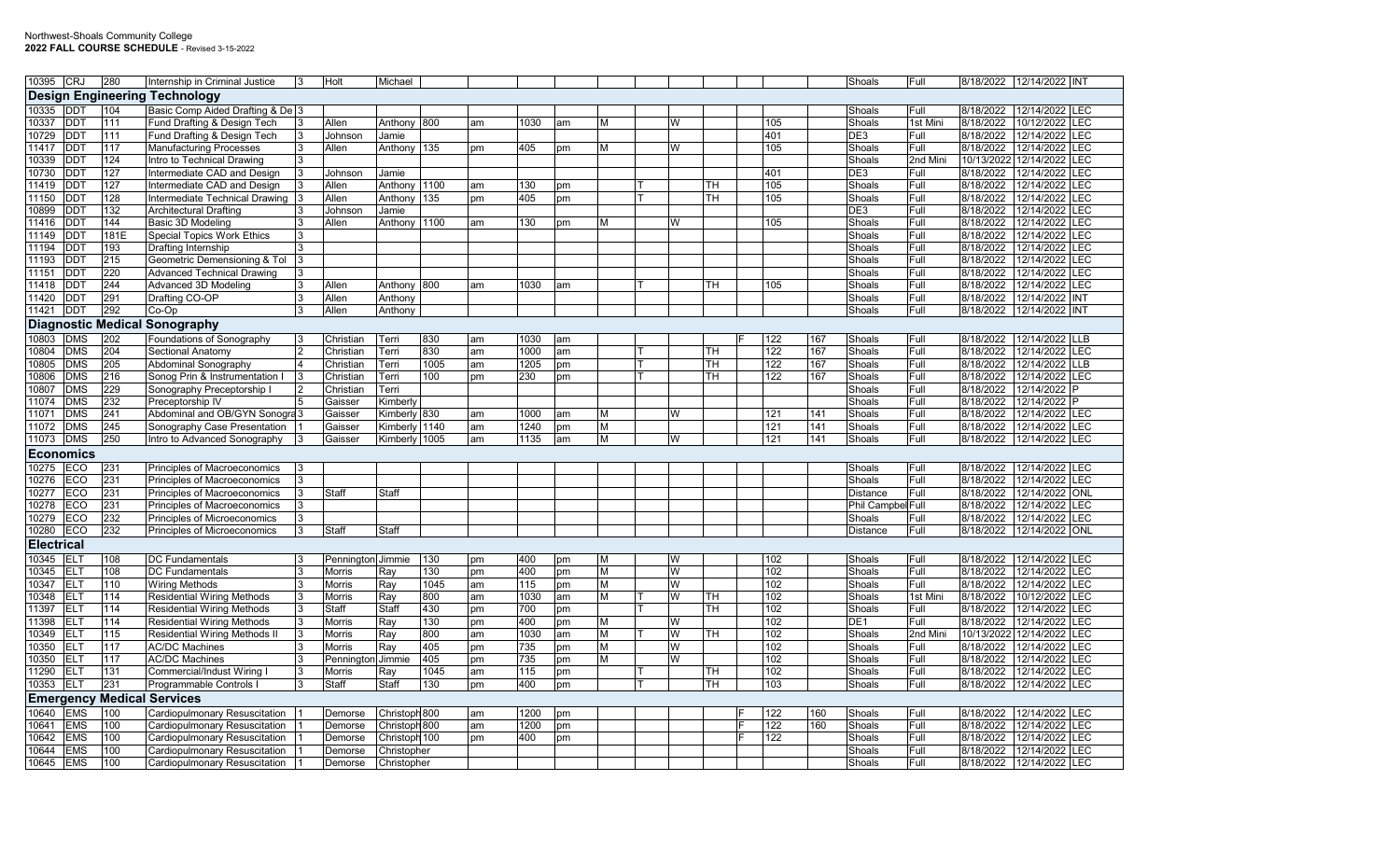| 11287<br><b>EMS</b> | 100 | Cardiopulmonary Resuscitation         | Demorse          | Christoph 500  |      | pm | 900  | pm  |   |          |           | 122 |     | Shoals                   | Full     | 8/18/2022 | 12/14/2022 LEC           |            |
|---------------------|-----|---------------------------------------|------------------|----------------|------|----|------|-----|---|----------|-----------|-----|-----|--------------------------|----------|-----------|--------------------------|------------|
| 11288<br><b>EMS</b> | 100 | Cardiopulmonary Resuscitation         | Demorse          | Christoph 500  |      | pm | 900  | pm  |   |          | TН        | 122 |     | Shoals                   | Full     | 8/18/2022 | 12/14/2022               | <b>LEC</b> |
| 11367<br><b>EMS</b> | 100 | Cardiopulmonary Resuscitation         | Demorse          | Christopher    |      |    |      |     |   |          |           | 200 |     | DE <sub>1</sub>          | Full     | 8/18/2022 | 12/14/2022               | <b>LEC</b> |
| <b>EMS</b><br>10646 | 107 | <b>Emergency Vehicle Operator Ami</b> | Oyen             | Todd           | 1200 | pm | 300  | pm  |   |          |           | 121 |     | Shoals                   | Full     | 8/18/2022 | 12/14/2022               | LEC        |
| 10647<br><b>EMS</b> | 107 | Emergency Vehicle Operator Ami        | Oyen             | Todd           |      |    |      |     |   |          |           |     |     | Shoals                   | Full     | 8/18/2022 | 12/14/2022               | LEC        |
| <b>EMS</b><br>10651 | 118 | <b>Emergency Medical Technician</b>   | Oyen             | Todd           | 800  | am | 200  | pm  | М | W        |           | 122 | 168 | Shoals                   | Full     | 8/18/2022 | 12/14/2022               | <b>EC</b>  |
| <b>EMS</b><br>10653 | 118 | <b>Emergency Medical Technician</b>   | Demorse          | Christoph 800  |      | am | 915  | am  | М | W        | TH        | 200 |     | DE <sub>1</sub>          | Full     | 8/18/2022 | 12/14/2022               | <b>LEC</b> |
| 10655<br><b>EMS</b> | 119 | Emergency Medical Technician C        | Demorse          | Christopher    |      |    |      |     |   |          |           |     |     | Shoals                   | Full     | 8/18/2022 | 12/14/2022               | LEC        |
| <b>EMS</b><br>10658 | 119 | Emergency Medical Technician C        | Demorse          | Christopher    |      |    |      |     |   |          |           |     |     | Shoals                   | Full     | 8/18/2022 | 12/14/2022               | <b>EC</b>  |
| 11076<br><b>EMS</b> | 155 | Advanced Emergency Medical Te         | Oyen             | Todd           | 800  | am | 200  | pm  |   |          | TH        | 122 | 160 | Shoals                   | Full     | 8/18/2022 | 12/14/2022               | <b>LEC</b> |
| 11077<br><b>EMS</b> | 156 | Advanced Emergency Medical T          | Oyen             | Todd           |      |    |      |     |   |          |           |     |     | Shoals                   | Full     | 8/18/2022 | 12/14/2022               | LEC        |
| <b>EMS</b><br>11353 | 189 | Applied Anatomy and Physiology 4      | Demorse          | Christopher    |      |    |      |     |   |          |           |     |     | Shoals                   | 1st Mini | 8/18/2022 | 10/12/2022               | <b>EC</b>  |
| 10609<br><b>EMS</b> | 244 | Paramedic Clinical I                  | Demorse          | Christopher    |      |    |      |     |   |          |           |     |     | Shoals                   | Full     | 8/18/2022 | 12/14/2022               | <b>LEC</b> |
| 10610<br><b>EMS</b> | 245 | Paramedic Medical Emergencies 3       | Oyen             | Todd           |      |    |      |     |   |          | TН        |     |     | Shoals                   | Full     | 8/18/2022 | 12/14/2022               | <b>LEC</b> |
| <b>EMS</b><br>10610 | 245 | Paramedic Medical Emergencies 3       | Oyen             | Todd           | 800  | am | 1030 | am  |   |          | TН        |     |     | Shoals                   | Full     | 8/18/2022 | 12/14/2022               | LEC        |
| 10611<br><b>EMS</b> | 246 | Paramedic Trauma Management 3         | Demorse          | Christoph 1100 |      | am | 1230 | pm  |   |          | <b>TH</b> | 122 | 168 | Shoals                   | Full     | 8/18/2022 | 12/14/2022               | <b>LEC</b> |
| 10611<br><b>EMS</b> | 246 | Paramedic Trauma Management 3         | Demorse          | Christopher    |      |    |      |     |   |          | TН        |     |     | Shoals                   | Full     | 8/18/2022 | 12/14/2022               | LEC        |
| <b>EMS</b><br>10613 | 247 | Paramedic Special Populations         | Demorse          | Christoph 205  |      | pm | 335  | pm  |   |          | TН        | 122 | 168 | Shoals                   | Full     | 8/18/2022 | 12/14/2022               | LEC        |
| 10614<br><b>EMS</b> | 248 | Paramedic Clinical II                 | Demorse          | Christopher    |      |    |      |     |   |          |           |     |     | Shoals                   | Full     | 8/18/2022 | 12/14/2022 LEC           |            |
|                     |     |                                       |                  |                |      |    |      |     |   |          |           |     |     |                          |          |           |                          |            |
| <b>English</b>      |     |                                       |                  |                |      |    |      |     |   |          |           |     |     |                          |          |           |                          |            |
| 10181<br><b>ENG</b> | 99  | Intro to College Writing              | Cain             | Shelly         | 205  | pm | 230  | pm  | м | W        |           | 120 | 120 | Shoals                   | Full     | 8/18/2022 | 12/14/2022 DEV           |            |
| <b>ENG</b><br>10184 | 99  | Intro to College Writing              | Taylor           | Katie          | 205  | pm | 255  | pm  |   |          |           | 120 | 120 | Shoals                   | Full     | 8/18/2022 | 12/14/2022 DEV           |            |
| 10187<br><b>ENG</b> | 99  | Intro to College Writing              | Morgan           | Justin         | 205  | pm | 255  | pm  |   |          |           | 302 |     | OC-104 Phil Campbel Full |          | 8/18/2022 | 12/14/2022 DEV           |            |
| 10809<br><b>ENG</b> | 99  | Intro to College Writing              | Staff            | Staff          | 646  | pm | 736  | pm  | М |          |           | 120 | 120 | Shoals                   | Full     | 8/18/2022 | 12/14/2022 DEV           |            |
| <b>ENG</b><br>10843 | 99  | Intro to College Writing              | DeArman          | Susan          | 505  | pm | 530  | pm  |   |          | TН        | 120 | 120 | Shoals                   | Full     | 8/18/2022 | 12/14/2022 IDEV          |            |
| 11274<br><b>ENG</b> | 99  | Intro to College Writing              | Williams         | Daniel         | 205  | pm | 230  | pm  | М | W        |           | 120 | 121 | Shoals                   | Full     | 8/18/2022 | 12/14/2022               | <b>DEV</b> |
| 11412<br><b>ENG</b> | 99  | Intro to College Writing              | <b>Sides</b>     | Meredith       | 920  | am | 1010 | am  | М |          |           | 120 | 120 | Shoals                   | Full     | 8/18/2022 | 12/14/2022 DEV           |            |
| 11102<br><b>ENG</b> | 100 | <b>Vocational Technical English</b>   | Luna             | Shelby         |      |    |      |     |   |          |           |     |     | <b>Distance</b>          | Full     | 8/18/2022 | 12/14/2022               | <b>ONL</b> |
| 11275<br><b>ENG</b> | 100 | <b>Vocational Technical English</b>   | Williams         | Daniel         |      |    |      |     |   |          |           |     |     | <b>Distance</b>          | Full     | 8/18/2022 | 12/14/2022               | <b>ONL</b> |
| 11318<br><b>ENG</b> | 100 | <b>Vocational Technical English</b>   | Luna             | Shelby         |      |    |      |     |   |          |           |     |     | Distance                 | Full     | 8/18/2022 | 12/14/2022               | <b>ONL</b> |
| 11327<br><b>ENG</b> | 100 | <b>Vocational Technical English</b>   | Luna             | Shelby         |      |    |      |     |   |          |           |     |     | <b>Distance</b>          | Full     | 8/18/2022 | 12/14/2022               | <b>ONL</b> |
| <b>ENG</b><br>10188 | 101 | English Composition                   | Sides            | Meredith 800   |      | am | 915  | lam | м | W        |           | 120 | 120 | Shoals                   | Full     | 8/18/2022 | 12/14/2022               | LEC        |
| <b>ENG</b><br>10189 | 101 | <b>English Composition</b>            | Benson           | Debra          | 930  | am | 1045 | am  | М | W        |           | 120 | 121 | Shoals                   | Full     | 8/18/2022 | 12/14/2022               | LEC        |
| 10190<br><b>ENG</b> | 101 | English Composition                   | Cain             | Shelly         | 1245 | pm | 200  | pm  | м | W        |           | 120 | 120 | Shoals                   | Full     | 8/18/2022 | 12/14/2022               | -EC        |
| <b>ENG</b><br>10191 | 101 | English Composition                   | Benson           | Debra          | 930  | am | 1045 | am  |   |          | TH        | 120 | 120 | Shoals                   | Full     | 8/18/2022 | 12/14/2022               | LEC        |
| 10192<br><b>ENG</b> | 101 | <b>English Composition</b>            | Cain             | Shelly         | 1100 | am | 1215 | pm  |   |          | TН        | 120 | 121 | Shoals                   | Full     | 8/18/2022 | 12/14/2022               | <b>LEC</b> |
| 10197<br><b>ENG</b> | 101 | English Composition                   | Taylor           | Katie          | 1245 | pm | 200  | pm  |   |          | <b>TH</b> | 120 | 120 | Shoals                   | Full     | 8/18/2022 | 12/14/2022               | <b>EC</b>  |
| 10198<br><b>ENG</b> | 101 | <b>English Composition</b>            | Staff            | Staff          | 530  | pm | 645  | pm  | м | <b>W</b> |           | 120 | 120 | Shoals                   | Full     | 8/18/2022 | 12/14/2022               | LEC        |
| 10201<br><b>ENG</b> | 101 | <b>English Composition</b>            | Williams         | Daniel         | 1245 | pm | 200  | pm  | М | W        |           | 120 | 121 | Shoals                   | Full     | 8/18/2022 | 12/14/2022               | LEC        |
| 10204<br><b>ENG</b> | 101 | <b>English Composition</b>            | <b>Sides</b>     | Meredith       |      |    |      |     |   |          |           |     |     | <b>Distance</b>          | Full     | 8/18/2022 | 12/14/2022               | ONL        |
| 10206<br><b>ENG</b> | 101 | <b>English Composition</b>            | McClung          | Michael        | 930  | am | 1045 | am  |   |          | TH        | 302 |     | OC-104 Phil Campbel Full |          | 8/18/2022 | 12/14/2022               | <b>LEC</b> |
| 10210<br><b>ENG</b> | 101 | <b>English Composition</b>            | Morgan           | Justin         | 1100 | am | 1215 | pm  | М | W        |           | 302 |     | OC-104 Phil Campbel Full |          | 8/18/2022 | 12/14/2022               | LEC        |
| <b>ENG</b><br>10211 | 101 | English Composition                   | Morgan           | Justin         | 1245 | pm | 200  | pm  |   |          | <b>TH</b> | 302 |     | OC-104 Phil Campbel Full |          | 8/18/2022 | 12/14/2022               | $E$ C      |
| 10753<br><b>ENG</b> | 101 | <b>English Composition</b>            | Sutton           | Wanda          | 1005 | am | 1055 | am  | М | W        | TH        | 204 |     | DE <sub>1</sub>          | Full     | 8/18/2022 | 12/14/2022               | <b>LEC</b> |
| 10766<br><b>ENG</b> | 101 | <b>English Composition</b>            | McLemore         | Amber          | 800  | am | 915  | am  | м | W        | <b>TH</b> | 207 |     | DE <sub>1</sub>          | Full     | 8/18/2022 | 12/14/2022               | <b>LEC</b> |
| <b>ENG</b><br>10771 | 101 | <b>English Composition</b>            | Pettus           | Rose           |      |    |      |     |   |          |           | 212 |     | DE <sub>1</sub>          | Full     | 8/18/2022 | 12/14/2022               | <b>LEC</b> |
| <b>ENG</b><br>10820 | 101 | <b>English Composition</b>            | Gibson           | Lisa           |      |    |      |     |   |          |           |     |     | DE <sub>2</sub>          | Full     | 8/18/2022 | 12/14/2022               | ONL        |
| 10841<br><b>ENG</b> | 101 | <b>English Composition</b>            | DeArman          | Susan          | 345  | pm | 500  | pm  |   |          | TH        | 120 | 120 | Shoals                   | Full     | 8/18/2022 | 12/14/2022               | LEC        |
| <b>ENG</b><br>10869 | 101 | <b>English Composition</b>            | Macdonald        | Pamela         |      |    |      |     |   |          |           | 205 |     | DE <sub>1</sub>          | Full     | 8/18/2022 | 12/14/2022               | LEC        |
| 10877<br><b>ENG</b> | 101 |                                       | Macdonald Pamela |                |      |    |      |     |   |          |           | 205 |     | DE <sub>1</sub>          | Full     | 8/18/2022 | 12/14/2022               | LEC        |
| <b>ENG</b>          |     | <b>English Composition</b>            |                  |                |      |    |      |     |   |          |           | 403 |     | DE3                      |          |           |                          | LEC        |
| 10878               | 101 | English Composition                   | DeArman          | Susan          |      |    |      |     |   |          |           |     |     |                          | Full     | 8/18/2022 | 12/14/2022               |            |
| <b>ENG</b><br>11130 | 101 | <b>English Composition</b>            | Gibson           | _isa           |      |    |      |     |   |          |           |     |     | Distance                 | Full     | 8/18/2022 | 12/14/2022               | <b>ONL</b> |
| <b>ENG</b><br>11143 | 101 | <b>English Composition</b>            | Hood             | Amanda         | 1223 | pm | 200  | pm  |   | W        | TH        | 402 |     | DE3                      | Full     | 8/18/2022 | 12/14/2022               | LEC        |
| 11161<br><b>ENG</b> | 101 | <b>English Composition</b>            | Williams         | Daniel         |      |    |      |     |   |          |           |     |     | <b>Distance</b>          | Full     | 8/18/2022 | 12/14/2022               | <b>ONL</b> |
| 11164<br><b>ENG</b> | 101 | <b>English Composition</b>            | DeArman          | Susan          |      |    |      |     |   |          |           | 403 |     | DE <sub>3</sub>          | Full     |           | 8/18/2022 12/14/2022 LEC |            |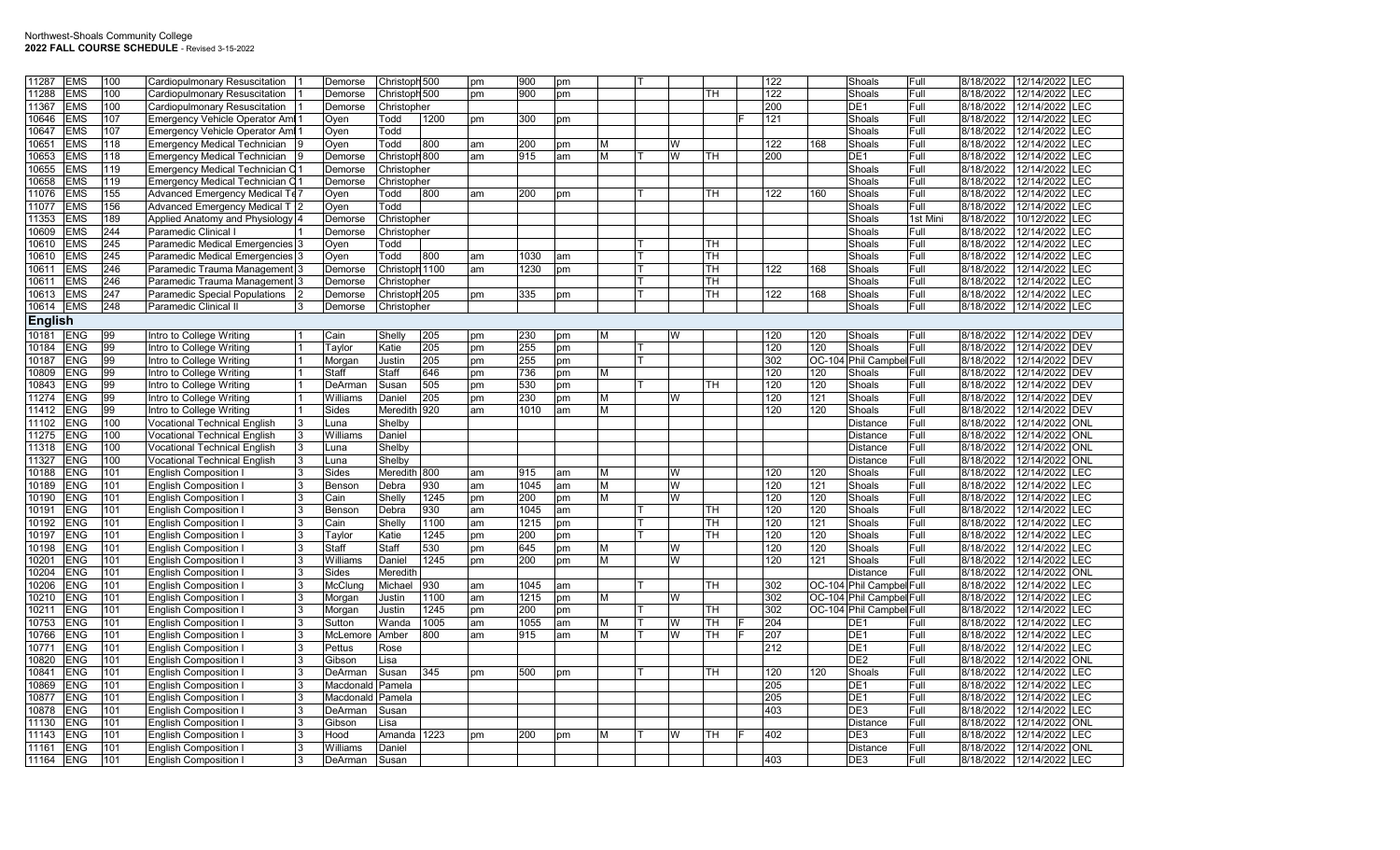| 11174     | <b>ENG</b> | 101  | <b>English Composition I</b>         | l3             |               |                |      |    |      |    |   |   |           |     |        | Distance                 | l Full   | 8/18/2022  | 12/14/2022 ONL |            |
|-----------|------------|------|--------------------------------------|----------------|---------------|----------------|------|----|------|----|---|---|-----------|-----|--------|--------------------------|----------|------------|----------------|------------|
| 11183     | <b>ENG</b> | 101  | <b>English Composition I</b>         | 3              | Staff         | Staff          |      |    |      |    |   |   |           |     |        | Distance                 | Full     | 8/18/2022  | 12/14/2022     | ONL        |
| 11198     | <b>ENG</b> | 101  | <b>English Composition I</b>         | 3              | Staff         | Staff          |      |    |      |    |   |   |           |     |        | Distance                 | Full     | 8/18/2022  | 12/14/2022     | <b>ONI</b> |
| 11205     | <b>ENG</b> | 101  | <b>English Composition I</b>         |                | Staff         | Staff          |      |    |      |    |   |   |           |     |        | Distance                 | Full     | 8/18/2022  | 12/14/2022     | <b>ONL</b> |
| 11232     | <b>ENG</b> | 101  | <b>English Composition I</b>         |                | Cain          | Shelly         | 930  | am | 1045 | am |   |   | TH        | 120 | 121    | Shoals                   | Full     | 8/18/2022  | 12/14/2022     | LEC        |
| 11234     | <b>ENG</b> | 101  | <b>English Composition I</b>         | 3              | Morgan        | Justin         | 930  | am | 1045 | am | M | W |           | 302 | OC-104 | Phil Campbel Full        |          | 8/18/2022  | 12/14/2022     | LEC        |
| 11235     | <b>ENG</b> | 101  | <b>English Composition I</b>         | 3              | Staff         | Staff          |      |    |      |    |   |   |           |     |        | Distance                 | 2nd Mini | 10/13/2022 | 12/14/2022     | <b>ONL</b> |
| 11276     | <b>ENG</b> | 101  | <b>English Composition I</b>         | 3              | Gibson        | Lisa           |      |    |      |    |   |   |           |     |        | Distance                 | Full     | 8/18/2022  | 12/14/2022     | <b>ONL</b> |
| 11277     | <b>ENG</b> | 101  | <b>English Composition I</b>         |                | Morgan        | Justin         |      |    |      |    |   |   |           |     |        | Distance                 | Full     | 8/18/2022  | 12/14/2022     | ONL        |
| 11386     | <b>ENG</b> | 101  | <b>English Composition I</b>         | 3              | <b>Bowles</b> | Roxanne        |      |    |      |    |   |   |           | 403 |        | DE3                      | Full     | 8/18/2022  | 12/14/2022     | LEC        |
| 11387     | <b>ENG</b> | 101  | <b>English Composition I</b>         | 3              | Gilmer        | Karen          |      |    |      |    |   |   |           | 403 |        | DE3                      | Full     | 8/18/2022  | 12/14/2022     | LEC        |
| 11413     | <b>ENG</b> | 101  | <b>English Composition I</b>         |                | Williams      | Daniel         | 1245 | pm | 200  | pm |   |   | TН        | 120 | 121    | Shoals                   | Full     | 8/18/2022  | 12/14/2022     | LEC        |
| 10980     | <b>ENG</b> | 101A | <b>English Composition I</b>         |                | Cain          | Shellv         | 1245 | pm | 200  | pm | M | W |           | 120 | 120    | Shoals                   | Full     | 8/18/2022  | 12/14/2022     | LEC        |
| 10984     | <b>ENG</b> | 101A | English Composition                  | 3              | Taylor        | Katie          | 1245 | pm | 200  | pm |   |   | lТH       | 120 | 120    | Shoals                   | Full     | 8/18/2022  | 12/14/2022     | LEC        |
| 11005     | <b>ENG</b> | 101A | <b>English Composition I</b>         |                | Morgan        | Justin         | 1245 | pm | 200  | pm |   |   | TН        | 302 |        | OC-104 Phil Campbel Full |          | 8/18/2022  | 12/14/2022     | LEC        |
| 11014     | <b>ENG</b> | 101A | <b>English Composition I</b>         |                | Staff         | Staff          | 530  | pm | 645  | pm | M | W |           | 120 | 120    | Shoals                   | Full     | 8/18/2022  | 12/14/2022     | LEC        |
| 11021     | <b>ENG</b> | 101A | <b>English Composition I</b>         | 3              | DeArmar       | Susan          | 345  | pm | 500  | pm |   |   | l TH      | 120 | 120    | Shoals                   | Full     | 8/18/2022  | 12/14/2022     | LEC        |
| 11279     | <b>ENG</b> | 101A | <b>English Composition I</b>         | 3              | Williams      | Daniel         | 1245 | pm | 200  | pm | M | W |           | 120 | 121    | Shoals                   | Full     | 8/18/2022  | 12/14/2022     | LEC        |
| 11414     | <b>ENG</b> | 101A | <b>English Composition I</b>         |                | Sides         | Meredith       | 800  | am | 915  | am | M | W |           | 120 | 120    | Shoals                   | Full     | 8/18/2022  | 12/14/2022     | LEC        |
| 10215     | <b>ENG</b> | 102  | <b>English Composition II</b>        |                | McClung       | Michael        | 800  | am | 915  | am | M | W |           | 302 | OC-104 | Phil Campbel Full        |          | 8/18/2022  | 12/14/2022     | LEC        |
| 10218     | <b>ENG</b> | 102  | <b>English Composition II</b>        | ß.             | Taylor        | Katie          | 1100 | am | 1215 | pm |   |   | lTH.      | 120 | 120    | Shoals                   | Full     | 8/18/2022  | 12/14/2022     | LEC        |
| 10219     | <b>ENG</b> | 102  | <b>English Composition II</b>        | 3              | Sides         | Meredith       |      |    |      |    |   |   |           |     |        | Distance                 | Full     | 8/18/2022  | 12/14/2022     | <b>ONL</b> |
| 10221     | <b>ENG</b> | 102  | <b>English Composition II</b>        |                | Benson        | Debra          | 1100 | am | 1215 | pm | M | W |           | 120 | 121    | Shoals                   | Full     | 8/18/2022  | 12/14/2022     | LEC        |
| 10856     | <b>ENG</b> | 102  | <b>English Composition II</b>        | 3              | Foust         | Jeanne         | 800  | am | 930  | am | M | W | <b>TH</b> | 213 |        | DE <sub>1</sub>          | Full     | 8/18/2022  | 12/14/2022     | LEC        |
| 10893     | <b>ENG</b> | 102  | <b>English Composition II</b>        | 3              | Gilmer        | Karen          |      |    |      |    |   |   |           | 403 |        | DE3                      | Full     | 8/18/2022  | 12/14/2022     | LEC        |
| 11118     | <b>ENG</b> | 102  | <b>English Composition II</b>        |                | Morris        | Jennifer       |      |    |      |    |   |   |           |     |        | Distance                 | Full     | 8/18/2022  | 12/14/2022     | <b>ONL</b> |
| 11162     | <b>ENG</b> | 102  | <b>English Composition II</b>        |                | Morris        | Jennifer       |      |    |      |    |   |   |           |     |        | Distance                 | Full     | 8/18/2022  | 12/14/2022     | ONL        |
|           | <b>ENG</b> | 102  |                                      |                | Staff         | Staff          |      |    |      |    |   |   |           |     |        |                          | Full     | 8/18/2022  | 12/14/2022     | <b>ONL</b> |
| 11199     |            |      | <b>English Composition II</b>        |                |               |                |      |    |      |    |   |   |           |     |        | Distance                 |          |            |                |            |
| 11231     | <b>ENG</b> | 102  | <b>English Composition II</b>        | 3              | <b>Morris</b> | Jennifer 530   |      | pm | 645  | pm |   |   | <b>TH</b> | 120 | 121    | Shoals                   | Full     | 8/18/2022  | 12/14/2022     | LEC        |
| 11341     | <b>ENG</b> | 102  | <b>English Composition II</b>        | 3              | Benson        | Debra          |      |    |      |    |   |   |           |     |        | Distance                 | Full     | 8/18/2022  | 12/14/2022     | ONL        |
| 11385     | <b>ENG</b> | 102  | <b>English Composition II</b>        | 3              | <b>Bowles</b> | Roxanne        |      |    |      |    |   |   |           | 403 |        | DE3                      | Full     | 8/18/2022  | 12/14/2022     | LEC        |
| 10226     | <b>ENG</b> | 251  | American Literature                  |                | Sides         | Meredith       |      |    |      |    |   |   |           |     |        | Distance                 | Full     | 8/18/2022  | 12/14/2022     | LEC        |
| 11278     | <b>ENG</b> | 252  | American Literature II               |                | McClung       | Michael        |      |    |      |    |   |   |           |     |        | Distance                 | Full     | 8/18/2022  | 12/14/2022     | <b>ONL</b> |
| 11058     | <b>ENG</b> | 261  | <b>English Literature</b>            | 3              | Morris        | Jennifer       | 930  | am | 1045 | am | M | W |           | 120 | 123    | Shoals                   | Full     | 8/18/2022  | 12/14/2022     | LEC        |
| 10227     | <b>ENG</b> | 271  | World Literature I                   | 3              | Benson        | Debra          |      |    |      |    |   |   |           |     |        | Distance                 | Full     | 8/18/2022  | 12/14/2022     | <b>ONL</b> |
| 10229     | <b>ENG</b> | 271  | World Literature I                   |                | Williams      | Daniel         | 1100 | am | 1215 | pm |   |   | TН        | 120 | 123    | Shoals                   | Full     | 8/18/2022  | 12/14/2022     | LEC        |
| 10233     | <b>ENG</b> | 271  | World Literature I                   | 3              | Morgan        | Justin         | 800  | am | 915  | am |   |   | TН        | 302 |        | OC-309 Phil Campbel Full |          | 8/18/2022  | 12/14/2022     | LEC        |
| 11135     | <b>ENG</b> | 271  | World Literature I                   | 3              | Benson        | Debra          |      |    |      |    |   |   |           |     |        | Distance                 | Full     | 8/18/2022  | 12/14/2022     | <b>ONL</b> |
| 10239     | <b>ENG</b> | 272  | World Literature II                  |                | McClung       | Michael        | 930  | am | 1045 | am | M | W |           | 302 |        | OC-309 Phil Campbel Full |          | 8/18/2022  | 12/14/2022     | LEC        |
| 10240     | <b>ENG</b> | 272  | <b>World Literature II</b>           | 3              | Cain          | Shelly         | 1100 | am | 1215 | pm | M | W |           | 120 | 123    | Shoals                   | Full     | 8/18/2022  | 12/14/2022     | LEC        |
| 10243     | <b>ENG</b> | 272  | <b>World Literature II</b>           | 3              | Cain          | Shelly         |      |    |      |    |   |   |           |     |        | Distance                 | Full     | 8/18/2022  | 12/14/2022     | <b>ONI</b> |
| 11145     | <b>ENG</b> | 272  | World Literature II                  | 3              | Cain          | Shelly         |      |    |      |    |   |   |           |     |        | Distance                 | Full     | 8/18/2022  | 12/14/2022     | <b>ONL</b> |
| 10251     | <b>ENR</b> | 98   | Writing/Reading for College          |                | Morris        | Jennifer       | 1245 | pm | 225  | pm | M | W |           | 114 | 101    | Shoals                   | Full     | 8/18/2022  | 12/14/2022     | <b>DEV</b> |
| 10252     | <b>ENR</b> | 98   | Writing/Reading for College          |                | Williams      | Daniel         | 915  | am | 1055 | am | M | W |           | 114 | 101    | Shoals                   | Full     | 8/18/2022  | 12/14/2022     | <b>DEV</b> |
| 10253     | <b>ENR</b> | 98   | Writing/Reading for College          | $\overline{4}$ | Morris        | Jennifer       | 915  | am | 1055 | am |   |   | <b>TH</b> | 114 | 101    | Shoals                   | Full     | 8/18/2022  | 12/14/2022     | <b>DEV</b> |
| 10254     | <b>ENR</b> | 98   | Writing/Reading for College          | $\overline{4}$ | Fike          | Judi           | 530  | pm | 710  | pm |   |   | TН        | 114 | 101    | Shoals                   | Full     | 8/18/2022  | 12/14/2022 DEV |            |
| 10256     | ENR        | 98   | Writing/Reading for College          |                | McClung       | Michael        | 1245 | pm | 225  | pm | M | W |           | 302 |        | OC-104 Phil Campbel Full |          | 8/18/2022  | 12/14/2022 DEV |            |
| Geography |            |      |                                      |                |               |                |      |    |      |    |   |   |           |     |        |                          |          |            |                |            |
| 10384 GEO |            | 100  | World Regional Geography             | 3              | Wright        | Lauren         |      |    |      |    |   |   |           |     |        | Distance                 | Full     | 8/18/2022  | 12/14/2022 ONL |            |
|           |            |      | <b>Industrial Systems Technology</b> |                |               |                |      |    |      |    |   |   |           |     |        |                          |          |            |                |            |
| 10410 HIS |            | 101  | <b>Western Civilization I</b>        | 13             | Staff         | Staff          |      |    |      |    |   |   |           |     |        | Distance                 | Full     | 8/18/2022  | 12/14/2022     | <b>ONL</b> |
| 10413     | <b>HIS</b> | 101  | Western Civilization                 | 3              | Wright        | auren.         | 1245 | pm | 200  | pm |   |   | TН        | 110 | 107    | Shoals                   | Full     | 8/18/2022  | 12/14/2022     | LEC        |
| 10414     | <b>HIS</b> | 101  | <b>Western Civilization I</b>        |                | Pool          | <b>Bradlev</b> | 930  | am | 1045 | am | M | W |           | 307 |        | Phil Campbel Full        |          | 8/18/2022  | 12/14/2022     | LEC        |
| 10416 HIS |            | 101  | <b>Western Civilization I</b>        | 3              | Chandler      | Patricia       | 700  | pm | 815  | pm |   |   | lTH.      | 110 | 101    | Shoals                   | Full     | 8/18/2022  | 12/14/2022     | <b>LEC</b> |
|           |            |      |                                      |                |               |                |      |    |      |    |   |   |           |     |        |                          |          |            |                |            |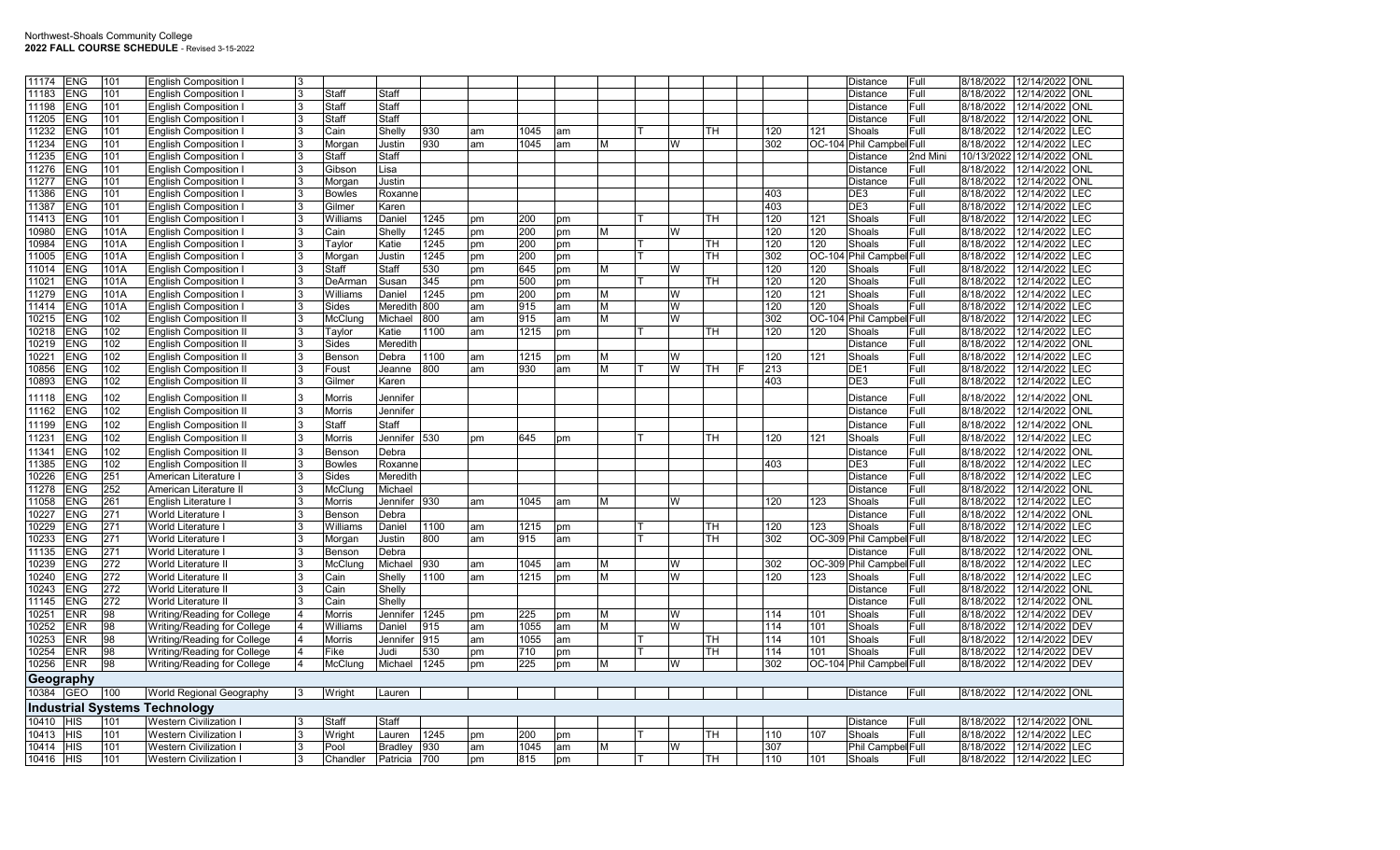| 10417         | <b>HIS</b>       | 101                              | <b>Western Civilization</b>                                        |   | Staff        | Staff          | 1245 | pm | 200  | pm | Iм. | W |           | 110 | 101 | Shoals                   | Full     | 8/18/2022             | 12/14/2022     | LEC        |
|---------------|------------------|----------------------------------|--------------------------------------------------------------------|---|--------------|----------------|------|----|------|----|-----|---|-----------|-----|-----|--------------------------|----------|-----------------------|----------------|------------|
| 11181         | <b>HIS</b>       | 101                              | <b>Western Civilization</b>                                        | 3 | Pool         | Bradley        | 1100 | am | 1215 | pm |     |   | TH        | 307 |     | Phil Campbel Full        |          | 8/18/2022             | 12/14/2022     | LEC        |
| 11246         | <b>HIS</b>       | 101                              | <b>Western Civilization I</b>                                      |   |              |                |      |    |      |    |     |   |           |     |     | Phil Campbel Full        |          | 8/18/2022             | 12/14/2022     | LEC        |
| 10419         | HIS              | 102                              | <b>Western Civilization II</b>                                     |   | Pool         | Bradley        | 215  |    | 330  |    | M   | W |           | 307 |     | Phil Campbel Full        |          | 8/18/2022             | 12/14/2022     | <b>EC</b>  |
| 10420         | <b>HIS</b>       | 102                              | <b>Western Civilization II</b>                                     | २ | Wright       |                | 930  | pm | 1045 | pm | M   | W |           | 110 | 107 | Shoals                   | Full     | 8/18/2022             | 12/14/2022     | <b>LEC</b> |
|               |                  |                                  |                                                                    |   |              | Lauren         |      | am |      | am |     |   |           |     |     |                          |          |                       |                |            |
| 10423         | <b>HIS</b>       | 201                              | <b>United States History I</b>                                     |   | Pool         | <b>Bradley</b> | 1245 | pm | 200  | pm |     |   | TН        | 302 |     | OC-308 Phil Campbel Full |          | 8/18/2022             | 12/14/2022     | <b>LEC</b> |
| 10424         | <b>HIS</b>       | 201                              | United States History                                              |   | Staff        | Staff          |      |    |      |    |     |   |           |     |     | Distance                 | Full     | 8/18/2022             | 12/14/2022     | ONL        |
| 10425         | <b>HIS</b>       | 201                              | United States History                                              | 3 | Wright       | Lauren         |      |    |      |    |     |   |           |     |     | Distance                 | Full     | 8/18/2022             | 12/14/2022     | <b>ONL</b> |
| 10427         | <b>HIS</b>       | 201                              | United States History I                                            | 3 | Staff        | Staff          |      |    |      |    |     |   |           |     |     | Distance                 | Full     | 8/18/2022             | 12/14/2022     | <b>ONL</b> |
| 10431         | <b>HIS</b>       | 201                              | United States History I                                            | 3 | Staff        | <b>Staff</b>   | 1100 | am | 1215 | pm |     |   | TH        | 110 | 107 | Shoals                   | Full     | 8/18/2022             | 12/14/2022     | <b>LEC</b> |
| 10432         | HIS              | 201                              | United States History I                                            |   | Wright       | Lauren         | 930  | am | 1045 | am |     |   | TH.       | 110 | 107 | Shoals                   | Full     | 8/18/2022             | 12/14/2022     | <b>LEC</b> |
| 10435         | <b>HIS</b>       | 201                              | United States History I                                            |   | Wright       | Lauren         | 1245 | pm | 200  | pm | M   | W |           | 110 | 107 | Shoals                   | Full     | 8/18/2022             | 12/14/2022     | <b>LEC</b> |
| 10436         | <b>HIS</b>       | 201                              | United States History                                              | 3 | Pool         | Bradley        | 1100 | am | 1215 | pm | M   | W |           | 302 |     | OC-308 Phil Campbel Full |          | 8/18/2022             | 12/14/2022     | <b>EC</b>  |
| 10437         | HIS              | 201                              | United States History I                                            |   | Wright       | Lauren         | 800  | am | 915  | am |     |   | <b>TH</b> | 110 | 107 | Shoals                   | Full     | 8/18/2022             | 12/14/2022     | LEC        |
| 10768         | HIS              | 201                              | United States History                                              |   | Maplesden    | April          | 1055 | am | 1145 | am | M   | W | <b>TH</b> | 207 |     | DE1                      | Full     | 8/18/2022             | 12/14/2022     | <b>LEC</b> |
| 10833         | <b>HIS</b>       | 201                              | United States History                                              | 3 | Moody        | Charles        | 948  | am | 1038 | am | M   | W | <b>TH</b> | 402 |     | DE3                      | Full     | 8/18/2022             | 12/14/2022     | LEC        |
| 10871         | <b>HIS</b>       | 201                              | United States History                                              |   | Holland      | Caroline 800   |      | am | 945  | am | M   | W | <b>TH</b> | 215 |     | DE <sub>1</sub>          | Full     | 8/18/2022             | 12/14/2022     | LEC        |
| 10879         | HIS              | 201                              | United States History I                                            |   | Burney       | Kimberly       |      |    |      |    |     |   |           | 403 |     | DE3                      | Full     | 8/18/2022             | 12/14/2022     | <b>LEC</b> |
| 11049         | <b>HIS</b>       | 201                              | United States History                                              | ঽ |              |                |      |    |      |    |     |   |           |     |     | Distance                 | 2nd Mini | 10/13/2022            | 12/14/2022     | <b>ONL</b> |
| 11196         | <b>HIS</b>       | 201                              | United States History I                                            |   | Taylor       | Daniel         |      |    |      |    |     |   |           |     |     | <b>Distance</b>          | Full     | 8/18/2022             | 12/14/2022     | ONL        |
| 11206         | <b>HIS</b>       | 201                              | United States History                                              |   |              |                |      |    |      |    |     |   |           |     |     | DE <sub>2</sub>          | Full     | 8/18/2022             | 12/14/2022     | ONL        |
| 11210         | <b>HIS</b>       | 201                              | United States History                                              |   | Pool         | Bradley        |      |    |      |    |     |   |           |     |     | Distance                 | 2nd Mini | 10/13/2022            | 12/14/2022     | ONL        |
| 11247         | <b>HIS</b>       | 201                              | United States History I                                            | 3 |              |                |      |    |      |    |     |   |           |     |     | Shoals                   | Full     | 8/18/2022             | 12/14/2022     | <b>LEC</b> |
| 11369         | <b>HIS</b>       | 201                              | United States History I                                            | 3 | Staff        | Staff          |      |    |      |    |     |   |           |     |     | Distance                 | Full     | 8/18/2022             | 12/14/2022     | <b>ONL</b> |
| 11383         | <b>HIS</b>       | 201                              | <b>United States History I</b>                                     |   | Burney       | Kimberly       |      |    |      |    |     |   |           | 403 |     | DE3                      | Full     | 8/18/2022             | 12/14/2022 LEC |            |
| 10438         | <b>HIS</b>       | 202                              | United States History II                                           |   | Staff        | Staff          |      |    |      |    |     |   |           |     |     | <b>Distance</b>          | Full     | 8/18/2022             | 12/14/2022     | <b>ONL</b> |
| 10440         | <b>HIS</b>       | 202                              | United States History II                                           | 3 | Chandler     | Patricia       | 830  | pm | 945  | pm |     |   | TН        | 110 | 101 | Shoals                   | Full     | 8/18/2022             | 12/14/2022     | <b>LEC</b> |
| 11179         | <b>HIS</b>       | 202                              | United States History II                                           |   | Taylor       | Daniel         |      |    |      |    |     |   |           |     |     | Distance                 | Full     | 8/18/2022             | 12/14/2022 ONL |            |
| 11363         | <b>HIS</b>       | 202                              | United States History II                                           |   |              |                |      |    |      |    |     |   |           |     |     | Distance                 | Full     | 8/18/2022             | 12/14/2022 LEC |            |
| <b>Health</b> |                  |                                  |                                                                    |   |              |                |      |    |      |    |     |   |           |     |     |                          |          |                       |                |            |
| 10616 HIT     |                  | 230                              | Medical Coding Systems I                                           |   | McBay        | Katherine 1000 |      | am | 1130 | am | M   | W |           | 110 | 106 | Shoals                   | 1st Mini | 8/18/2022             | 10/12/2022     | LEC        |
| 10743         | <b>IHIT</b>      | 232                              | <b>Medical Coding Systems II</b>                                   |   | McBay        | Katherine 1000 |      | am | 1130 | am | M   | W |           | 110 | 106 | Shoals                   | 2nd Mini | 10/13/2022 12/14/2022 |                | <b>LEC</b> |
|               |                  | <b>Interdisciplinary Studies</b> |                                                                    |   |              |                |      |    |      |    |     |   |           |     |     |                          |          |                       |                |            |
| 11156         | <b>HUM</b>       |                                  |                                                                    |   |              |                |      |    |      |    |     |   |           |     |     |                          |          |                       |                |            |
| 10618         |                  |                                  |                                                                    |   |              |                |      |    |      |    |     |   |           |     |     |                          |          |                       |                |            |
|               |                  | 299                              | Phi Theta Kappa                                                    |   | Sides        | Meredith       |      |    |      |    |     |   |           |     |     | Shoals                   | Full     | 8/18/2022             | 12/14/2022     | LEC        |
|               | IDS              | 115                              | Forum                                                              |   |              |                |      |    |      |    |     |   |           |     |     | Shoals                   | Full     | 8/18/2022             | 12/14/2022     | LEC        |
| 10619         | <b>IDS</b>       | 115                              | Forum                                                              |   |              |                |      |    |      |    |     |   |           |     |     | Phil Campbel Full        |          | 8/18/2022             | 12/14/2022     | <b>LEC</b> |
| 10670         | <b>IDS</b>       | 200                              | <b>College Scholars Bowl</b>                                       |   | Pool         | <b>Bradley</b> |      |    |      |    |     |   |           |     |     | Phil Campbel Full        |          | 8/18/2022             | 12/14/2022 LEC |            |
| 10620         | $\overline{IDS}$ | 299                              | Directed Studies in Leadership                                     |   | Armstrong    | Seth           |      |    |      |    |     |   |           |     |     | Phil Campbel Full        |          | 8/18/2022             | 12/14/2022     | LEC        |
| 10622         | <b>IDS</b>       | 299                              | Directed Studies in Leadership                                     |   | Peters       | Amanda         |      |    |      |    |     |   |           |     |     | Shoals                   | Full     | 8/18/2022             | 12/14/2022     | LEC        |
|               |                  |                                  | <b>Industrial Systems Technology</b>                               |   |              |                |      |    |      |    |     |   |           |     |     |                          |          |                       |                |            |
| 11059         |                  | 240                              |                                                                    |   | <b>Bogus</b> | Caleb          |      |    |      |    |     |   |           | 105 |     | Shoals                   | Full     | 8/18/2022             | 12/14/2022 LEC |            |
| 11059         | <b>ILT</b>       | 240                              | Sensors Tech Application<br>Sensors Tech Application               | 3 | Staff        | Staff          |      |    |      |    |     |   |           | 105 |     | Shoals                   | Full     | 8/18/2022             | 12/14/2022     | <b>LEC</b> |
| 10674         | INT              | 101                              | <b>DC Fundamentals</b>                                             |   | Bogus        | Caleb          | 800  | am | 1025 | am |     |   | <b>TH</b> | 104 |     | Shoals                   | Full     | 8/18/2022             | 12/14/2022     | <b>EC</b>  |
| 10675         | INT              | 101                              | <b>DC Fundamentals</b>                                             |   | <b>Bogus</b> | Caleb          | 800  | am | 1025 | am | M   | W |           | 105 |     | Shoals                   | Full     | 8/18/2022             | 12/14/2022     | LEC        |
| 11333         | INT              | 101                              | <b>DC Fundamentals</b>                                             |   | Hester       | Austin         | 1031 | am | 1230 | pm | M   | W | <b>TH</b> | 200 |     | DE <sub>1</sub>          | Full     | 8/18/2022             | 12/14/2022     | LEC        |
| 11334         | INT              | 101                              | DC Fundamentals                                                    | 3 | Hester       | Austin         | 1231 | pm | 200  | pm | M   | W | TH.       | 200 |     | DE1                      | Full     | 8/18/2022             | 12/14/2022     | <b>EC</b>  |
| 11409         | INT              | 106                              | <b>Elements Indust Mechanics</b>                                   |   | Staff        | Staff          |      |    |      |    |     |   |           | 105 |     | Shoals                   | Full     | 8/18/2022             | 12/14/2022     | LEC        |
| 11065         | <b>INT</b>       | 118                              | Fund of Ind Hydraul/Pneumatics 3                                   |   | <b>Bogus</b> | Caleb          |      |    |      |    |     |   |           | 105 |     | Shoals                   | Full     | 8/18/2022             | 12/14/2022     | LEC        |
| 11065         | <b>INT</b>       | 118                              | Fund of Ind Hydraul/Pneumatics 3                                   |   | Staff        | Staff          |      |    |      |    |     |   |           | 105 |     | Shoals                   | Full     | 8/18/2022             | 12/14/2022     | <b>LEC</b> |
| 11346         | INT              | 118                              |                                                                    |   | Hester       | Austin         |      |    |      |    |     |   |           | 200 |     | DE1                      | Full     | 8/18/2022             | 12/14/2022     | <b>EC</b>  |
| 11347         | <b>INT</b>       | 118                              | Fund of Ind Hydraul/Pneumatics<br>Fund of Ind Hydraul/Pneumatics 3 |   | Hester       | Austin         |      |    |      |    |     |   |           | 200 |     | DE1                      | Full     | 8/18/2022             | 12/14/2022     | .EC        |
| 11348         | <b>INT</b>       | 118                              | Fund of Ind Hydraul/Pneumatics 3                                   |   | Hester       | Austin         |      |    |      |    |     |   |           | 200 |     | DE <sub>1</sub>          | Full     | 8/18/2022             | 12/14/2022     | <b>LEC</b> |
| 11408         | <b>INT</b>       | 122                              | Concepts of Alternat. Current                                      | 5 | Staff        | Staff          | 300  | pm | 430  | pm |     |   | <b>TH</b> | 105 |     | Shoals                   | Full     | 8/18/2022             | 12/14/2022     | LEC        |
| 11410         | INT              | 122                              | Concepts of Alternat. Current                                      | 5 | Rogers       | Jeffrey        | 300  | pm | 430  | pm | M   | W |           | 105 |     | Shoals                   | Full     | 8/18/2022             | 12/14/2022     | LEC        |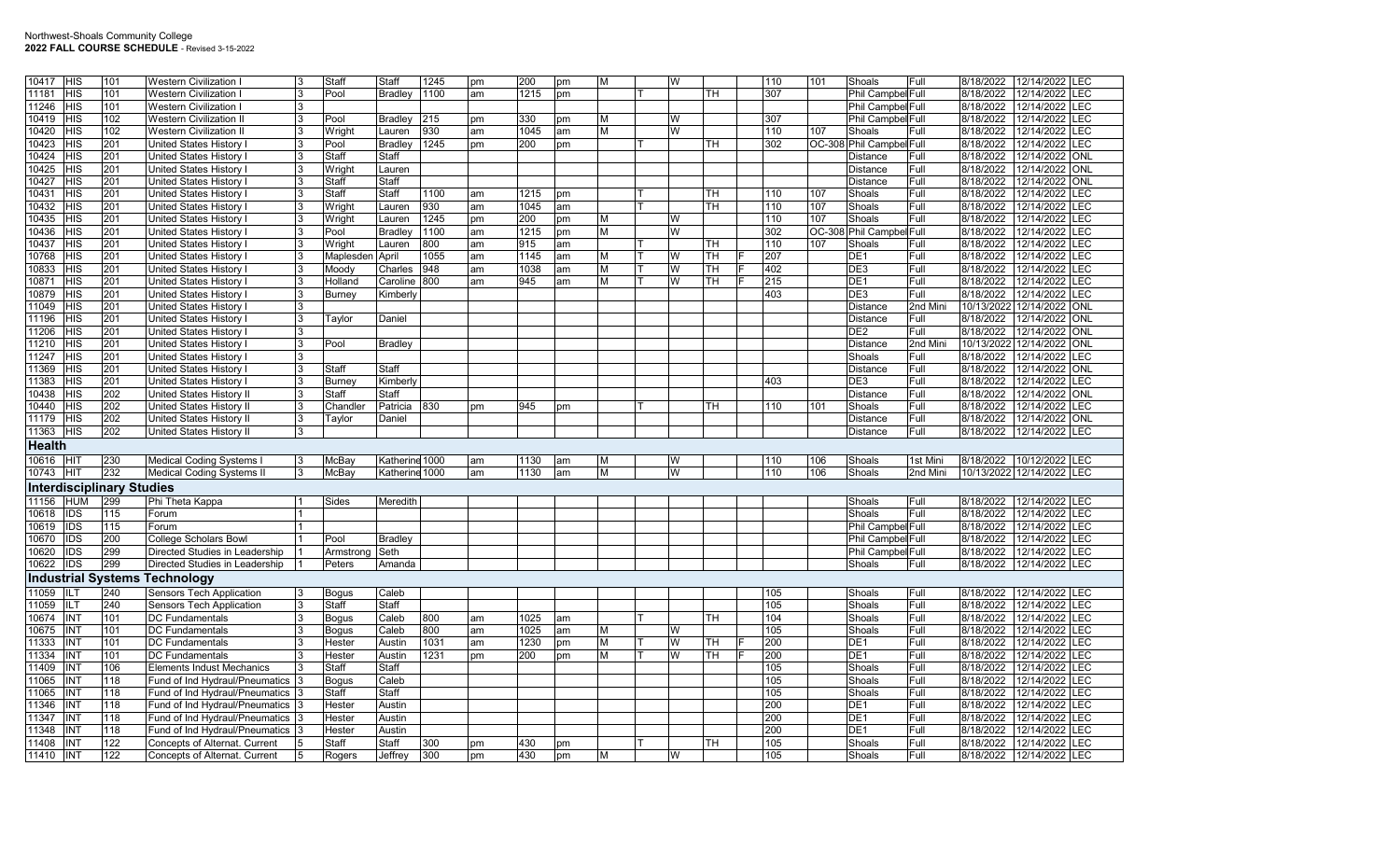| 11067 | <b>INT</b>               | 134 | Indust Maint Weld/Mtl Cut Tech         |                | Staff             | Staff         |      |          |      |    |   |   |           |     |     | Shoals                   | Full     | 8/18/2022  | 12/14/2022 LEC |            |
|-------|--------------------------|-----|----------------------------------------|----------------|-------------------|---------------|------|----------|------|----|---|---|-----------|-----|-----|--------------------------|----------|------------|----------------|------------|
| 11068 | INT                      | 134 | Indust Maint Weld/Mtl Cut Tech         |                | <b>Bogus</b>      | Caleb         |      |          |      |    |   |   |           |     |     | Shoals                   | Full     | 8/18/2022  | 12/14/2022     | LEC        |
| 11068 | INT                      | 134 | Indust Maint Weld/Mtl Cut Tech 3       |                | Staff             | Staff         |      |          |      |    |   |   |           |     |     | Shoals                   | Full     | 8/18/2022  | 12/14/2022     | <b>LEC</b> |
| 11411 | <b>INT</b>               | 146 | FAME Mfg Core Ex 4 Problem Sd 1        |                | Rogers            | Jeffrey       | 725  | am       | 755  | am |   |   | TН        | 105 |     | Shoals                   | Full     | 8/18/2022  | 12/14/2022 LEC |            |
| 10678 | <b>INT</b>               | 158 | Industrial Wiring I                    |                | <b>Bogus</b>      | Caleb         | 1030 | am       | 100  | pm | M | W |           | 105 |     | Shoals                   | Full     | 8/18/2022  | 12/14/2022     | <b>LEC</b> |
| 10819 | INT                      | 158 | <b>Industrial Wiring I</b>             | l3             | Bogus             | Caleb         | 1030 | am       | 100  | pm |   |   | <b>TH</b> | 105 |     | Shoals                   | Full     | 8/18/2022  | 12/14/2022     | <b>LEC</b> |
| 10500 | INT                      | 161 | <b>Blueprint Rdg for Indust Techs</b>  |                | <b>Staff</b>      | Staff         | 130  | pm       | 255  | pm |   |   | TН        | 105 |     | Shoals                   | Full     | 8/18/2022  | 12/14/2022 LEC |            |
| 10679 | <b>INT</b>               | 161 | <b>Blueprint Rdg for Indust Techs</b>  |                | Rogers            | Jeffrev       | 130  | pm       | 255  | pm | M | W |           | 104 |     | Shoals                   | Full     | 8/18/2022  | 12/14/2022     | <b>LEC</b> |
| 10680 | INT                      | 184 | Intro to Program Logic Cntrl           | 3              | Rogers            | Jeffrey       | 800  | am       | 1025 | am | M | W |           | 103 |     | Shoals                   | Full     | 8/18/2022  | 12/14/2022     | LEC        |
| 10681 | <b>INT</b>               | 184 | Intro to Program Logic Cntrl           | 3              | Rogers            | Jeffrey       | 800  | am       | 1025 | am |   |   | TН        | 103 |     | Shoals                   | Full     | 8/18/2022  | 12/14/2022 LEC |            |
| 10682 | INT                      | 206 | <b>Industrial Motors I</b>             |                |                   | Caleb         | 105  |          | 430  |    | M | W |           | 105 |     | Shoals                   | Full     | 8/18/2022  | 12/14/2022     | <b>LEC</b> |
| 11066 | INT                      | 206 | <b>Industrial Motors I</b>             | 3              | <b>Bogus</b>      | Jeffrey       | 1100 | pm<br>am | 230  | pm |   |   | TH.       | 105 |     | Shoals                   | Full     | 8/18/2022  | 12/14/2022     | LEC        |
|       | <b>INT</b>               |     |                                        |                | Rogers            |               |      |          |      | pm |   |   |           |     |     |                          |          | 8/18/2022  |                |            |
| 10684 |                          | 261 | <b>MSSC Safety Course</b>              | 3              |                   |               |      |          |      |    |   |   |           |     |     | Shoals                   | Full     |            | 12/14/2022 LEC |            |
| 11379 | INT                      | 261 | <b>MSSC Safety Course</b>              | 3              | Stevenson Robert  |               |      |          |      |    |   |   |           |     |     | DE <sub>2</sub>          | 2nd Mini | 10/13/2022 | 12/14/2022 ONL |            |
|       | <b>Medical Assisting</b> |     | Technology                             |                |                   |               |      |          |      |    |   |   |           |     |     |                          |          |            |                |            |
| 10623 | <b>MAT</b>               | 101 | <b>Medical Terminology</b>             | Ι3             | Peebles           | Medina        | 1000 | am       | 1130 | am | M | W |           | 110 | 108 | Shoals                   | Full     | 8/18/2022  | 12/14/2022 LEC |            |
| 10624 | MA1                      | 101 | <b>Medical Terminology</b>             | 3              | McBay             | Katherine 200 |      | pm       | 330  | pm |   |   | TН        | 110 | 108 | Shoals                   | Full     | 8/18/2022  | 12/14/2022 LEC |            |
| 10719 | <b>MAT</b>               | 101 | <b>Medical Terminology</b>             | 3              | James             | Heather       |      |          |      |    |   |   |           | 207 |     | DE <sub>1</sub>          | Full     | 8/18/2022  | 12/14/2022     | <b>LEC</b> |
| 10723 | <b>MAT</b>               | 101 | <b>Medical Terminology</b>             | 3              | Fretwell          | Sandy         |      |          |      |    |   |   |           | 214 |     | DE <sub>1</sub>          | Full     | 8/18/2022  | 12/14/2022     | <b>LEC</b> |
| 11163 | MA <sub>1</sub>          | 101 | <b>Medical Terminology</b>             | 3              | Sornberger Andrea |               |      |          |      |    |   |   |           | 401 |     | DE3                      | Full     | 8/18/2022  | 12/14/2022     | <b>LEC</b> |
| 10626 | <b>MAT</b>               | 102 | <b>Medical Assisting Theory I</b>      | 3              | McBay             | Katherine 800 |      | am       | 930  | am | M | W |           | 110 | 108 | Shoals                   | Full     | 8/18/2022  | 12/14/2022     | LEC        |
| 10627 | MA <sub>1</sub>          | 102 | <b>Medical Assisting Theory I</b>      | 3              | Fretwell          | Sandy         |      |          |      |    |   |   | <b>TH</b> | 110 | 106 | Shoals                   | Full     | 8/18/2022  | 12/14/2022     | LEC        |
| 10628 | MA <sub>1</sub>          | 111 | <b>Clinical Pro I for Med Assist</b>   | 3              | Fretwell          | Sandy         | 400  | pm       | 630  | pm |   |   | TН        | 110 | 106 | Shoals                   | Full     | 8/18/2022  | 12/14/2022     | <b>LEC</b> |
| 10629 | MA1                      | 111 | <b>Clinical Pro I for Med Assist</b>   |                | Peebles           | Medina        | 100  | pm       | 330  | pm | M | W |           | 110 | 108 | Shoals                   | Full     | 8/18/2022  | 12/14/2022     | <b>LEC</b> |
| 10693 | <b>MAT</b>               | 125 | Lab Proc I Med Assistant               | Ι3             | Anderson          | Lorinda       | 600  | pm       | 830  | pm | M | W |           | 110 | 108 | Shoals                   | 1st Mini | 8/18/2022  | 10/12/2022     | LEC        |
| 10630 | <b>MAT</b>               | 128 | Med Law & Ethics Med Assistant 3       |                | McBay             | Katherine     |      |          |      |    |   |   |           |     |     | Distance                 | Full     | 8/18/2022  | 12/14/2022 ONL |            |
| 10631 | MA <sub>1</sub>          | 211 | <b>Clinical Pro II Med Assistant</b>   | 3              | Peebles           | Medina        | 930  | am       | 1200 | pm |   |   | TН        | 110 | 108 | Shoals                   | Full     | 8/18/2022  | 12/14/2022     | <b>LEC</b> |
| 10634 | Ma1                      | 215 | Lab Pro II Medical Assistant           | 3              | Anderson          | Lorinda       | 600  | pm       | 830  | pm | M | W |           | 110 | 108 | Shoals                   | 2nd Mini | 10/13/2022 | 12/14/2022     | <b>LEC</b> |
| 10635 | <b>MAT</b>               | 216 | Med. Pharmacology Med Office           |                | McBay             | Katherine 800 |      | pm       | 930  | pm |   |   | TH.       | 110 | 107 | Shoals                   | Full     | 8/18/2022  | 12/14/2022     | <b>LEC</b> |
| 10636 | MA <sub>1</sub>          | 228 | <b>Medical Assistant Review</b>        |                | Peebles           | Medina        |      |          |      |    |   |   |           |     |     | Distance                 | Full     | 8/18/2022  | 12/14/2022 ONL |            |
| 11078 | MA <sub>1</sub>          | 229 | <b>Med Assisting Preceptorship</b>     | 3              | Peebles           | Medina        |      |          |      |    |   |   |           |     |     | Shoals                   | Full     | 8/18/2022  | 12/14/2022 L3  |            |
| 11079 | <b>MAT</b>               | 239 |                                        | <sup>3</sup>   |                   |               |      |          |      |    |   |   |           |     |     |                          | Full     | 8/18/2022  |                |            |
|       |                          |     | Phlebotomy Preceptorship               |                | McBay             | Katherine     |      |          |      |    |   |   |           |     |     | Shoals                   |          |            | 12/14/2022 L3  |            |
|       | <b>Machine Shop</b>      |     |                                        |                |                   |               |      |          |      |    |   |   |           |     |     |                          |          |            |                |            |
| 10504 | <b>MSP</b>               | 101 | <b>Basic Machining Technology</b>      | 5              |                   |               |      |          |      |    |   |   |           |     |     | Shoals                   | Full     | 8/18/2022  | 12/14/2022 LEC |            |
| 10505 | <b>MSP</b>               | 101 | <b>Basic Machining Technology</b>      | 5              | Johnson           | Matthew 1230  |      | pm       | 300  | pm | M | W |           | 111 |     | Shoals                   | Full     | 8/18/2022  | 12/14/2022     | <b>LEC</b> |
| 10505 | <b>MSP</b>               | 101 | <b>Basic Machining Technology</b>      | 5              | Johnson           | Matthew 800   |      | am       | 1200 | pm | M | W |           | 111 |     | Shoals                   | Full     | 8/18/2022  | 12/14/2022     | <b>LEC</b> |
| 11395 | <b>MSP</b>               | 101 | <b>Basic Machining Technology</b>      | 5              | Johnson           | Matthew 1230  |      | pm       | 300  | pm | M | W |           | 312 |     | Phil Campbel Full        |          | 8/18/2022  | 12/14/2022     | LEC        |
| 11395 | MSP                      | 101 | <b>Basic Machining Technology</b>      | 5              | Johnson           | Matthew       | 800  | am       | 1200 | pm | M | W |           | 312 |     | Phil Campbel Full        |          | 8/18/2022  | 12/14/2022     | LEC        |
| 10508 | MSP                      | 102 | Intermediate Machining Tech            | 5              | Johnson           | Matthew 800   |      | am       | 1200 | pm |   |   | TН        | 111 |     | Shoals                   | Full     | 8/18/2022  | 12/14/2022     | LEC        |
| 10508 | MSP                      | 102 | Intermediate Machining Tech            | 5              | Johnson           | Matthew 1230  |      | pm       | 300  | pm |   |   | тн        | 111 |     | Shoals                   | Full     | 8/18/2022  | 12/14/2022     | <b>LEC</b> |
| 11396 | MSP                      | 102 | Intermediate Machining Tech            | 5              |                   |               | 1230 | pm       | 300  | pm |   |   | <b>TH</b> | 312 |     | Phil Campbel Full        |          | 8/18/2022  | 12/14/2022     | <b>LEC</b> |
| 11396 | MSP                      | 102 | Intermediate Machining Tech            | 5              |                   |               | 800  | am       | 1200 | pm |   |   | TH.       | 312 |     | Phil Campbel Full        |          | 8/18/2022  | 12/14/2022     | <b>LEC</b> |
| 10510 | <b>MSP</b>               | 103 | Advanced Machining Technology 5        |                | Johnson           | Matthew 1230  |      | pm       | 300  | pm | M | W |           | 111 |     | Shoals                   | Full     | 8/18/2022  | 12/14/2022     | <b>LEC</b> |
| 10510 | MSP                      | 103 | Advanced Machining Technology 5        |                | Johnson           | Matthew       | 800  | am       | 1200 | pm | M | W |           | 111 |     | Shoals                   | Full     | 8/18/2022  | 12/14/2022     | <b>LEC</b> |
| 10511 | MSP                      | 103 | Advanced Machining Technology 5        |                | Johnson           | Matthew 1230  |      | pm       | 300  | pm | M | W |           | 111 |     | Phil Campbel Full        |          | 8/18/2022  | 12/14/2022     | LEC        |
| 10511 | <b>MSP</b>               | 103 | Advanced Machining Technology 5        |                | Johnson           | Matthew 800   |      | am       | 1200 | pm | M | W |           | 111 |     | Phil Campbel Full        |          | 8/18/2022  | 12/14/2022     | LEC        |
| 10512 | MSP                      | 103 | <b>Advanced Machining Technology 5</b> |                |                   |               |      |          |      |    |   |   |           |     |     | Shoals                   | Full     | 8/18/2022  | 12/14/2022 LEC |            |
| 10514 | MSP                      | 111 | Intro Computer Numerical Ctrl          |                |                   |               |      |          |      |    |   |   |           |     |     | Shoals                   | Full     | 8/18/2022  | 12/14/2022     | <b>LEC</b> |
| 10515 | <b>MSP</b>               | 111 | Intro Computer Numerical Ctrl          | $\overline{2}$ | Johnson           | Matthew 200   |      | pm       | 400  | pm |   |   | тн        | 111 |     | Shoals                   | Full     | 8/18/2022  | 12/14/2022     | LEC        |
| 10516 | MSP                      | 111 | Intro Computer Numerical Ctrl          | 2              | Johnson           | Matthew 200   |      | pm       | 400  | pm |   |   | TН        | 312 |     | Phil Campbel Full        |          | 8/18/2022  | 12/14/2022     | <b>LEC</b> |
| 11394 | MSP                      | 113 | Basic Comp Numeric Ctrl Mill           | 3              |                   |               |      |          |      |    |   |   |           |     |     | Shoals                   | Full     | 8/18/2022  | 12/14/2022     | LEC        |
| 10518 | <b>MSP</b>               | 115 | <b>Advanced Milling Machines</b>       | 5              | Johnson           | Matthew 1230  |      | pm       | 200  | pm |   |   | TН        |     |     | Shoals                   | Full     | 8/18/2022  | 12/14/2022     | LEC        |
| 10518 | MSP                      | 115 | <b>Advanced Milling Machines</b>       | 5              | Johnson           | Matthew 800   |      | am       | 1200 | pm |   |   | TН        |     |     | Shoals                   | Full     | 8/18/2022  | 12/14/2022     | <b>LEC</b> |
| 10519 | <b>MSP</b>               | 115 | <b>Advanced Milling Machines</b>       | $\overline{5}$ | Johnson           | Matthew 800   |      | am       | 1200 | pm |   |   | TН        | 312 |     | Phil Campbel Full        |          | 8/18/2022  | 12/14/2022 LEC |            |
| 10519 | <b>MSP</b>               | 115 | <b>Advanced Milling Machines</b>       | $\overline{5}$ | Johnson           | Matthew 1230  |      | pm       | 200  | pm |   |   | l TH      | 312 |     | <b>Phil Campbel Full</b> |          | 8/18/2022  | 12/14/2022 LEC |            |
|       |                          |     |                                        |                |                   |               |      |          |      |    |   |   |           |     |     |                          |          |            |                |            |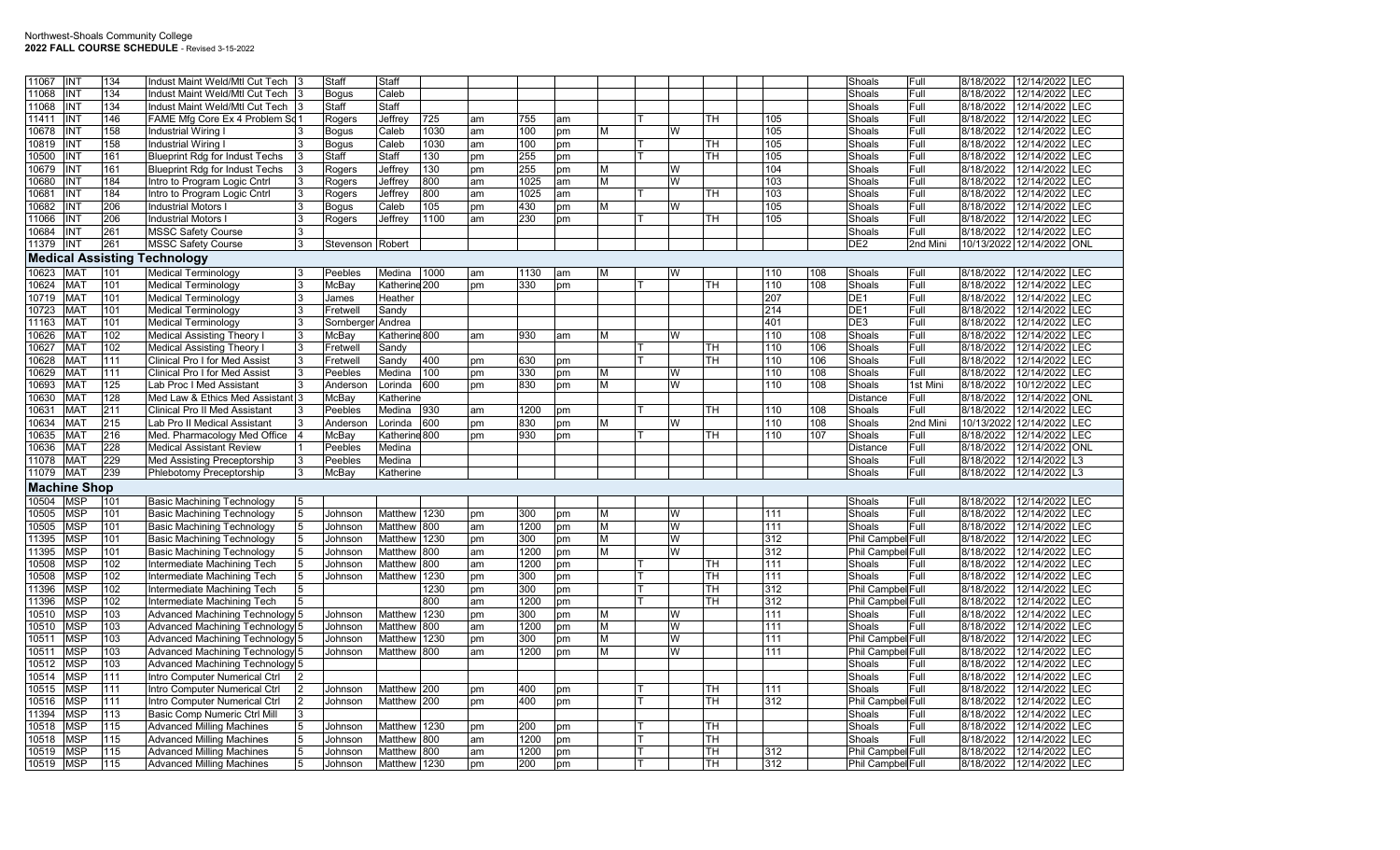| 10522       | <b>MSP</b> | 182  | Spec Topics - Mill, Lathe, Saw |   |            |                 |      |    |      |     |   |          |           |     |     | Shoals<br>Full           | 8/18/2022  | 12/14/2022 LEC  |            |
|-------------|------------|------|--------------------------------|---|------------|-----------------|------|----|------|-----|---|----------|-----------|-----|-----|--------------------------|------------|-----------------|------------|
| 11376       | <b>MSP</b> | 182  | Spec Topics - Mill, Lathe, Saw |   | Johnson    | Matthew         | 1200 | pm | 300  | pm  | Μ | W        | TH        | 312 |     | Phil Campbel 2nd Mini    | 10/13/2022 | 12/14/2022      | LEC        |
| 11339       | <b>MSP</b> | 291  | MSP - COOP                     |   |            |                 |      |    |      |     |   |          |           |     |     | Phil Campbel Full        | 8/18/2022  | 12/14/2022 LEC  |            |
| <b>Math</b> |            |      |                                |   |            |                 |      |    |      |     |   |          |           |     |     |                          |            |                 |            |
| 10103       | <b>MTH</b> | 98   | <b>Elementary Algebra</b>      |   | Thomas     | Kelli           | 1055 | am | 1235 | pm  | M | W        |           | 120 | 126 | Shoals<br>Full           | 8/18/2022  | 12/14/2022 DEV  |            |
| 10105       | <b>MTH</b> | 98   | <b>Elementary Algebra</b>      |   | Martin     | <b>Brian</b>    | 345  | pm | 525  | pm  | M | W        |           | 120 | 126 | Shoals<br>Full           | 8/18/2022  | 12/14/2022 DEV  |            |
| 10108       | <b>MTH</b> | 98   | <b>Elementary Algebra</b>      |   | Peters     | Pamela          | 740  | am | 920  | am  |   |          | TH        | 120 | 126 | Shoals<br>Full           | 8/18/2022  | 12/14/2022 IDEV |            |
| 10110       | <b>MTH</b> | 98   | <b>Elementary Algebra</b>      |   | Pounds     | Melinda         | 1055 | am | 1235 | pm  |   |          | TH        | 120 | 126 | Shoals<br>Full           | 8/18/2022  | 12/14/2022      | <b>DEV</b> |
| 10112       | <b>MTH</b> | 98   | <b>Elementary Algebra</b>      |   | Billingham | Frank           | 1100 | am | 1240 | pm  |   |          | TН        | 305 | 105 | Phil Campbel Full        | 8/18/2022  | 12/14/2022 DEV  |            |
| 10114       | <b>MTH</b> | 98   | <b>Elementary Algebra</b>      |   | Crabtree   | Sherry          | 1100 | am | 1240 | pm  | м | IW       |           | 305 | 105 | Phil Campbel Full        | 8/18/2022  | 12/14/2022 DEV  |            |
| 10116       | <b>MTH</b> | 99   | Support for Inter College Alge |   | Peters     | Pamela          | 830  | am | 920  | am  | М |          |           | 120 | 126 | Shoals<br>Full           | 8/18/2022  | 12/14/2022 DEV  |            |
| 10119       | <b>MTH</b> | 99   | Support for Inter College Alge |   | Watson     | Sharon          | 1050 | am | 1140 | am  | М |          |           | 305 | 106 | <b>Phil Campbel Full</b> | 8/18/2022  | 12/14/2022 DEV  |            |
| 10122       | <b>MTH</b> | 99   | Support for Inter College Alge |   | Pounds     | Melinda         | 210  | pm | 300  | pm  |   |          | TH        | 120 | 126 | Shoals<br>Full           | 8/18/2022  | 12/14/2022 DEV  |            |
| 10123       | <b>MTH</b> | 99   | Support for Inter College Alge |   | Isbell     | Sherry          | 1000 | am | 1050 | am  |   |          | TН        | 120 | 127 | Shoals<br>Full           | 8/18/2022  | 12/14/2022      | LEC        |
| 10124       | <b>MTH</b> | 99   | Support for Inter College Alge |   | Sheppard   | Kimber          | 115  | pm | 205  | pm  |   | W        |           | 120 | 127 | Shoals<br>Full           | 8/18/2022  | 12/14/2022      | <b>LEC</b> |
| 10126       | <b>MTH</b> | 99   | Support for Inter College Alge |   | Tippett    | Sherry          | 430  | pm | 520  | pm  |   |          | TН        | 120 | 126 | Shoals<br>Full           | 8/18/2022  | 12/14/2022 DEV  |            |
| 10128       | <b>MTH</b> | 99   | Support for Inter College Alge |   | Billingham | Frank           | 920  | am | 1010 | am  |   |          |           | 305 | 106 | Phil Campbel Full        | 8/18/2022  | 12/14/2022      | <b>DEV</b> |
| 10176       | <b>MTH</b> | 99   | Support for Inter College Alge |   | Peters     | Pamela          | 115  | pm | 205  | pm  |   |          | <b>TH</b> | 120 | 127 | Shoals<br>Full           | 8/18/2022  | 12/14/2022 LEC  |            |
| 10779       | <b>MTH</b> | 99   | Support for Inter College Alge |   | Watson     | Sharon          | 205  | pm | 255  | pm  |   |          |           | 305 | 106 | Phil Campbel Full        | 8/18/2022  | 12/14/2022 DEV  |            |
| 10926       | <b>MTH</b> | 99   | Support for Inter College Alge |   | Thomas     | Kelli           | 210  | pm | 300  | pm  |   | <b>W</b> |           | 120 | 126 | Shoals<br>Full           | 8/18/2022  | 12/14/2022      | LEC        |
| 11250       | <b>MTH</b> | 99   | Support for Inter College Alge |   | Smith      | James           | 1045 | am | 1135 | am  |   |          |           | 120 | 127 | Shoals<br>Full           | 8/18/2022  | 12/14/2022      | LEC        |
| 10144       | <b>MTH</b> | 100  | Intermediate College Algebra   |   | Watson     | Sharon          | 930  | am | 1045 | am  | М | W        |           | 305 | 105 | Phil Campbel Full        | 8/18/2022  | 12/14/2022      | LEC        |
| 10148       | <b>MTH</b> | 100  | Intermediate College Algebra   |   | Smith      | James           |      |    |      |     |   |          |           |     |     | Distance<br>Full         | 8/18/2022  | 12/14/2022      | ONL        |
| 10149       | <b>MTH</b> | 100  | Intermediate College Algebra   |   | Watson     | Sharon          |      |    |      |     |   |          |           |     |     | <b>Distance</b><br>Full  | 8/18/2022  | 12/14/2022      | <b>LEC</b> |
| 10769       | <b>MTH</b> | 100  | Intermediate College Algebra   |   | Clemmor    | Holly           | 1245 | pm | 135  | pm  | м | <b>W</b> | TH        | 207 |     | DE <sub>1</sub><br>Full  | 8/18/2022  | 12/14/2022      | LEC        |
| 10770       | <b>MTH</b> | 100  | Intermediate College Algebra   |   | Sparks     | Holly           | 1055 | am | 1135 | am  |   |          |           |     |     | DE <sub>1</sub><br>Full  | 8/18/2022  | 12/14/2022      | LEC        |
| 10770       | <b>MTH</b> | 100  | Intermediate College Algebra   |   |            |                 | 1000 | am | 1135 | am  |   |          | TН        | 210 |     | DE <sub>1</sub><br>Full  | 8/18/2022  | 12/14/2022      | LEC        |
| 10787       | <b>MTH</b> | 100  | Intermediate College Algebra   |   | Sparks     | Holly<br>Sherry | 530  | pm | 645  |     |   |          | <b>TH</b> | 120 | 126 | Shoals<br>Full           | 8/18/2022  | 12/14/2022      | <b>LEC</b> |
| 10788       | <b>MTH</b> | 100  | Intermediate College Algebra   |   | Tippett    | Pamela          | 215  | pm | 330  | pm  |   |          | TH        | 120 | 127 | Full<br>Shoals           | 8/18/2022  | 12/14/2022      | LEC        |
| 10789       | <b>MTH</b> | 100  | Intermediate College Algebra   |   | Peters     | Melinda         | 1245 |    | 200  | pm  |   |          | TН        | 120 | 126 | Shoals<br>Full           | 8/18/2022  | 12/14/2022      | <b>LEC</b> |
| 10791       | <b>MTH</b> | 100  |                                |   | Pounds     |                 | 1100 | pm | 1215 | pm  |   |          | <b>TH</b> | 120 | 127 | Shoals<br>Full           | 8/18/2022  | 12/14/2022      | <b>EC</b>  |
|             | <b>MTH</b> |      | Intermediate College Algebra   |   | Isbell     | Sherry          |      | am |      | pm  |   |          |           |     |     |                          | 8/18/2022  |                 |            |
| 10792       |            | 100  | Intermediate College Algebra   |   | Watson     | Sharon          | 1245 | pm | 200  | pm  |   |          | TН        | 305 | 106 | Phil Campbel Full        |            | 12/14/2022      | LEC        |
| 10793       | <b>MTH</b> | 100  | Intermediate College Algebra   |   | Thomas     | Kelli           | 1245 | pm | 200  | pm  | м | W        |           | 120 | 126 | Shoals<br>Full           | 8/18/2022  | 12/14/2022 LEC  |            |
| 10795       | <b>MTH</b> | 100  | Intermediate College Algebra   |   | Peters     | Pamela          | 930  | am | 1045 | am  | M | <b>W</b> |           | 120 | 126 | Shoals<br>Full           | 8/18/2022  | 12/14/2022      | <b>LEC</b> |
| 10798       | <b>MTH</b> | 100  | Intermediate College Algebra   |   | Billingham | Frank           | 800  | am | 915  | am  |   |          | TH        | 305 | 106 | Phil Campbel Full        | 8/18/2022  | 12/14/2022      | LEC        |
| 10799       | <b>MTH</b> | 100  | Intermediate College Algebra   |   | Sheppard   | Kimberly 215    |      | pm | 330  | pm  | М | W        |           | 120 | 127 | Shoals<br>Full           | 8/18/2022  | 12/14/2022 LEC  |            |
| 10880       | <b>MTH</b> | 100  | Intermediate College Algebra   |   | Ergle      | Kimberl         |      |    |      |     |   |          |           | 403 |     | DE3<br>Full              | 8/18/2022  | 12/14/2022      | <b>EC</b>  |
| 11248       | <b>MTH</b> | 100  | Intermediate College Algebra   |   | Smith      | James           | 800  | am | 1030 | lam |   |          |           | 120 | 127 | Full<br>Shoals           | 8/18/2022  | 12/14/2022      | <b>LEC</b> |
| 10927       | <b>MTH</b> | 100A | Intermediate College Algebra   |   | Thomas     | Kelli           | 1245 | pm | 200  | pm  | м | W        |           | 120 | 126 | Shoals<br>Full           | 8/18/2022  | 12/14/2022      | LEC        |
| 10928       | <b>MTH</b> | 100A | Intermediate College Algebra   |   | Peters     | Pamela          | 930  | am | 1045 | am  | м | W        |           | 120 | 126 | Shoals<br>Full           | 8/18/2022  | 12/14/2022      | <b>LEC</b> |
| 10933       | <b>MTH</b> | 100A | Intermediate College Algebra   |   | Sheppard   | Kimberl         | 215  | pm | 330  | pm  | М | <b>W</b> |           | 120 | 127 | Shoals<br>Full           | 8/18/2022  | 12/14/2022      | LEC        |
| 10935       | <b>MTH</b> | 100A | Intermediate College Algebra   |   | Pounds     | Melinda         | 1245 | pm | 200  | pm  |   |          | TН        | 120 | 126 | Shoals<br>Full           | 8/18/2022  | 12/14/2022      | LEC        |
| 10936       | <b>MTH</b> | 100A | Intermediate College Algebra   |   | Isbell     | Sherrv          | 1100 | am | 1215 | pm  |   |          | <b>TH</b> | 120 | 127 | Shoals<br>Full           | 8/18/2022  | 12/14/2022      | $E$ C      |
| 10937       | <b>MTH</b> | 100A | Intermediate College Algebra   |   | Peters     | Pamela          | 215  | pm | 330  | pm  |   |          | TH        | 120 | 127 | Full<br>Shoals           | 8/18/2022  | 12/14/2022      | <b>LEC</b> |
| 10939       | <b>MTH</b> | 100A | Intermediate College Algebra   |   | Tippett    | Sherry          | 530  | pm | 645  | pm  |   |          | TН        | 120 | 126 | Shoals<br>Full           | 8/18/2022  | 12/14/2022      | LEC        |
| 10940       | <b>MTH</b> | 100A | Intermediate College Algebra   |   | Billingham | Frank           | 800  | am | 915  | am  |   |          | <b>TH</b> | 305 | 106 | Phil Campbel Full        | 8/18/2022  | 12/14/2022      | LEC        |
| 10941       | <b>MTH</b> | 100A | Intermediate College Algebra   |   | Watson     | Sharon          | 1245 | pm | 200  | pm  |   |          | TH        | 305 | 106 | Phil Campbel Full        | 8/18/2022  | 12/14/2022      | <b>LEC</b> |
| 10942       | <b>MTH</b> | 100A | Intermediate College Algebra   |   | Watson     | Sharon          | 930  | am | 1045 | am  | м | l W      |           | 305 | 105 | Phil Campbel Full        | 8/18/2022  | 12/14/2022      | <b>LEC</b> |
| 11249       | <b>MTH</b> | 100A | Intermediate College Algebra   |   | Smith      | James           | 800  | am | 1030 | am  |   |          |           | 120 | 127 | Shoals<br>Full           | 8/18/2022  | 12/14/2022      | LEC        |
| 11305       | <b>MTH</b> | 109  | Support for Finite Math        |   | Gargis     | Matthew         |      |    |      |     |   |          |           |     |     | Distance<br>Full         | 8/18/2022  | 12/14/2022      | ONL        |
| 11425       | <b>MTH</b> | 109  | Support for Finite Math        |   | Crabtree   | Sherry          |      |    |      |     |   |          |           |     |     | <b>Distance</b><br>Full  | 8/18/2022  | 12/14/2022      | <b>ONL</b> |
| 10151       | <b>MTH</b> | 110  | <b>Finite Mathematics</b>      |   | Gargis     | Matthew         | 800  | am | 915  | am  |   |          | TН        | 120 | 122 | Shoals<br>Full           | 8/18/2022  | 12/14/2022      | <b>EC</b>  |
| 11326       | <b>MTH</b> | 110  | <b>Finite Mathematics</b>      |   | Patterson  | Krista          | 111  | pm | 203  | pm  | М | lW       | TH        | 209 |     | DE <sub>1</sub><br>Full  | 8/18/2022  | 12/14/2022      | <b>LEC</b> |
| 11345       | <b>MTH</b> | 110  | <b>Finite Mathematics</b>      |   | Kelley     | Jennifer        | 800  | am | 900  | am  | М | W        | TH        | 201 |     | DE <sub>1</sub><br>Full  | 8/18/2022  | 12/14/2022      | LEC        |
| 11423       | MTH        | 110  | <b>Finite Mathematics</b>      | 3 | Crabtree   | Sherry          | 800  | am | 915  | am  | м | W        |           | 305 | 106 | Phil Campbel Full        | 8/18/2022  | 12/14/2022 LEC  |            |
|             |            |      |                                |   |            |                 |      |    |      |     |   |          |           |     |     |                          |            |                 |            |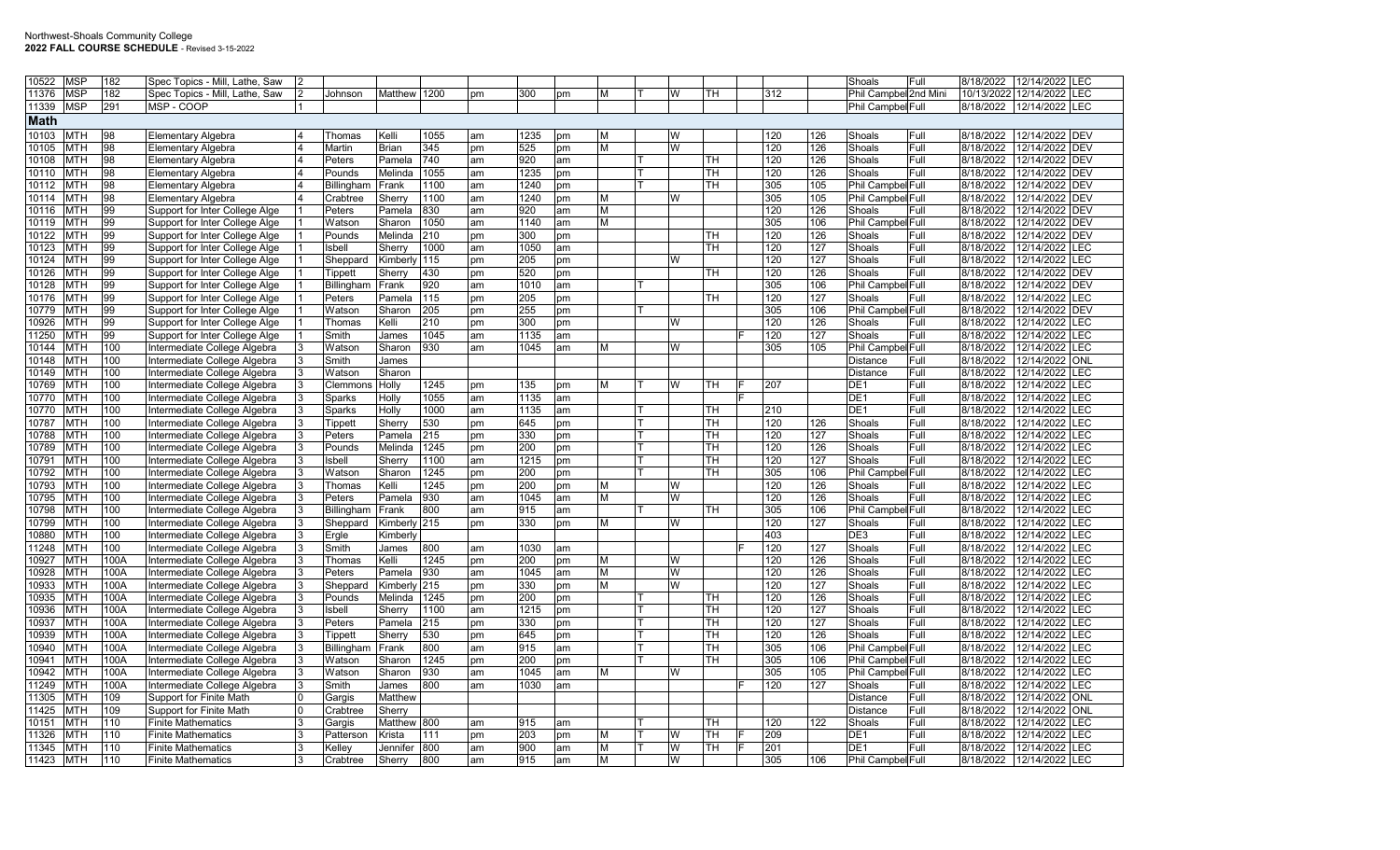| 11304        | <b>MTH</b> | 110A | <b>Finite Mathematics</b>             |                | Gargis                 | Matthew 800  |      | am | 915  | am  |   |   | TH        | 120 | 122              | Shoals             | Full  | 8/18/2022 | 12/14/2022     | <b>LEC</b>  |
|--------------|------------|------|---------------------------------------|----------------|------------------------|--------------|------|----|------|-----|---|---|-----------|-----|------------------|--------------------|-------|-----------|----------------|-------------|
| 11424        | <b>MTH</b> | 110A | <b>Finite Mathematics</b>             |                | Crabtree               | Sherry       | 800  | am | 915  | am  | М | W |           | 305 | 106              | Phil Campbel Full  |       | 8/18/2022 | 12/14/2022     | <b>ILEC</b> |
| 11294        | <b>MTH</b> | 111  | Support for Precalculus Algebr        |                | Smith                  | James        |      |    |      |     |   |   |           |     |                  | <b>Distance</b>    | Full  | 8/18/2022 | 12/14/2022     | <b>ONL</b>  |
| 11295        | <b>MTH</b> | 111  | <b>Support for Precalculus Algebr</b> |                | Eubanks                | Claude       |      |    |      |     |   |   |           |     |                  | Distance           | Full  | 8/18/2022 | 12/14/2022     | <b>ONL</b>  |
| 11296        | <b>MTH</b> | 111  | <b>Support for Precalculus Algebr</b> |                | Peters                 | Pamela       |      |    |      |     |   |   |           |     |                  | Distance           | Full  | 8/18/2022 | 12/14/2022 ONL |             |
| 11299        | <b>MTH</b> | 111  | Support for Precalculus Algebr        |                | Sheppard               | Kimberly     |      |    |      |     |   |   |           |     |                  | <b>Distance</b>    | Full  | 8/18/2022 | 12/14/2022     | <b>ONL</b>  |
| 11302        | <b>MTH</b> | 111  | Support for Precalculus Algebr        |                | Crabtree               | Sherry       |      |    |      |     |   |   |           |     |                  | Distance           | Full  | 8/18/2022 | 12/14/2022     | <b>ONL</b>  |
| 10154        | <b>MTH</b> | 112  | Precalculus Algebra                   |                | Smith                  | James        | 800  | am | 915  | am  | м | w |           | 120 | 127              | Shoals             | Full  | 8/18/2022 | 12/14/2022 LEC |             |
| 10155        | <b>MTH</b> | 112  | Precalculus Algebra                   |                | Eubanks                | Claude       | 215  | pm | 330  | pm  | M | W |           | 123 | 109              | Shoals             | Full  | 8/18/2022 | 12/14/2022     | <b>EC</b>   |
| 10156        | <b>MTH</b> | 112  | Precalculus Algebra                   |                | Peters                 | Pamela       | 930  | am | 1045 | am  |   |   | TH        | 120 | 126              | Shoals             | Full  | 8/18/2022 | 12/14/2022     | LEC         |
| 10159        | MTH        | 112  | Precalculus Algebra                   |                | Crabtree               | Sherry       |      |    |      |     |   |   |           |     |                  | <b>Distance</b>    | Full  | 8/18/2022 | 12/14/2022     | LEC         |
| 10160        | <b>MTH</b> | 112  | <b>Precalculus Algebra</b>            |                | Crabtree               | Sherry       | 930  | am | 1045 | am  |   |   | <b>TH</b> | 305 | 105              | Phil Campbel Full  |       | 8/18/2022 | 12/14/2022     | <b>EC</b>   |
| 10754        | <b>MTH</b> | 112  |                                       |                | Kelley                 | Jennifer     | 900  |    | 1000 |     | M | W | TН        | 201 |                  | DE1                | Full  | 8/18/2022 | 12/14/2022     | LEC         |
|              |            |      | <b>Precalculus Algebra</b>            |                |                        |              |      | am |      | am  |   |   |           |     |                  |                    |       |           |                |             |
| 10756        | <b>MTH</b> | 112  | Precalculus Algebra                   |                | Herring                | Jessica      | 1045 | am | 1135 | am  | M | W | TН        | 202 |                  | DE <sub>1</sub>    | Full  | 8/18/2022 | 12/14/2022     | LEC         |
| 10757        | <b>MTH</b> | 112  | Precalculus Algebra                   |                | <b>Brown</b>           | Kimber       | 1200 | pm | 135  | pm  | M | W |           | 205 |                  | DE <sub>1</sub>    | Full  | 8/18/2022 | 12/14/2022     | LEC         |
| 10759        | <b>MTH</b> | 112  | <b>Precalculus Algebra</b>            |                | Patterson              | Krista       | 900  | am | 952  | am  | м | W | TH        | 209 |                  | DE <sub>1</sub>    | Full  | 8/18/2022 | 12/14/2022     | .EC         |
| 10772        | <b>MTH</b> | 112  | Precalculus Algebra                   |                | Truitt                 | Sherry       |      |    |      |     |   |   |           | 212 |                  | DE <sub>1</sub>    | Full  | 8/18/2022 | 12/14/2022     | <b>EC</b>   |
| 10783        | <b>MTH</b> | 112  | Precalculus Algebra                   | 3              | Crabtree               | Sherry       |      |    |      |     |   |   |           |     |                  | <b>Distance</b>    | Full  | 8/18/2022 | 12/14/2022     | <b>ONL</b>  |
| 10828        | <b>MTH</b> | 112  | Precalculus Algebra                   |                | <b>Underwood Kelly</b> |              | 150  | pm | 240  | pm  | м | W | TН        | 217 |                  | DE <sub>1</sub>    | Full  | 8/18/2022 | 12/14/2022     | <b>EC</b>   |
| 10858        | <b>MTH</b> | 112  | Precalculus Algebra                   |                | Olive                  | Marv         | 800  | am | 930  | am  | M | W | TH.       | 213 |                  | DE1                | Full  | 8/18/2022 | 12/14/2022     | <b>EC</b>   |
| 10872        | <b>MTH</b> | 112  | Precalculus Algebra                   |                | Counts                 | Tamra        |      |    |      |     |   |   |           | 215 |                  | DE <sub>1</sub>    | Full  | 8/18/2022 | 12/14/2022     | <b>EC</b>   |
| 10881        | <b>MTH</b> | 112  | Precalculus Algebra                   |                | Ergle                  | Kimberly 740 |      | am | 905  | am  | М | W | TН        | 403 |                  | DE3                | Full  | 8/18/2022 | 12/14/2022     | <b>EC</b>   |
| 10885        | <b>MTH</b> | 112  | Precalculus Algebra                   |                | Smith                  | James        |      |    |      |     |   |   |           |     |                  | DE <sub>2</sub>    | Full  | 8/18/2022 | 12/14/2022     | <b>EC</b>   |
| 10954        | <b>MTH</b> | 112  | Precalculus Algebra                   |                | Sheppard               | Kimberly 930 |      | am | 1045 | am  | M | W |           | 120 | 127              | Shoals             | Full  | 8/18/2022 | 12/14/2022     | <b>EC</b>   |
| 11253        | <b>MTH</b> | 112A | Precalculus Algebra                   |                | Smith                  | James        | 800  | am | 915  | am  | M | W |           | 120 | 127              | Shoals             | Full  | 8/18/2022 | 12/14/2022     | <b>EC</b>   |
| 11254        | <b>MTH</b> | 112A | Precalculus Algebra                   | 3              | Eubanks                | Claude       | 215  | pm | 330  | pm  | M | W |           | 121 | 147              | Shoals             | Full  | 8/18/2022 | 12/14/2022     | <b>EC</b>   |
| 11255        | <b>MTH</b> | 112A | Precalculus Algebra                   |                | Peters                 | Pamela       | 930  | am | 1045 | am  |   |   | TН        | 120 | 126              | Shoals             | Full  | 8/18/2022 | 12/14/2022     | <b>EC</b>   |
| 11258        | <b>MTH</b> | 112A | Precalculus Algebra                   |                | Sheppard               | Kimberly 930 |      | am | 1045 | am  | M | W |           | 120 | 127              | Shoals             | Full  | 8/18/2022 | 12/14/2022     | .EC         |
| 11261        | <b>MTH</b> | 112A | <b>Precalculus Algebra</b>            |                | Crabtree               | Sherry       | 930  | am | 1045 | am  |   |   | <b>TH</b> | 305 | 105              | Phil Campbel Full  |       | 8/18/2022 | 12/14/2022     | <b>EC</b>   |
| 10164        | <b>MTH</b> | 113  | Precalculus Trigonometry              |                | <b>Brown</b>           | Kimberly 530 |      | pm | 645  | pm  |   |   | TН        | 120 | 122              | Shoals             | Full  | 8/18/2022 | 12/14/2022     | LEC         |
| 10165        | <b>MTH</b> | 113  | Precalculus Trigonometry              |                | Watson                 | Sharon       |      |    |      |     |   |   |           |     |                  | Distance           | Full  | 8/18/2022 | 12/14/2022     | <b>EC</b>   |
| 11406        | <b>MTH</b> | 115  | Precalculus Algebra & Trig            | $\overline{4}$ | Staff                  | Staff        | 1055 | am | 1235 | pm  |   |   | TH        | 120 | 122              | Shoals             | Full  | 8/18/2022 | 12/14/2022     | <b>EC</b>   |
| 10162        | <b>MTH</b> | 116  | <b>Mathematical Applications</b>      | 3              | Peters                 | Pamela       | 1100 | am | 1215 |     | м | W |           | 120 | 127              | Shoals             | Full  | 8/18/2022 | 12/14/2022     | LEC         |
| 10163        | <b>MTH</b> | 116  |                                       | 3              |                        |              |      |    |      | pm  |   |   | TH        | 120 | 122              |                    | Full  | 8/18/2022 | 12/14/2022     | LEC         |
|              |            |      | <b>Mathematical Applications</b>      |                | <b>Brown</b>           | Kimberly 700 |      | pm | 815  | pm  |   |   |           |     |                  | Shoals             |       |           |                |             |
| 10166        | <b>MTH</b> | 116  | <b>Mathematical Applications</b>      | 3              | Sheppard               | Kimberly     |      |    |      |     |   |   |           |     |                  | <b>Distance</b>    | Full  | 8/18/2022 | 12/14/2022     | <b>EC</b>   |
| 10167        | <b>MTH</b> | 116  | <b>Mathematical Applications</b>      | 3              | Sheppard               | Kimberly     |      |    |      |     |   |   |           |     |                  | Distance           | Full  | 8/18/2022 | 12/14/2022     | LEC         |
| 10168        | MTH        | 116  | Mathematical Applications             |                | Crabtree               | Sherry       | 800  | am | 1030 | lam |   |   |           | 305 | 105              | <b>Phil Campbe</b> | lFull | 8/18/2022 | 12/14/2022     | LEC         |
| 11204        | <b>MTH</b> | 116  | <b>Mathematical Applications</b>      | 3              | Smith                  | James        |      |    |      |     |   |   |           |     |                  | Distance           | Full  | 8/18/2022 | 12/14/2022     | ONL         |
| 11314        | <b>MTH</b> | 116  | <b>Mathematical Applications</b>      | 3              | Smith                  | James        |      |    |      |     |   |   |           |     |                  | Distance           | Full  | 8/18/2022 | 12/14/2022     | <b>ONL</b>  |
| 11315        | <b>MTH</b> | 116  | <b>Mathematical Applications</b>      | l3             | Smith                  | James        |      |    |      |     |   |   |           |     |                  | <b>Distance</b>    | Full  | 8/18/2022 | 12/14/2022     | ONL         |
| 10169        | <b>MTH</b> | 125  | Calculus                              |                | Gargis                 | Matthew      | 1055 | am | 1235 | pm  | М | W |           | 120 | $\overline{122}$ | Shoals             | Full  | 8/18/2022 | 12/14/2022     | LEC         |
| 10170        | <b>MTH</b> | 125  | Calculus                              |                | Watson                 | Sharon       | 740  | am | 920  | am  | М | W |           | 305 | 105              | Phil Campbel Full  |       | 8/18/2022 | 12/14/2022     | LEC         |
| 10829        | <b>MTH</b> | 125  | Calculus                              |                | <b>Underwood Kelly</b> |              | 1255 | pm | 145  | pm  | M | W | TН        | 217 |                  | DE1                | Full  | 8/18/2022 | 12/14/2022     | LEC         |
| 10873        | <b>MTH</b> | 125  | Calculus                              |                | Counts                 | Tamra        | 800  | am | 945  | am  | M | W | TН        | 215 |                  | DE1                | Full  | 8/18/2022 | 12/14/2022     | LEC         |
| 10887        | <b>MTH</b> | 125  | Calculus                              |                | Odle                   | Lauryn       |      |    |      |     |   |   |           | 218 |                  | DE <sub>1</sub>    | Full  | 8/18/2022 | 12/14/2022     | <b>LEC</b>  |
| 11292        | <b>MTH</b> | 126  | Calculus I                            |                | Gargis                 | Matthew      |      |    |      |     |   |   |           |     |                  | Distance           | Full  | 8/18/2022 | 12/14/2022     | <b>ONL</b>  |
| 11252        | <b>MTH</b> | 227  | Calculus III                          |                | Gargis                 | Matthew 215  |      | pm | 355  | pm  |   |   | TН        | 120 | 122              | Shoals             | Full  | 8/18/2022 | 12/14/2022     | <b>LEC</b>  |
| 10172        | <b>MTH</b> | 231  | Math Elementary Teacher I             | l3             | Smith                  | James        | 930  | am | 1045 | am  |   |   | тн        | 120 | 122              | Shoals             | Full  | 8/18/2022 | 12/14/2022     | LEC         |
| 10970        | <b>MTH</b> | 237  | Linear Algebra                        | 13             | Gargis                 | Matthew      | 930  | am | 1045 | am  | м | W |           | 120 | 122              | Shoals             | Full  | 8/18/2022 | 12/14/2022     | LEC         |
| 10174        | <b>MTH</b> | 265  |                                       | 3              | Eubanks                | Claude       |      |    |      |     |   |   |           |     |                  | <b>Distance</b>    | Full  | 8/18/2022 | 12/14/2022 LEC |             |
|              |            |      | <b>Elementary Statistics</b>          |                |                        |              |      |    |      |     |   |   |           |     |                  |                    |       |           |                |             |
| <b>Music</b> |            |      |                                       |                |                        |              |      |    |      |     |   |   |           |     |                  |                    |       |           |                |             |
| 10992        | <b>MUL</b> | 101  | Class Piano                           |                | Crummie                | George       | 825  | am | 915  | am  |   |   | TH        |     |                  | Phil Campbel Full  |       | 8/18/2022 | 12/14/2022     | <b>LEC</b>  |
| 10993        | <b>MUL</b> | 111  | Class Voice                           |                | Romero                 | Jonathon 825 |      | am | 915  | am  |   |   | тн        |     |                  | Phil Campbel Full  |       | 8/18/2022 | 12/14/2022     | LEC         |
| 10994        | mul        | 161  | <b>Class Fretted Instr</b>            |                | Crummie                | George       |      |    |      |     |   |   |           |     |                  | Phil Campbel Full  |       | 8/18/2022 | 12/14/2022     | LEC         |
| 10995        | <b>MUL</b> | 182  | Vocal Ensemble                        |                | Romero                 | Jonathon 100 |      | pm | 230  | pm  |   |   | TН        |     |                  | Phil Campbel Full  |       | 8/18/2022 | 12/14/2022 LEC |             |
|              |            |      |                                       |                |                        |              |      |    |      |     |   |   |           |     |                  |                    |       |           |                |             |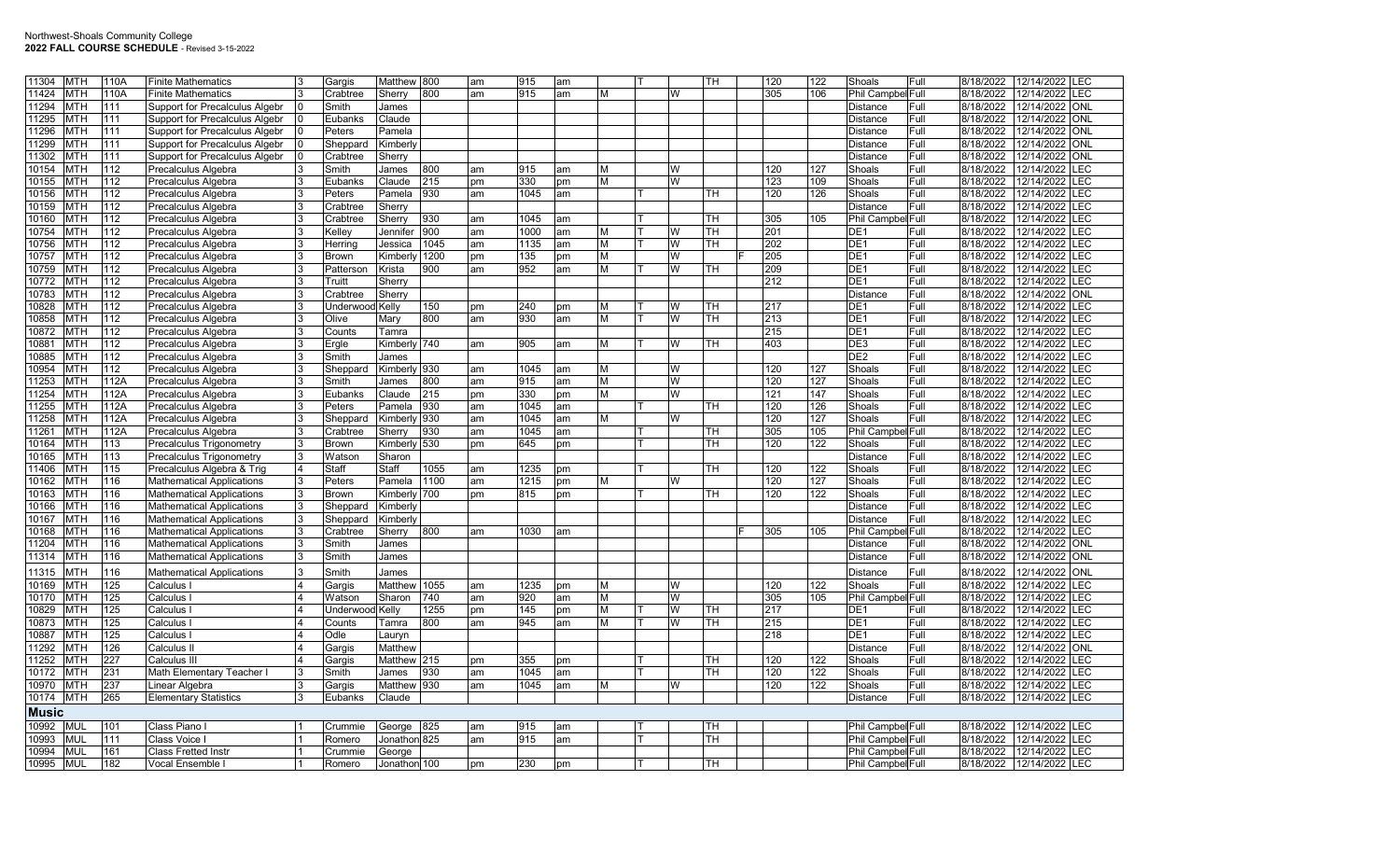| <b>MUL</b><br>10995      | 182 | Vocal Ensemble            |   | Romero  | Jonathon 900     |      | am | 1050 | am |   |   |           |     |              | Phil Campbel Full        |          | 8/18/2022  | 12/14/2022 LEC |            |
|--------------------------|-----|---------------------------|---|---------|------------------|------|----|------|----|---|---|-----------|-----|--------------|--------------------------|----------|------------|----------------|------------|
| 10996<br><b>MUL</b>      | 183 | Vocal Ensemble II         |   | Romero  | Jonathon 900     |      | am | 1050 | am |   |   |           |     |              | Phil Campbel Full        |          | 8/18/2022  | 12/14/2022 LEC |            |
| <b>MUL</b><br>10996      | 183 | Vocal Ensemble II         |   | Romero  | Jonathon 100     |      |    | 230  |    |   |   | TH.       |     |              | Phil Campbel Full        |          | 8/18/2022  | 12/14/2022     | LEC        |
|                          |     |                           |   |         |                  |      | pm |      | pm |   |   |           |     |              |                          |          |            |                |            |
| <b>MUL</b><br>10997      | 196 | Jazz/Show Band I          |   | Crummie | George           | 235  | pm | 400  | pm |   |   | TН        |     |              | Phil Campbel Full        |          | 8/18/2022  | 12/14/2022     | LEC        |
| 10998<br><b>MUL</b>      | 197 | Jazz/Show Band II         |   | Crummie | George           | 235  | pm | 400  | pm |   |   | TH.       |     |              | Phil Campbel Full        |          | 8/18/2022  | 12/14/2022     | <b>LEC</b> |
| <b>MUL</b><br>10732      | 211 | Class Voice III           |   | Romero  | Jonathon         |      |    |      |    |   |   |           |     |              | Phil Campbel Full        |          | 8/18/2022  | 12/14/2022     | LEC        |
| <b>MUL</b><br>11001      | 282 | Vocal Ensemble III        |   | Romero  | Jonathon 900     |      | am | 1050 | am |   |   |           |     |              | Phil Campbel Full        |          | 8/18/2022  | 12/14/2022     | LEC        |
| <b>MUL</b><br>11001      | 282 | Vocal Ensemble III        |   | Romero  | Jonathon 100     |      | pm | 230  | pm |   |   | <b>TH</b> |     |              | Phil Campbel Full        |          | 8/18/2022  | 12/14/2022     | LEC        |
| <b>MUL</b><br>11002      | 283 | Vocal Ensemble IV         |   | Romero  | Jonathon 100     |      | pm | 230  | pm |   |   | TН        |     |              | Phil Campbel Full        |          | 8/18/2022  | 12/14/2022     | LEC        |
| 11002<br><b>MUL</b>      | 283 | Vocal Ensemble IV         |   | Romero  | Jonathon 900     |      | am | 1050 | am |   |   |           |     |              | Phil Campbel Full        |          | 8/18/2022  | 12/14/2022     | LEC        |
| 11003<br><b>MUL</b>      | 296 | Jazz/Show Band III        |   | Crummie | George           | 235  | pm | 400  | pm |   |   | TH        |     |              | Phil Campbel Full        |          | 8/18/2022  | 12/14/2022     | LEC        |
| <b>MUL</b><br>11004      | 297 | Jazz/Show Band IV         |   | Crummie | George           | 235  | pm | 400  | pm |   |   | TH.       |     |              | Phil Campbel Full        |          | 8/18/2022  | 12/14/2022     | LEC        |
| <b>MUP</b><br>11006      | 101 | Private Piano I           |   | Crummie | George           |      |    |      |    |   |   |           |     |              | Phil Campbel Full        |          | 8/18/2022  | 12/14/2022     | LEC        |
| 11010<br><b>MUP</b>      | 102 | Private Piano II          |   | Crummie | George           |      |    |      |    |   |   |           |     |              | Phil Campbel Full        |          | 8/18/2022  | 12/14/2022     | LEC        |
| <b>MUP</b><br>11011      | 111 | Private Voice I           |   | Romero  | Jonathor         |      |    |      |    |   |   |           |     |              | Phil Campbel Full        |          | 8/18/2022  | 12/14/2022     | LEC        |
| 11012<br><b>MUP</b>      | 112 | Private Voice II          |   | Romero  | Jonathor         |      |    |      |    |   |   |           |     |              | Phil Campbel Full        |          | 8/18/2022  | 12/14/2022     | LEC        |
| <b>MUP</b><br>11013      | 133 | <b>Private Guitar</b>     |   | Crummie | George           |      |    |      |    |   |   |           |     |              | Phil Campbel Full        |          | 8/18/2022  | 12/14/2022     | LEC        |
| <b>MUP</b><br>11015      | 134 | Private Guitar II         |   | Crummie | George           |      |    |      |    |   |   |           |     |              | Phil Campbel Full        |          | 8/18/2022  | 12/14/2022     | LEC        |
| <b>MUP</b><br>11016      | 145 | Private Saxophone         |   | Crummie |                  |      |    |      |    |   |   |           |     |              | Phil Campbel Full        |          | 8/18/2022  | 12/14/2022     | LEC        |
| <b>MUP</b><br>11018      | 146 | Private Saxophone II      |   | Crummie | George<br>George |      |    |      |    |   |   |           |     |              | Phil Campbel Full        |          | 8/18/2022  | 12/14/2022     | LEC        |
| <b>MUP</b>               | 161 |                           |   |         |                  |      |    |      |    |   |   |           |     |              |                          |          |            | 12/14/2022     | LEC        |
| 11019                    |     | Private Trumpet           |   | Crummie | George           |      |    |      |    |   |   |           |     |              | Phil Campbel Full        |          | 8/18/2022  |                |            |
| <b>MUP</b><br>11020      | 162 | Private Trumpet II        |   | Crummie | George           |      |    |      |    |   |   |           |     |              | Phil Campbel Full        |          | 8/18/2022  | 12/14/2022     | LEC        |
| <b>MUP</b><br>11025      | 171 | Private Trombone I        |   | Romero  | Jonathor         |      |    |      |    |   |   |           |     |              | Phil Campbel Full        |          | 8/18/2022  | 12/14/2022 LEC |            |
| 11026<br><b>MUP</b>      | 172 | Private Trombone II       |   | Romero  | Jonathor         |      |    |      |    |   |   |           |     |              | Phil Campbel Full        |          | 8/18/2022  | 12/14/2022     | LEC        |
| <b>MUP</b><br>11027      | 175 | Private Tuba I            |   | Romero  | Jonathor         |      |    |      |    |   |   |           |     |              | Phil Campbel Full        |          | 8/18/2022  | 12/14/2022     | LEC        |
| 11028<br><b>MUP</b>      | 181 | Private Percussion        |   | Crummie | George           |      |    |      |    |   |   |           |     |              | Phil Campbel Full        |          | 8/18/2022  | 12/14/2022 LEC |            |
| 11029<br><b>MUP</b>      | 182 | Private Percussion II     |   | Crummie | George           |      |    |      |    |   |   |           |     |              | Phil Campbel Full        |          | 8/18/2022  | 12/14/2022     | LEC        |
| <b>MUP</b><br>11030      | 201 | Private Piano III         |   | Crummie | George           |      |    |      |    |   |   |           |     |              | Phil Campbel Full        |          | 8/18/2022  | 12/14/2022     | LEC        |
| <b>MUP</b><br>11031      | 202 | Private Piano IV          |   | Crummie | George           |      |    |      |    |   |   |           |     |              | Phil Campbel Full        |          | 8/18/2022  | 12/14/2022 LEC |            |
| 11032<br><b>MUP</b>      | 211 | <b>Private Voice III</b>  |   | Romero  | Jonathor         |      |    |      |    |   |   |           |     |              | Phil Campbel Full        |          | 8/18/2022  | 12/14/2022     | LEC        |
| <b>MUP</b><br>11033      | 212 | Private Voice IV          |   | Romero  | Jonathor         |      |    |      |    |   |   |           |     |              | Phil Campbel Full        |          | 8/18/2022  | 12/14/2022     | LEC        |
| 11034<br><b>MUP</b>      | 233 | Private Guitar III        |   | Crummie | George           |      |    |      |    |   |   |           |     |              | Phil Campbel Full        |          | 8/18/2022  | 12/14/2022 LEC |            |
| <b>MUP</b><br>11035      | 234 | Private Guitar IV         |   | Crummie | George           |      |    |      |    |   |   |           |     |              | Phil Campbel Full        |          | 8/18/2022  | 12/14/2022     | LEC        |
| <b>MUP</b><br>11036      | 245 | Private Saxophone II      |   | Crummie | George           |      |    |      |    |   |   |           |     |              | Phil Campbel Full        |          | 8/18/2022  | 12/14/2022     | LEC        |
| <b>MUP</b><br>11037      | 246 | Private Saxophone IV      |   | Crummie | George           |      |    |      |    |   |   |           |     |              | Phil Campbel Full        |          | 8/18/2022  | 12/14/2022 LEC |            |
| 11038<br><b>MUP</b>      | 261 | Private Trumpet III       |   | Crummie | George           |      |    |      |    |   |   |           |     |              | Phil Campbel Full        |          | 8/18/2022  | 12/14/2022     | LEC        |
| <b>MUP</b><br>11039      | 262 | Private Trumpet IV        |   | Crummie | George           |      |    |      |    |   |   |           |     |              | Phil Campbel Full        |          | 8/18/2022  | 12/14/2022     | LEC        |
| 11040<br><b>MUP</b>      | 271 | Private Trombone III      |   | Romero  | Jonathor         |      |    |      |    |   |   |           |     |              | Phil Campbel Full        |          | 8/18/2022  | 12/14/2022 LEC |            |
| 11041<br><b>MUP</b>      | 272 | Private Trombone IV       |   | Romero  | Jonathor         |      |    |      |    |   |   |           |     |              | Phil Campbel Full        |          | 8/18/2022  | 12/14/2022     | LEC        |
| <b>MUP</b><br>11042      | 281 | Private Percussion II     |   | Crummie | George           |      |    |      |    |   |   |           |     |              | Phil Campbel Full        |          | 8/18/2022  | 12/14/2022     | LEC        |
| 11043<br><b>MUP</b>      | 282 | Private Percussion IV     |   | Crummie | George           |      |    |      |    |   |   |           |     |              | Phil Campbel Full        |          | 8/18/2022  | 12/14/2022 LEC |            |
| <b>MUS</b><br>10947      | 100 | Convocation               |   | Romero  | Jonathor         |      |    |      |    |   |   |           |     |              | Phil Campbel Full        |          | 8/18/2022  | 12/14/2022     | LEC        |
| 10034<br><b>MUS</b>      | 101 | <b>Music Appreciation</b> | 3 | Camp    | Mary             |      |    |      |    |   |   |           |     |              | Distance                 | Full     | 8/18/2022  | 12/14/2022     | <b>ONL</b> |
| <b>MUS</b><br>10035      | 101 | <b>Music Appreciation</b> |   | Crummie | George           |      |    |      |    |   |   |           |     |              | Distance                 | Full     | 8/18/2022  | 12/14/2022 ONL |            |
| <b>MUS</b><br>10774      | 101 |                           |   | Wiseman | David            |      |    |      |    |   |   |           |     |              | DE <sub>1</sub>          | Full     | 8/18/2022  | 12/14/2022     | LEC        |
| 10848<br><b>MUS</b>      | 101 | <b>Music Appreciation</b> | 3 |         |                  |      |    |      |    |   |   |           |     |              |                          |          | 8/18/2022  | 12/14/2022     | <b>ONL</b> |
|                          |     | <b>Music Appreciation</b> |   | Romero  | Jonathor         |      |    |      |    |   |   |           |     |              | Distance                 | Full     |            |                |            |
| <b>MUS</b><br>10990      | 101 | <b>Music Appreciation</b> | 3 | Crummie | George           | 930  | am | 1045 | am | M | W |           |     | 115<br>101   | Shoals                   | Full     | 8/18/2022  | 12/14/2022 LEC |            |
| <b>MUS</b><br>10991      | 101 | <b>Music Appreciation</b> |   | Crummie | George           | 1100 | am | 1215 | pm | M | W |           | 115 | 101          | Shoals                   | Full     | 8/18/2022  | 12/14/2022     | LEC        |
| 11044<br><b>MUS</b>      | 101 | <b>Music Appreciation</b> | 3 | Romero  | Jonathon 1100    |      | am | 1215 | pm | M | W |           | 310 | <b>HG-25</b> | <b>Phil Campbel Full</b> |          | 8/18/2022  | 12/14/2022     | LEC        |
| <b>MUS</b><br>11185      | 101 | <b>Music Appreciation</b> | 3 | Camp    | Mary             |      |    |      |    |   |   |           |     |              | Distance                 | Full     | 8/18/2022  | 12/14/2022     | ONL        |
| <b>MUS</b><br>11361      | 101 | <b>Music Appreciation</b> | 3 | Romero  | Jonathor         |      |    |      |    |   |   |           |     |              | Distance                 | 2nd Mini | 10/13/2022 | 12/14/2022     | ONL        |
| <b>MUS</b><br>10958      | 111 | Music Theory I            | 3 | Romero  | Jonathon 930     |      | am | 1045 | am |   |   | TН        | 310 |              | HG-25 Phil Campbel Full  |          | 8/18/2022  | 12/14/2022     | LEC        |
| <b>MUS</b><br>10972      | 113 | Music Theory Lab I        |   | Romero  | Jonathon 1055    |      | am | 1145 | am |   |   | TН        | 310 |              | HG-25 Phil Campbel Full  |          | 8/18/2022  | 12/14/2022     | <b>LEC</b> |
| 10973<br><b>MUS</b>      | 211 | Music Theory III          |   | Crummie | George           | 930  | am | 1045 | am |   |   | TН        | 310 |              | HG-25 Phil Campbel Full  |          | 8/18/2022  | 12/14/2022 LEC |            |
| <b>Nursing Assistant</b> |     |                           |   |         |                  |      |    |      |    |   |   |           |     |              |                          |          |            |                |            |
|                          |     |                           |   |         |                  |      |    |      |    |   |   |           |     |              |                          |          |            |                |            |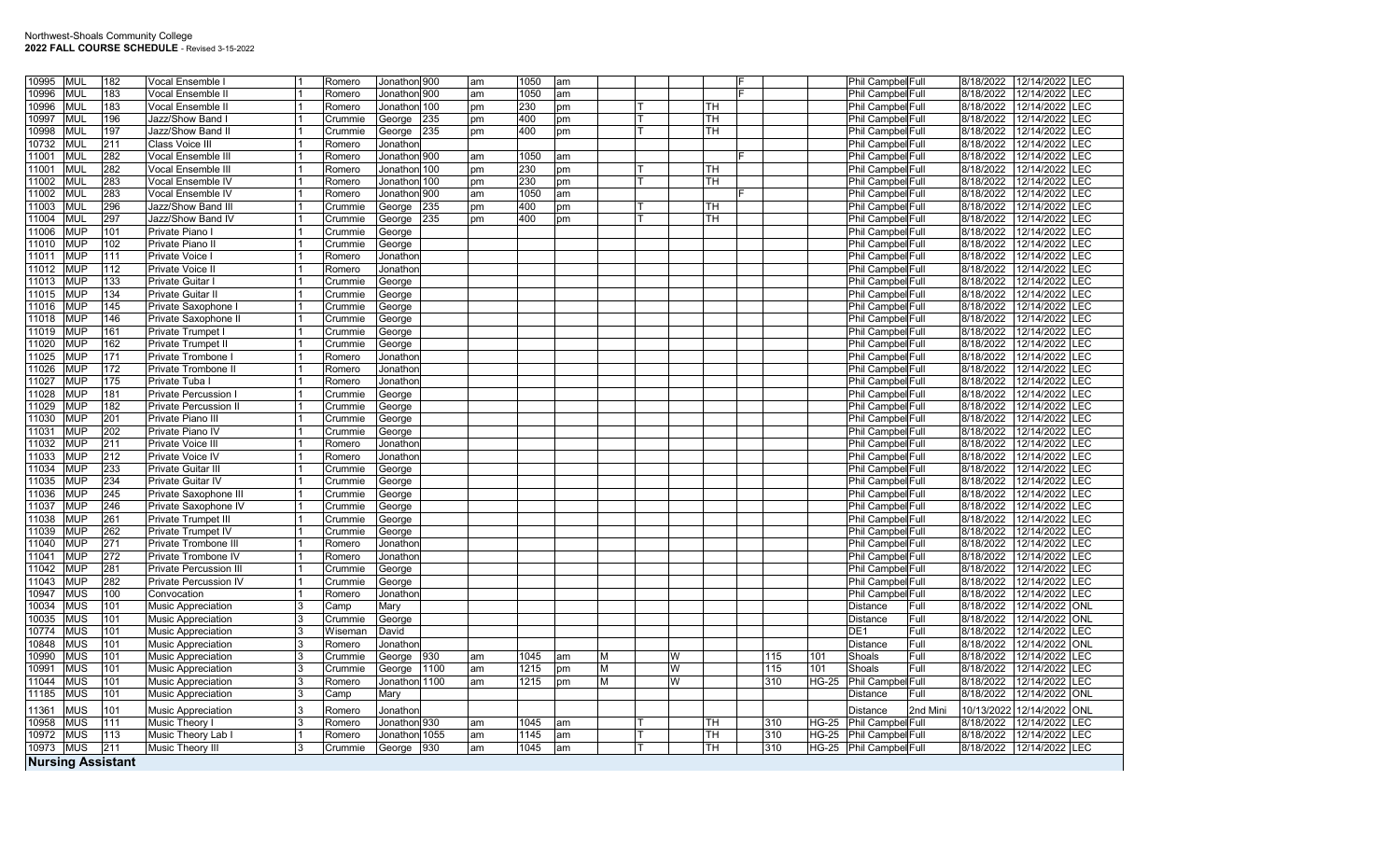| 10316 NAS |                                                           | 100        | Long Term Care Nursing Asst           |  | Oliver        | Stephanic 330  |      | pm | 730  | pm | M        |  |        |           |  | 121 | 151        | Shoals                       | Full     | 8/18/2022              | 12/14/2022 LEC                       |
|-----------|-----------------------------------------------------------|------------|---------------------------------------|--|---------------|----------------|------|----|------|----|----------|--|--------|-----------|--|-----|------------|------------------------------|----------|------------------------|--------------------------------------|
|           | <b>Nursing</b>                                            |            |                                       |  |               |                |      |    |      |    |          |  |        |           |  |     |            |                              |          |                        |                                      |
| 10317     | <b>NUR</b>                                                | 112        | Fundamental Concept of Nursing        |  | Tice          | Cynthia        |      |    |      |    | <b>M</b> |  |        | TH        |  |     |            | Phil Campbel Full            |          | 8/18/2022              | 12/14/2022<br>LEC                    |
| 10317     | <b>NUR</b>                                                | 112        | <b>Fundamental Concept of Nursing</b> |  | Tice          | Cynthia        | 800  | am | 1200 | pm | M        |  |        |           |  | 302 |            | OC-203 Phil Campbel Full     |          | 8/18/2022              | LEC<br>12/14/2022                    |
| 10318     | <b>NUR</b>                                                | 112        | Fundamental Concept of Nursing        |  | Tice          | Cynthia        |      |    |      |    |          |  | W      | тн        |  |     |            | Phil Campbel Full            |          | 8/18/2022              | 12/14/2022<br><b>EC</b>              |
| 10318     | <b>NUR</b>                                                | 112        | Fundamental Concept of Nursing 7      |  | Tice          | Cynthia        | 800  | am | 1200 | pm |          |  | W      |           |  | 302 |            | OC-203 Phil Campbel Full     |          | 8/18/2022              | 12/14/2022<br><b>EC</b>              |
| 10320     | <b>NUR</b>                                                | 113        | <b>Nursing Concepts I</b>             |  | Thompson      | Nikki          |      |    |      |    |          |  |        | TН        |  |     |            | Phil Campbel Full            |          | 8/18/2022              | E<br>12/14/2022                      |
| 10320     | <b>NUR</b>                                                | 113        | <b>Nursing Concepts</b>               |  | Thompson      | <b>Nikki</b>   | 1200 | pm | 200  | pm | M        |  |        |           |  | 302 |            | OC-209 Phil Campbel Full     |          | 8/18/2022              | 12/14/2022<br>.EC                    |
| 10320     | <b>NUR</b>                                                | 113        | <b>Nursing Concepts</b>               |  | Thompson      | Nikki          | 900  | am | 1100 | am | M        |  |        |           |  | 302 |            | OC-209 Phil Campbel Full     |          | 8/18/2022              | E<br>12/14/2022                      |
| 11286     | NUR                                                       | 113        | <b>Nursing Concepts</b>               |  | Tidwell       | Cynthia        |      |    |      |    |          |  |        | TH        |  |     |            | Shoals                       | Full     | 8/18/2022              | <b>EC</b><br>12/14/2022              |
| 11286     | <b>NUR</b>                                                | 113        | <b>Nursing Concepts</b>               |  | Tidwell       | Cynthia        | 830  | am | 1230 | pm | M        |  |        |           |  | 121 | 151        | Shoals                       | Full     | 8/18/2022              | 12/14/2022<br><b>EC</b>              |
| 10321     | <b>NUR</b>                                                | 211        | <b>Advanced Nursing Concepts</b>      |  | Hester        | Monica         |      |    |      |    |          |  |        | TН        |  |     |            | Phil Campbel Full            |          | 8/18/2022              | $E$ C<br>12/14/2022                  |
| 10321     | NUR                                                       | 211        | <b>Advanced Nursing Concepts</b>      |  | Hester        | Monica         | 900  | am | 1100 | am | M        |  |        |           |  | 307 | $AV-2$     | Phil Campbel Full            |          | 8/18/2022              | <b>EC</b><br>12/14/2022              |
| 10321     | <b>NUR</b>                                                | 211        | <b>Advanced Nursing Concepts</b>      |  | Hester        | Monica         | 1200 | pm | 200  | pm | M        |  |        |           |  | 307 | $AV-2$     | Phil Campbel Full            |          | 8/18/2022              | 12/14/2022<br><b>EC</b>              |
| 10322     | <b>NUR</b>                                                | 211        | <b>Advanced Nursing Concepts</b>      |  | Hester        | Monica         | 1200 | pm | 200  | pm |          |  | W      |           |  | 307 | $AV-2$     | Phil Campbel Full            |          | 8/18/2022              | 12/14/2022 LEC                       |
| 10322     | NUR                                                       | 211        | <b>Advanced Nursing Concepts</b>      |  | Hester        | Monica         |      |    |      |    |          |  |        | TH        |  |     |            | Phil Campbel Full            |          | 8/18/2022              | 12/14/2022<br><b>EC</b>              |
| 10322     | <b>NUR</b>                                                | 211        | <b>Advanced Nursing Concepts</b>      |  | Hester        | Monica         | 900  | am | 1100 | am |          |  | W      |           |  | 307 | $AV-2$     | Phil Campbel Full            |          | 8/18/2022              | LEC<br>12/14/2022                    |
|           | <b>Office Administration - Business Office Management</b> |            |                                       |  |               |                |      |    |      |    |          |  |        |           |  |     |            |                              |          |                        |                                      |
| 10305     | <b>OAD</b>                                                | 101        | Beginning Keyboarding                 |  | McClinton     | Leslyn         | 1100 | am | 1215 | pm | M        |  | W      |           |  | 112 | 111        | Shoals                       | Full     | 8/18/2022              | 12/14/2022 LEC                       |
| 10307     | <b>OAD</b>                                                | 131        | <b>Business English</b>               |  | McClinton     | Leslyn         | 930  | am | 1045 | am | M        |  | W      |           |  | 112 | 106        | Shoals                       | Full     | 8/18/2022              | 12/14/2022 LEC                       |
| 10308     | OAD                                                       | 133        | <b>Business Communications</b>        |  | McClinton     | _eslyn         |      |    |      |    |          |  |        |           |  |     |            | Distance                     | Full     | 8/18/2022              | 12/14/2022 ONL                       |
| 10309     | <b>OAD</b>                                                | 134        | Career & Professional Dev             |  | McClinton     | _eslyn         |      |    |      |    |          |  |        |           |  |     |            | Distance                     | Full     | 8/18/2022              | 12/14/2022<br>ONL                    |
| 10310     | OAD                                                       | 135        | <b>Financial Record Keeping</b>       |  | South         | Desiree        | 1100 | am | 1215 | pm |          |  |        | TН        |  | 112 | 108        | Shoals                       | Full     | 8/18/2022              | 12/14/2022<br>LEC                    |
| 10311     | OAD                                                       | 137        | <b>Computerized Financial Record</b>  |  | South         | Desiree        | 930  | am | 1045 | am | M        |  | W      |           |  | 112 | 108        | Shoals                       | Full     | 8/18/2022              | 12/14/2022 LEC                       |
| 11328     | OAD                                                       | 137        | <b>Computerized Financial Record</b>  |  |               |                |      |    |      |    |          |  |        |           |  |     |            | Distance                     | Full     | 8/18/2022              | 12/14/2022 ONL                       |
| 10312     | OAD                                                       | 211        | <b>Medical Terminology</b>            |  | South         | Desiree        |      |    |      |    |          |  |        |           |  |     |            | Distance                     | Full     | 8/18/2022              | 12/14/2022<br><b>ONL</b>             |
| 11080     | OAD                                                       | 241        | OAD COOP                              |  | McClinton     | Leslyn         |      |    |      |    |          |  |        |           |  |     |            | Shoals                       | Full     | 8/18/2022              | 12/14/2022 INT                       |
| 11319     | OAD                                                       | 242A       | Office Internship                     |  | Peebles       | Medina         |      |    |      |    |          |  |        |           |  |     |            | Shoals                       | Full     | 8/18/2022              | 12/14/2022 LEC                       |
|           | <b>Orientation</b>                                        |            | - Student Success                     |  |               |                |      |    |      |    |          |  |        |           |  |     |            |                              |          |                        |                                      |
| 10354     | <b>ORI</b>                                                | 107        | <b>Student Success</b>                |  | <b>Bright</b> | Lindsay        |      |    |      |    |          |  |        |           |  |     |            | Distance                     | Full     | 8/18/2022              | 12/14/2022 ONL                       |
| 10358     | <b>ORI</b>                                                | 107        | <b>Student Success</b>                |  | Staff         | Staff          | 100  | pm | 150  | pm | M        |  |        |           |  | 302 |            | OC-310 Phil Campbel 1st Mini |          | 8/18/2022              | <b>EC</b><br>10/12/2022              |
| 10359     | <b>ORI</b>                                                | 107        | <b>Student Success</b>                |  | Simpson       | Mark           |      |    |      |    |          |  |        |           |  |     |            | Distance                     | Full     | 8/18/2022              | 12/14/2022<br><b>ONL</b>             |
| 10360     | <b>ORI</b>                                                | 107        | <b>Student Success</b>                |  | Ana           | Kathryn        | 430  | pm | 520  | pm |          |  |        |           |  | 307 | AV-31      | Phil Campbel 2nd Mini        |          | 10/13/2022             | 12/14/2022<br>LEC                    |
| 10361     | <b>ORI</b>                                                | 107        | <b>Student Success</b>                |  | <b>Harris</b> | Elizabeth 430  |      | pm | 520  | pm | M        |  |        |           |  | 100 | 122        | Shoals                       | 1st Mini | 8/18/2022              | 10/12/2022<br><b>EC</b>              |
| 10362     | <b>ORI</b>                                                | 107        | <b>Student Success</b>                |  | Campbell      | Sherry         | 930  | am | 1020 | am |          |  |        |           |  | 100 | 122        | Shoals                       | 1st Mini | 8/18/2022              | 10/12/2022<br><b>EC</b>              |
| 10363     | <b>ORI</b>                                                | 107        | <b>Student Success</b>                |  | Jefferys      | Jacquelin 1100 |      | am | 1150 | am |          |  |        |           |  | 100 | 122        | Shoals                       | 1st Mini | 8/18/2022              | LEC<br>10/12/2022                    |
| 10364     | ORI                                                       | 107        | <b>Student Success</b>                |  | Rice          | Patrece        | 210  | pm | 300  | pm |          |  |        |           |  | 100 | 122        | Shoals                       | 1st Mini | 8/18/2022              | 10/12/2022<br><b>EC</b>              |
| 10365     | <b>ORI</b>                                                | 107        | <b>Student Success</b>                |  | Oates         | Marchia        | 930  | am | 1020 | am |          |  | W      |           |  | 100 | 122        | Shoals                       | 1st Mini | 8/18/2022              | 10/12/2022<br>.EC                    |
| 10366     | <b>ORI</b>                                                | 107        | <b>Student Success</b>                |  | Liles         | Savannal 210   |      | pm | 300  | pm |          |  | W      |           |  | 100 | 122        | Shoals                       | 1st Mini | 8/18/2022              | 10/12/2022<br>EC-                    |
| 10367     | <b>ORI</b>                                                | 107        | <b>Student Success</b>                |  | Armstrono     | Seth           | 800  | am | 850  | am |          |  |        |           |  | 307 | AV-31      | Phil Campbel 1st Mini        |          | 8/18/2022              | 10/12/2022<br><b>EC</b>              |
| 10368     | <b>ORI</b>                                                | 107        | <b>Student Success</b>                |  | Harris        | Elizabeth 430  |      | pm | 520  | pm |          |  | W      |           |  | 100 | 122        | Shoals                       | 1st Mini | 8/18/2022              | 10/12/2022<br><b>EC</b>              |
| 10369     | <b>ORI</b>                                                | 107        | <b>Student Success</b>                |  | Liles         | Savannal 800   |      | am | 850  | am |          |  |        | <b>TH</b> |  | 100 | 122        | Shoals                       | 1st Mini | 8/18/2022              | <b>EC</b><br>10/12/2022              |
| 10370     | <b>ORI</b>                                                | 107        | <b>Student Success</b>                |  | Jefferys      | Jacquelin 100  |      | pm | 150  | pm |          |  |        | TН        |  | 100 | 122        | Shoals                       | 1st Mini | 8/18/2022              | 10/12/2022<br>EC.                    |
| 10371     | <b>ORI</b>                                                | 107        | <b>Student Success</b>                |  | Fort          | Indigo         | 400  | pm | 450  | pm |          |  |        | TН        |  | 100 | 122<br>122 | Shoals                       | 1st Mini | 8/18/2022              | <b>EC</b><br>10/12/2022              |
| 10372     | <b>ORI</b>                                                | 107        | <b>Student Success</b>                |  | Phillips      | Kristi         | 900  | am | 950  | am |          |  |        |           |  | 100 |            | Shoals                       | 1st Mini | 8/18/2022              | <b>EC</b><br>10/12/2022              |
| 10373     | <b>ORI</b>                                                | 107        | <b>Student Success</b>                |  | Phillips      | Kristi         | 1050 | am | 1140 | am |          |  |        | TН        |  | 100 | 122        | Shoals                       | 1st Mini | 8/18/2022              | 10/12/2022<br>EC.                    |
| 10374     | <b>ORI</b>                                                | 107        | <b>Student Success</b>                |  | Campbell      | Sherrv         | 1100 | am | 1150 | am |          |  |        |           |  | 100 | 122        | Shoals                       | 2nd Mini | 10/13/2022             | 12/14/2022<br><b>EC</b>              |
| 10375     | <b>ORI</b>                                                | 107        | <b>Student Success</b>                |  | Oates         | Marchia        | 100  | pm | 150  | pm |          |  |        |           |  | 100 | 122        | Shoals                       | 2nd Mini | 10/13/2022             | <b>EC</b><br>12/14/2022              |
| 10376     | <b>ORI</b><br>ORI                                         | 107<br>107 | <b>Student Success</b>                |  | Fort          | Indigo         | 100  | pm | 150  | pm |          |  | W<br>W |           |  | 100 | 122        | Shoals                       | 2nd Mini | 10/13/2022             | 12/14/2022<br><b>EC</b>              |
| 10377     |                                                           |            | <b>Student Success</b>                |  | Ana           | Kathryn        | 210  | pm | 300  | pm |          |  |        |           |  | 302 |            | OC-310 Phil Campbel 1st Mini |          | 8/18/2022              | LEC<br>10/12/2022                    |
| 10378     | <b>ORI</b><br><b>ORI</b>                                  | 107<br>107 | <b>Student Success</b>                |  | Armstrono     | Seth           | 800  | am | 850  | am |          |  | W      | <b>TH</b> |  | 307 | AV-31      | Phil Campbel 1st Mini        |          | 8/18/2022<br>8/18/2022 | 10/12/2022<br><b>EC</b><br><b>EC</b> |
| 10379     | <b>ORI</b>                                                | 107        | <b>Student Success</b>                |  | McRae         | Chenee         | 930  | am | 1020 | am |          |  |        |           |  | 307 | $AV-31$    | <b>Phil Campbel 1st Mini</b> |          |                        | 10/12/2022                           |
| 10380     |                                                           |            | <b>Student Success</b>                |  | Armstrong     | Seth           | 100  | pm | 150  | pm | М        |  |        |           |  |     |            | Phil Campbel 2nd Mini        |          | 10/13/2022             | 12/14/2022 LEC                       |
| 10827     | <b>ORI</b>                                                | 107        | <b>Student Success</b>                |  | Staff         | Staff          |      |    |      |    |          |  |        |           |  |     |            | DE <sub>2</sub>              | Full     | 8/18/2022              | 12/14/2022 ONL                       |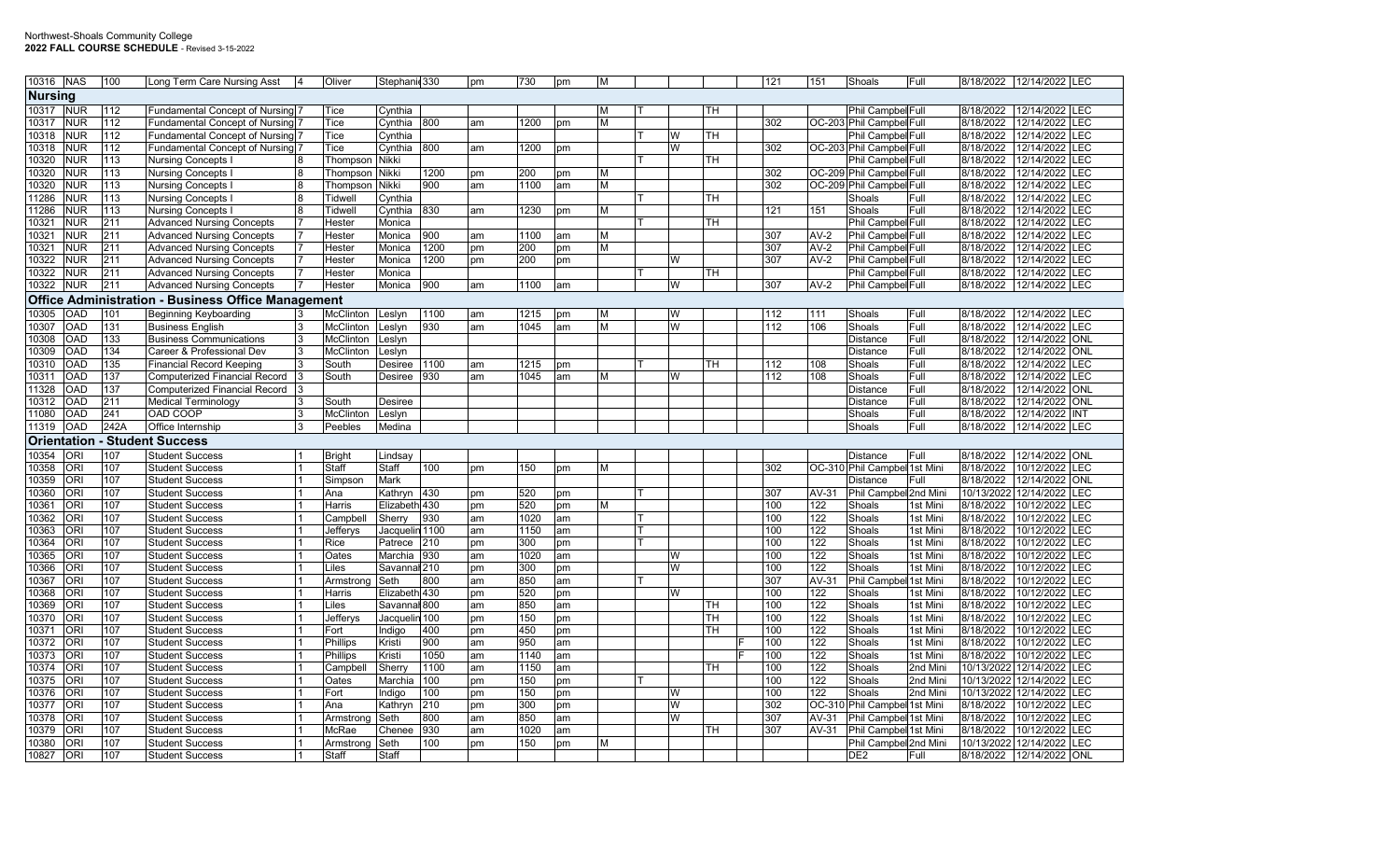| 11146                   | <b>ORI</b>               | 107 | <b>Student Success</b>         |                | Fort             | Indigo          |      |     |      |    |   |  |   |    |     |         | Distance              | Full     | 8/18/2022 | 12/14/2022 ONL            |            |
|-------------------------|--------------------------|-----|--------------------------------|----------------|------------------|-----------------|------|-----|------|----|---|--|---|----|-----|---------|-----------------------|----------|-----------|---------------------------|------------|
| 11375                   | <b>ORI</b>               | 107 | <b>Student Success</b>         |                | Liles            | Savannah        |      |     |      |    |   |  |   |    |     |         | Distance              | 2nd Mini |           | 10/13/2022 12/14/2022 ONL |            |
| 11415                   | <b>ORI</b>               | 107 | <b>Student Success</b>         |                | Armstrong        | Seth            | 345  | pm  | 435  | pm |   |  |   |    | 307 | $AV-31$ | Phil Campbel 1st Mini |          | 8/18/2022 | 10/12/2022 LEC            |            |
|                         | Philosophy               |     |                                |                |                  |                 |      |     |      |    |   |  |   |    |     |         |                       |          |           |                           |            |
| 10315 PHL               |                          | 206 | <b>Ethics and Society</b>      |                | Peace            | John            |      |     |      |    |   |  |   |    |     |         | Distance              | Full     | 8/18/2022 | 12/14/2022 ONL            |            |
| 11155                   | PHL                      | 206 | <b>Ethics and Society</b>      |                | Peace            | John            |      |     |      |    |   |  |   |    |     |         | Distance              | Full     | 8/18/2022 | 12/14/2022 ONL            |            |
| <b>Physical Science</b> |                          |     |                                |                |                  |                 |      |     |      |    |   |  |   |    |     |         |                       |          |           |                           |            |
| 10477                   | PHS                      | 111 | <b>Physical Science</b>        |                | Eubanks          | Claude          | 930  | lam | 1200 | pm | M |  | W |    | 123 | 132     | Shoals                | Full     | 8/18/2022 | 12/14/2022 LEC            |            |
| 10478                   | PHS                      | 111 | <b>Physical Science</b>        |                | Murphy           | Michael         | 930  | am  | 1045 | am | M |  | W |    | 303 | $S-9$   | Phil Campbel Full     |          | 8/18/2022 | 12/14/2022                | LEC        |
| 10478                   | PHS                      | 111 | Physical Science I             |                | Murphy           | Michael         | 1245 | pm  | 245  | pm | M |  |   |    | 303 | $S-10$  | Phil Campbel Full     |          | 8/18/2022 | 12/14/2022 LEC            |            |
| 10480                   | PHS                      | 111 | Physical Science I             |                | Eubanks          | Claude          | 500  | pm  | 730  | pm | M |  | W |    | 123 | 132     | Shoals                | Full     | 8/18/2022 | 12/14/2022                | LEC        |
| 10716                   | PHS                      | 111 | <b>Physical Science</b>        |                | <b>Burks</b>     | Amy             |      |     |      |    |   |  |   |    |     |         | Distance              | Full     | 8/18/2022 | 12/14/2022                | <b>ONL</b> |
| 10794                   | PHS                      | 111 | Physical Science I             |                | <b>Burks</b>     | Amy             |      |     |      |    |   |  |   |    |     |         | Distance              | Full     | 8/18/2022 | 12/14/2022                | <b>ONL</b> |
| 11173                   | PHS                      | 111 | <b>Physical Science</b>        |                | Carrigee         | Craig           |      |     |      |    |   |  |   |    |     |         | Distance              | Full     | 8/18/2022 | 12/14/2022                | <b>ONL</b> |
| 11191                   | PHS                      | 111 | <b>Physical Science</b>        |                | Carrigee         | Craig           |      |     |      |    |   |  |   |    |     |         | Distance              | Full     | 8/18/2022 | 12/14/2022                | <b>ONL</b> |
| 11329                   | PHS                      | 111 | <b>Physical Science</b>        |                | Murphy           | Michael         | 1245 | pm  | 245  | pm |   |  | W |    | 303 | $S-10$  | Phil Campbel Full     |          | 8/18/2022 | 12/14/2022                | LEC        |
| 11329                   | PHS                      | 111 | <b>Physical Science</b>        |                | Murphy           | Michael         | 930  | am  | 1045 | am | м |  | W |    | 303 | $S-9$   | Phil Campbel Full     |          | 8/18/2022 | $\frac{12}{14/2022}$      | LEC        |
| 10481                   | PHS                      | 112 | <b>Physical Science II</b>     |                | Eubanks          | Claude          | 100  | pm  | 330  | pm |   |  |   | TН | 123 | 132     | Shoals                | Full     | 8/18/2022 | 12/14/2022                | LEC        |
| 10685                   | PHS                      | 120 | <b>Environmental Science</b>   | $\overline{4}$ | Arny             | Mary            |      |     |      |    |   |  |   |    |     |         | Distance              | Full     | 8/18/2022 | 12/14/2022 ONL            |            |
|                         |                          |     |                                |                |                  |                 |      |     |      |    |   |  |   |    |     |         |                       |          |           |                           |            |
| <b>Physics</b>          |                          |     |                                |                |                  |                 |      |     |      |    |   |  |   |    |     |         |                       |          |           |                           |            |
| 10469                   | PHY                      | 115 | <b>Technical Physics</b>       |                | Arny             | Mary            |      |     |      |    |   |  |   |    |     |         | Distance              | Full     | 8/18/2022 | 12/14/2022 ONL            |            |
| 10469                   | PHY                      | 115 | <b>Technical Physics</b>       |                | Arny             | Mary            | 100  | pm  | 230  | pm |   |  |   | TН | 123 | 129     | Distance              | Full     | 8/18/2022 | 12/14/2022 ONL            |            |
| 11177                   | PHY                      | 115 | <b>Technical Physics</b>       |                | Arny             | Mary            | 900  | am  | 1030 | am | М |  | W |    | 123 | 129     | Distance              | Full     | 8/18/2022 | 12/14/2022 ONL            |            |
| 11177                   | PHY                      | 115 | <b>Technical Physics</b>       |                | Arny             | Mary            |      |     |      |    |   |  |   |    |     |         | Distance              | Full     | 8/18/2022 | 12/14/2022                | <b>ONL</b> |
| 10473                   | PHY                      | 201 | General Physics I - Trig Based |                | Arny             | Mary            | 100  | pm  | 300  | pm | м |  |   |    | 123 | 129     | Shoals                | Full     | 8/18/2022 | 12/14/2022                | <b>LLB</b> |
| 10473                   | PHY                      | 201 | General Physics I - Trig Based |                | Arny             | Mary            | 1100 | am  | 1215 | pm | М |  | W |    | 123 | 129     | Shoals                | Full     | 8/18/2022 | 12/14/2022 LLB            |            |
| 10474                   | PHY                      | 213 | General Physics with Cal I     |                | Arny             | Mary            | 100  | pm  | 300  | pm |   |  | W |    | 123 | 129     | Shoals                | Full     | 8/18/2022 | 12/14/2022                | <b>LB</b>  |
| 10474                   | PHY                      | 213 | General Physics with Cal       | 4              | Arny             | Mary            | 1100 | am  | 1215 | pm | M |  | W |    | 123 | 129     | Shoals                | Full     | 8/18/2022 | 12/14/2022                | <b>LLB</b> |
| Plumbing                |                          |     |                                |                |                  |                 |      |     |      |    |   |  |   |    |     |         |                       |          |           |                           |            |
| 11312                   | <b>PLB</b>               | 111 | Introduction to Plumbing       |                | Terry            | <b>Rick</b>     | 400  | pm  | 900  | pm | M |  |   |    | 126 |         | Shoals                | Full     | 8/18/2022 | 12/14/2022 LEC            |            |
| 11312                   | <b>PLB</b>               | 111 | Introduction to Plumbing       | 3              | Corsbie          | Randy           | 400  | pm  | 900  | pm | М |  |   |    | 126 |         | Shoals                | Full     | 8/18/2022 | 12/14/2022 LEC            |            |
| 11313                   | PLB                      | 112 | <b>Plumbing Applications</b>   |                | Corsbie          | Randy           | 400  | pm  | 900  | pm |   |  | W |    | 126 |         | Shoals                | Full     | 8/18/2022 | 12/14/2022 LEC            |            |
| 11313                   | PLB                      | 112 | <b>Plumbing Applications</b>   |                | Thigpen          | Kevin           | 400  | pm  | 900  | pm |   |  | W |    | 126 |         | Shoals                | Full     | 8/18/2022 | 12/14/2022 LEC            |            |
|                         | <b>Political Science</b> |     |                                |                |                  |                 |      |     |      |    |   |  |   |    |     |         |                       |          |           |                           |            |
| 10386                   | POL                      | 211 | American National Government 3 |                | Ackerman George  |                 |      |     |      |    |   |  |   |    |     |         | Distance              | Full     |           | 8/18/2022 12/14/2022 ONL  |            |
|                         | <b>Psychology</b>        |     |                                |                |                  |                 |      |     |      |    |   |  |   |    |     |         |                       |          |           |                           |            |
| 10447                   | PSY                      | 200 | General Psychology             | 3              | Davis            | Andrea          | 800  | am  | 1045 | am |   |  |   |    | 110 | 109     | Shoals                | Full     | 8/18/2022 | 12/14/2022 LEC            |            |
| 10449                   | PSY                      | 200 | <b>General Psychology</b>      |                |                  |                 |      |     |      |    |   |  |   |    |     |         | Distance              | Full     | 8/18/2022 | 12/14/2022 ONL            |            |
| 10450                   | PSY                      | 200 | General Psychology             | 3              | Tucker           | <b>Kimberly</b> | 800  | am  | 915  | am | M |  | W |    | 127 | 114     | Shoals                | Full     | 8/18/2022 | 12/14/2022 LEC            |            |
| 10452                   | PSY                      | 200 | General Psychology             |                | Davis            | Andrea          | 1245 | pm  | 200  | pm |   |  |   | TН | 110 | 109     | Shoals                | Full     | 8/18/2022 | 12/14/2022                | LEC        |
| 10453                   | PSY                      | 200 | <b>General Psychology</b>      |                | Davis            | Andrea          | 1100 | am  | 1215 | pm |   |  |   | TН | 127 | 114     | Shoals                | Full     | 8/18/2022 | 12/14/2022 LEC            |            |
| 10459                   | PSY                      | 200 | General Psychology             |                | Oates            | Marchia         | 530  | pm  | 645  | pm | M |  | W |    | 110 | 109     | Shoals                | Full     | 8/18/2022 | 12/14/2022 LEC            |            |
| 10460                   | PSY                      | 200 | General Psychology             | 3              |                  |                 |      |     |      |    |   |  |   |    |     |         | Shoals                | Full     | 8/18/2022 | 12/14/2022                | LEC        |
| 10461                   | PSY                      | 200 | General Psychology             |                | Davis            | Andrea          | 1245 | pm  | 200  | pm | M |  | W |    | 307 | $AV-5$  | Phil Campbel Full     |          | 8/18/2022 | 12/14/2022                | LEC        |
| 10462                   | PSY                      | 200 | General Psychology             |                |                  |                 |      |     |      |    |   |  |   |    |     |         | Phil Campbel Full     |          | 8/18/2022 | 12/14/2022                | LEC        |
| 10808                   | PSY                      | 200 | General Psychology             | 3              | McCullough David |                 |      |     |      |    |   |  |   |    |     |         | Distance              | Full     | 8/18/2022 | 12/14/2022                | ONL        |
| 10812                   | PSY                      | 200 | General Psychology             |                |                  |                 |      |     |      |    |   |  |   |    |     |         | Phil Campbel Full     |          | 8/18/2022 | 12/14/2022 LEC            |            |
| 10845                   | PSY                      | 200 | General Psychology             | 3              | Tucker           | Kimberly        |      |     |      |    |   |  |   |    |     |         | <b>Distance</b>       | Full     | 8/18/2022 | 12/14/2022                | <b>ONL</b> |
| 11208                   | PSY                      | 200 | General Psychology             |                | McCulloug        | h David         |      |     |      |    |   |  |   |    |     |         | Distance              | Full     | 8/18/2022 | 12/14/2022                | <b>ONL</b> |
| 11211                   | PSY                      | 200 | General Psychology             |                | Tucker           | Kimberly        |      |     |      |    |   |  |   |    |     |         | Distance              | 2nd Mini |           | 10/13/2022 12/14/2022 ONL |            |
| 11368                   | PSY                      | 200 | General Psychology             |                |                  |                 |      |     |      |    |   |  |   |    |     |         | Distance              | Full     | 8/18/2022 | 12/14/2022                | <b>ONL</b> |
| 11382                   | PSY                      | 200 | General Psychology             |                |                  |                 |      |     |      |    |   |  |   |    |     |         | Distance              | 2nd Mini |           | 10/13/2022 12/14/2022     | <b>ONL</b> |
| 10463                   | <b>PSY</b>               | 210 | Human Growth and Development 3 |                | Tucker           | Kimberly        |      |     |      |    |   |  |   |    |     |         | Distance              | Full     |           | 8/18/2022 12/14/2022 ONL  |            |
|                         |                          |     |                                |                |                  |                 |      |     |      |    |   |  |   |    |     |         |                       |          |           |                           |            |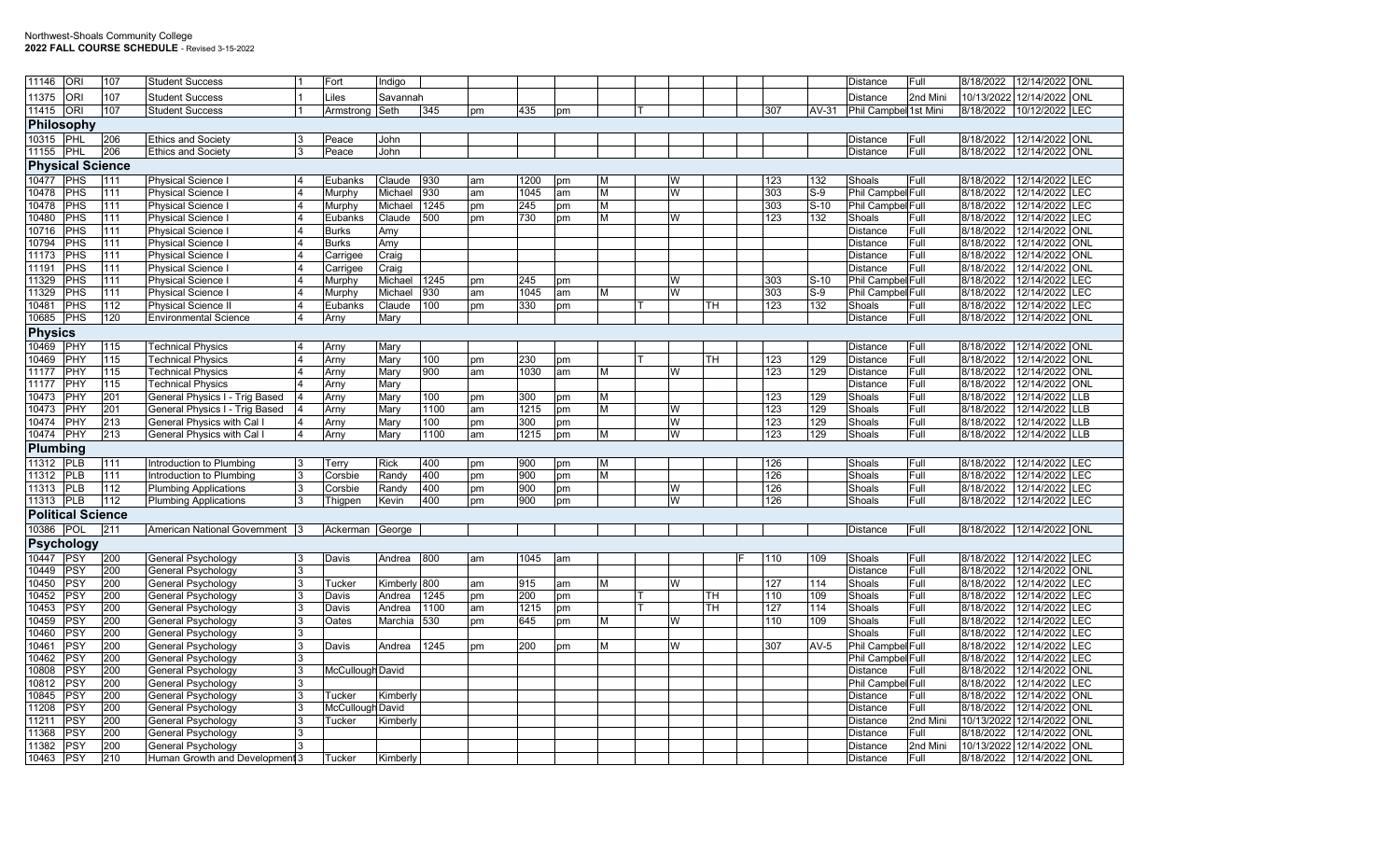| 10464           | <b>PSY</b>              | 210                               | Human Growth and Development 3                   |                | Davis              | Andrea                 | 215        | pm       | 330        | pm | M      | W      |          | 307        | $AV-5$ | Phil Campbel Full           |              | 8/18/2022                 | 12/14/2022 LEC           |            |
|-----------------|-------------------------|-----------------------------------|--------------------------------------------------|----------------|--------------------|------------------------|------------|----------|------------|----|--------|--------|----------|------------|--------|-----------------------------|--------------|---------------------------|--------------------------|------------|
| 10465           | PSY                     | 210                               | Human Growth and Development 3                   |                | Tucker             | Kimberly 930           |            | am       | 1045       | am | M      | W      |          | 127        | 114    | Shoals                      | Full         | 8/18/2022                 | 12/14/2022               | <b>LEC</b> |
| 10466           | PSY                     | 210                               | Human Growth and Development 3                   |                | Oates              | Marchia                |            |          |            |    |        |        |          |            |        | Distance                    | Full         | 8/18/2022                 | 12/14/2022 ONL           |            |
| 10467           | PSY                     | 210                               | Human Growth and Development 3                   |                | Daniel             | Howard                 | 1245       | pm       | 200        | pm | M      | W      |          | 127        | 114    | Shoals                      | Full         | 8/18/2022                 | 12/14/2022               | LEC        |
| 10468           | PSY                     | 210                               | Human Growth and Development 3                   |                | Davis              | Andrea                 | 1100       | am       | 1215       | pm |        |        | TН       | 110        | 109    | Shoals                      | Full         | 8/18/2022                 | 12/14/2022               | LEC        |
| 11178           | PSY                     | 210                               | Human Growth and Development 3                   |                | McCullough David   |                        |            |          |            |    |        |        |          |            |        | Distance                    | Full         | 8/18/2022                 | 12/14/2022 ONL           |            |
| 11381           | PSY                     | 210                               | Human Growth and Development 3                   |                | Staff              | Staff                  |            |          |            |    |        |        |          |            |        | <b>Distance</b>             | Full         | 8/18/2022                 | 12/14/2022 ONL           |            |
|                 | Radiography             |                                   |                                                  |                |                    |                        |            |          |            |    |        |        |          |            |        |                             |              |                           |                          |            |
| 10733           | <b>RAD</b>              | 111                               | Introduction to Radiography                      |                | Robertson Ricky    |                        | 800        | am       | 1000       | am | M      |        |          |            |        | Shoals                      | Full         | 8/18/2022                 | 12/14/2022 LEC           |            |
| 10734           | <b>RAD</b>              | 112                               | Radiography Procedures                           |                | Robertson          | Ricky                  | 1005       | am       | 1135       | am | IМ     | W      |          |            |        | Shoals                      | Full         | 8/18/2022                 | 12/14/2022               | <b>LLB</b> |
| 10734           | <b>RAD</b>              | 112                               | Radiography Procedures                           | $\overline{4}$ | Robertson          | Ricky                  | 1230       | pm       | 330        | pm | M      | W      |          |            |        | Shoals                      | Full         | 8/18/2022                 | 12/14/2022               | LLB        |
| 10735           | <b>RAD</b>              | 113                               | <b>Patient Care</b>                              | 12             | Robertson          | Ricky                  | 800        | am       | 1100       | am |        |        |          |            |        | Shoals                      | Full         | 8/18/2022                 | 12/14/2022 LLB           |            |
| 10735           | <b>RAD</b>              | 113                               | <b>Patient Care</b>                              | l 2            | Robertson          | Ricky                  | 800        | am       | 900        | am |        | W      |          |            |        | Shoals                      | Full         | 8/18/2022                 | 12/14/2022               | <b>LLB</b> |
| 10736           | <b>RAD</b>              | 114                               | <b>Clinical Education I</b>                      | 12             | Simms              | Carl                   |            |          |            |    |        |        | TН       |            |        | Shoals                      | Full         | 8/18/2022                 | 12/14/2022               | <b>CLN</b> |
| 10736           | <b>RAD</b>              | 114                               | <b>Clinical Education I</b>                      |                | Simms              | Carl                   |            |          |            |    |        |        |          |            |        | Shoals                      | Full         | 8/18/2022                 | 12/14/2022 CLN           |            |
| 11069           | <b>RAD</b>              | 212                               | Image Evaluation & Pathology                     |                | Simms              | Carl                   | 830        | am       | 1030       | am |        |        | TН       |            |        | Shoals                      | Full         | 8/18/2022                 | 12/14/2022               | <b>LLB</b> |
| 11070           | <b>RAD</b>              | 214                               | <b>Clinical Education IV</b>                     | 8              | Simms              | Carl                   |            |          |            |    | M      | W      |          |            |        | Shoals                      | Full         | 8/18/2022                 | 12/14/2022 CLN           |            |
| <b>Religion</b> |                         |                                   |                                                  |                |                    |                        |            |          |            |    |        |        |          |            |        |                             |              |                           |                          |            |
|                 |                         |                                   |                                                  |                |                    |                        |            |          |            |    |        |        |          |            |        |                             |              |                           |                          |            |
| 10977           | REL<br><b>REI</b>       | 151<br>152                        | Survey of the Old Testament                      | 3<br>Ι3        | Ratliff            | Kim                    |            |          |            |    |        |        |          |            |        | <b>Distance</b>             | Full<br>Full | 8/18/2022                 | 12/14/2022 ONL           |            |
| 11389           |                         |                                   | Survey of New Testament                          |                | Ratliff            | Kim                    |            |          |            |    |        |        |          |            |        | <b>Distance</b>             |              | 8/18/2022                 | 12/14/2022 ONL           |            |
|                 |                         | <b>Salon &amp; Spa Management</b> |                                                  |                |                    |                        |            |          |            |    |        |        |          |            |        |                             |              |                           |                          |            |
| 11265           | SAL                     | 133                               | Salon and Spa Management Tecl 3                  |                | Wallace            | Gerri                  |            |          |            |    |        |        |          | 131        |        | Shoals                      | Full         | 8/18/2022                 | 12/14/2022 LEC           |            |
| 10663           | <b>SAL</b>              | 201                               | Entrepreneurship for Salon/Spa 3                 |                | Wallace            | Gerri                  |            |          |            |    |        |        |          |            |        | <b>Distance</b>             | Full         | 8/18/2022                 | 12/14/2022 ONL           |            |
| Sociology       |                         |                                   |                                                  |                |                    |                        |            |          |            |    |        |        |          |            |        |                             |              |                           |                          |            |
| 10441           | <b>SOC</b>              | 200                               | Introduction to Sociology                        | 3              |                    |                        |            |          |            |    |        |        |          |            |        | Shoals                      | lFull.       | 8/18/2022                 | 12/14/2022 LEC           |            |
| 10442           | SOC                     | 200                               | Introduction to Sociology                        | IЗ             |                    |                        |            |          |            |    |        |        |          |            |        | Shoals                      | Full         | 8/18/2022                 | 12/14/2022 LEC           |            |
| 10444           | SOC                     | 200                               | Introduction to Sociology                        | Ι3             |                    |                        |            |          |            |    |        |        |          |            |        | Distance                    | Full         | 8/18/2022                 | 12/14/2022               | <b>ONL</b> |
| 11144           | <b>SOC</b>              | 200                               | Introduction to Sociology                        | ъ              | <b>Staff</b>       | Staff                  |            |          |            |    |        |        |          |            |        | Distance                    | Full         | 8/18/2022                 | 12/14/2022 ONL           |            |
| 10446           | SOC                     | 210                               | <b>Social Problems</b>                           | 3              |                    |                        |            |          |            |    |        |        |          |            |        | Distance                    | Full         | 8/18/2022                 | 12/14/2022 LEC           |            |
| 11404           | $\overline{\text{SOC}}$ | 247                               | Marriage and the Family                          | 3              | Staff              | Staff                  |            |          |            |    |        |        |          |            |        | <b>Distance</b>             | Full         | 8/18/2022                 | 12/14/2022 ONL           |            |
| <b>Spanish</b>  |                         |                                   |                                                  |                |                    |                        |            |          |            |    |        |        |          |            |        |                             |              |                           |                          |            |
| 10020           | <b>SPA</b>              | 101                               | Introductory Spanish I                           |                | Weems              | Julie                  |            |          |            |    |        |        |          |            |        | <b>Distance</b>             | Full         | 8/18/2022                 | 12/14/2022 ONL           |            |
| 10978           | <b>SPA</b>              | 101                               | Introductory Spanish I                           |                | Johnson            | Maria                  | 1050       | am       | 1230       | pm | M      | W      |          | 112        | 107    | Shoals                      | Full         | 8/18/2022                 | 12/14/2022 LEC           |            |
| 11142           | SPA                     | 101                               | Introductory Spanish I                           | $\overline{4}$ |                    |                        |            |          |            |    |        |        |          |            |        | <b>Distance</b>             | 2nd Mini     | 10/13/2022 12/14/2022 ONL |                          |            |
| 11236           | <b>SPA</b>              | 102                               | Introductory Spanish II                          |                | Miller             | Alyssia                |            |          |            |    |        |        |          |            |        | Distance                    | Full         | 8/18/2022                 | 12/14/2022 ONL           |            |
| <b>Speech</b>   |                         |                                   |                                                  |                |                    |                        |            |          |            |    |        |        |          |            |        |                             |              |                           |                          |            |
| 10025           | <b>SPH</b>              | 107                               | Fundamentals of Public Speakin 3                 |                | Robinson           | Kimberly               |            |          |            |    |        |        |          |            |        | <b>Distance</b>             | Full         | 8/18/2022                 | 12/14/2022 ONL           |            |
| 10026           | SPH                     | 107                               | Fundamentals of Public Speakin 3                 |                | Robinson           | Kimberly               |            |          |            |    |        |        |          |            |        | Distance                    | Full         | 8/18/2022                 | 12/14/2022 ONL           |            |
| 10986           | <b>SPH</b>              | 107                               | <b>Fundamentals of Public Speakin</b>            |                | Robinson           | Kimberly 1100          |            | am       | 1215       | pm |        |        | TH       | 112        | 107    | Shoals                      | Full         | 8/18/2022                 | 12/14/2022               | <b>LEC</b> |
| 10987           | SPH                     | 107                               | Fundamentals of Public Speakin 3                 |                | Robinson           | Kimberly 1245          |            | pm       | 200        | pm | M      | W      |          | 112        | 107    | Shoals                      | Full         | 8/18/2022                 | 12/14/2022               | <b>LEC</b> |
| 10988           | <b>SPH</b>              | 107                               | Fundamentals of Public Speakin 3                 |                | Robinson           | Kimberly               |            |          |            |    |        |        |          |            |        | Distance                    | 2nd Mini     | 10/13/2022                | 12/14/2022 ONL           |            |
| 11098           | SPH                     | 107                               | <b>Fundamentals of Public Speakin</b>            |                | Robinson           | Kimberly               |            |          |            |    |        |        |          |            |        | Distance                    | Full         | 8/18/2022                 | 12/14/2022               | <b>ONL</b> |
| 11141           | <b>SPH</b>              | 107                               | Fundamentals of Public Speakin 3                 |                | Robinson           | Kimberly               |            |          |            |    |        |        |          |            |        | <b>Distance</b>             | Full         | 8/18/2022                 | 12/14/2022               | <b>ONL</b> |
| 11237           | SPH                     | 107                               | Fundamentals of Public Speakin 3                 |                | _onq               | Ginger                 | 800        | am       | 915        | am | M      | W      |          | 302        |        | OC-309 Phil Campbel Full    |              | 8/18/2022                 | 12/14/2022 LEC           |            |
| 11362           | SPH                     | 107                               | Fundamentals of Public Speakin 3                 |                | Myatt              | Debra                  |            |          |            |    |        |        |          |            |        | Distance                    | 2nd Mini     | 10/13/2022                | 12/14/2022               | ONL        |
| 11405           | SPH                     | 107                               | Fundamentals of Public Speakin 3                 |                | Long               | Ginger                 |            |          |            |    |        |        |          |            |        | <b>Distance</b>             | Full         | 8/18/2022 12/14/2022 ONL  |                          |            |
| Welding         |                         |                                   |                                                  |                |                    |                        |            |          |            |    |        |        |          |            |        |                             |              |                           |                          |            |
|                 |                         |                                   |                                                  |                |                    |                        |            |          |            |    |        |        |          |            |        |                             |              |                           |                          |            |
| 10523           | <b>WDT</b><br>WDT       | 108<br>108                        | <b>SMAW Fillet/OFC</b><br><b>SMAW Fillet/OFC</b> | 13<br>Ι3       | Liles              | Lindsey                | 740<br>740 | am       | 855<br>855 | am | M<br>M | W<br>W | TH<br>TН | 108<br>309 |        | Shoals                      | Full         | 8/18/2022                 | 12/14/2022 LEC           | <b>LEC</b> |
| 10524<br>10525  | <b>WDT</b>              | 108                               | <b>SMAW Fillet/OFC</b>                           |                | Keeton<br>Paden    | <b>Brian</b><br>Randal | 340        | am       | 455        | am | M      | W      | TH.      | 108        |        | Phil Campbel Full<br>Shoals | Full         | 8/18/2022<br>8/18/2022    | 12/14/2022<br>12/14/2022 | LEC        |
| 10710           | WDT                     | 108                               | <b>SMAW Fillet/OFC</b>                           | 13             |                    | Kevin                  | 800        | pm<br>am | 930        | pm | IM.    | W      | TH       |            |        | DE <sub>1</sub>             | Full         | 8/18/2022                 | 12/14/2022               | LEC        |
| 11123           | <b>WDT</b>              | 108                               | <b>SMAW Fillet/OFC</b>                           | 3              | Davis<br>Heathcoat | James                  |            |          |            | am |        |        |          | 200        |        | DE <sub>1</sub>             | Full         | 8/18/2022                 | 12/14/2022               | LEC        |
| 11134           | <b>WDT</b>              | 108                               | <b>SMAW Fillet/OFC</b>                           | 3              | Steele             |                        |            |          |            |    |        |        |          | 401        |        | DE <sub>3</sub>             | Full         | 8/18/2022                 | 12/14/2022 LEC           |            |
|                 |                         |                                   |                                                  |                |                    | Justin                 |            |          |            |    |        |        |          |            |        |                             |              |                           |                          |            |